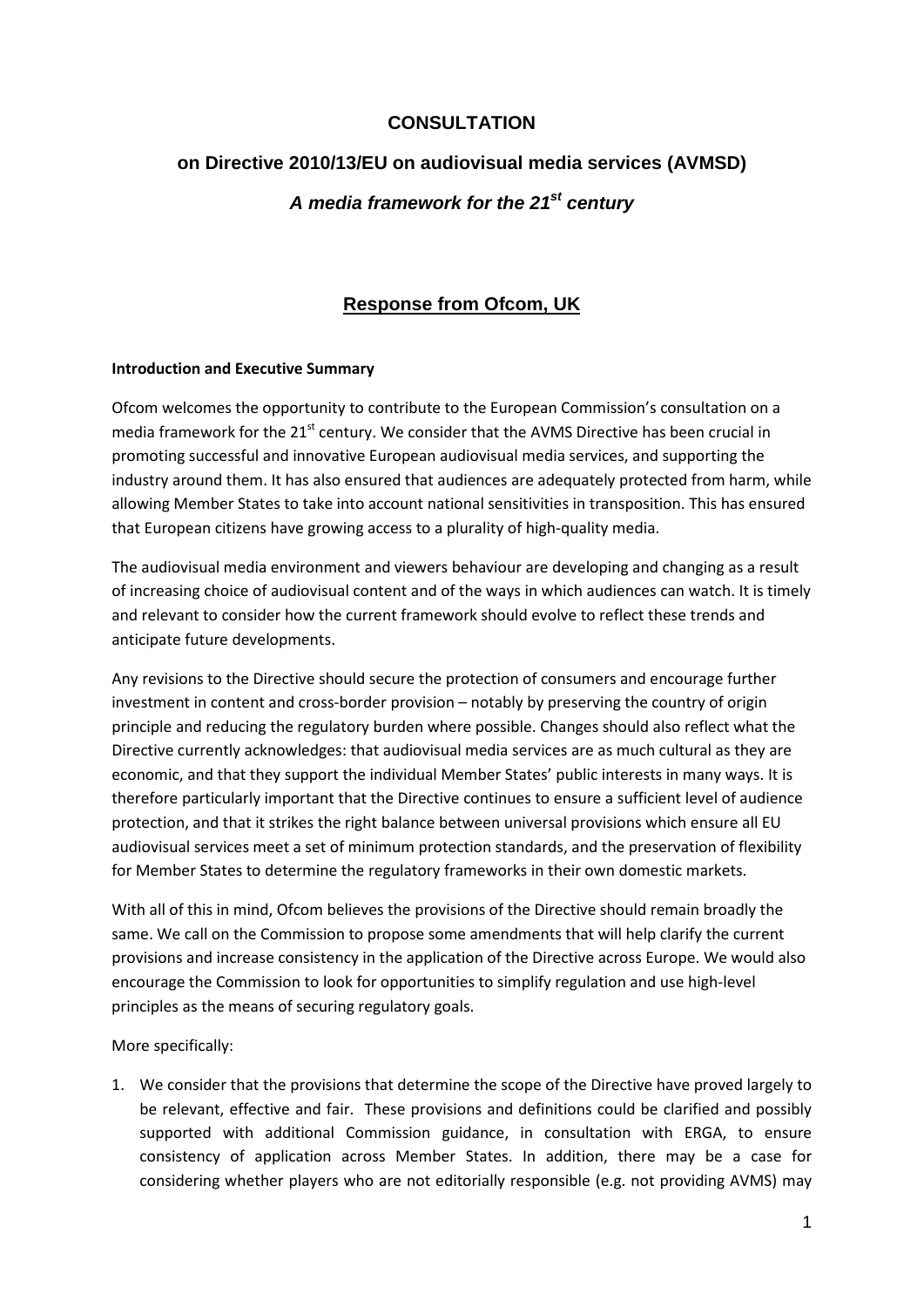have roles to play in relation to some of the broad goals which the AVMS is intended to support. However, the AVMS Directive is clearly focused on editorially responsible media service providers and on the editorial obligations such service providers should bear; any possible regulation covering the roles and responsibilities of non-editorial players may be better addressed through the broad platforms investigation in the Digital Single Market (DSM) programme.

- 2. The provisions that determine the geographic scope of the Directive have proved to be relevant, effective and fair. We consider the possible expansion of AVMS regulation to cover providers operating from outside EU jurisdiction should be approached with caution. A broad expansion to seek to impose and enforce EU standards on the global providers of AV content – risks being disproportionate and impractical. We are unaware of evidence that significant competitive distortions will, in practice, arise from the absence from the AVMS regulatory regime of measures covering non-EU services. While there may be real consumer risks from non-EU AVMS, addressing them would require worldwide regulatory coverage of AVMS, which could be disproportionate; we believe solutions to the relevant consumer risks may be best developed by individual Member States.
- 3. The advertising content rules at EU level have allowed Member States adequately to protect minors from specific product types and we propose maintaining the current content rules. We are satisfied that the current quantitative rules in the Directive, on the amount and placement of advertising, provide a good balance between consumer protection and funding for content. However we could support a review of the rules provided it took a full and balanced account of both of consumer protection and of the impact on content funding. In the long term, we believe high-level principles are preferable to detailed prescriptive rules at EU level. We believe the current product placement provisions are unnecessarily complex and could be simplified.
- 4. We consider that the protection afforded to children in on-demand services should be the same as protections in place for broadcast services. Specifically, we propose that the obligations on AVMS providers should be framed to reflect the ways in which they control minors' access to content – with greater flexibility afforded to AVMS providers when strong access control mechanisms are in place, whether on broadcast or on-demand services. This approach may also help align Member States' approaches to the strongest material permissible on AVMS. Some work, potentially through ERGA, on clarification of the application of "seriously impair", or the definition of content subject to the strongest restrictions, might also be considered as part of the revision.
- 5. The current AVMS Directive requirements for European works have helped to foster growing investment in European content for a wide range of linear and on-demand television services. Without the flexibility the arrangements provide, new market entrants would find it much harder to establish themselves, and then to build investment in European production. We therefore consider the provisions in the AVMS Directive remain relevant, effective and fair for promoting cultural diversity and European works.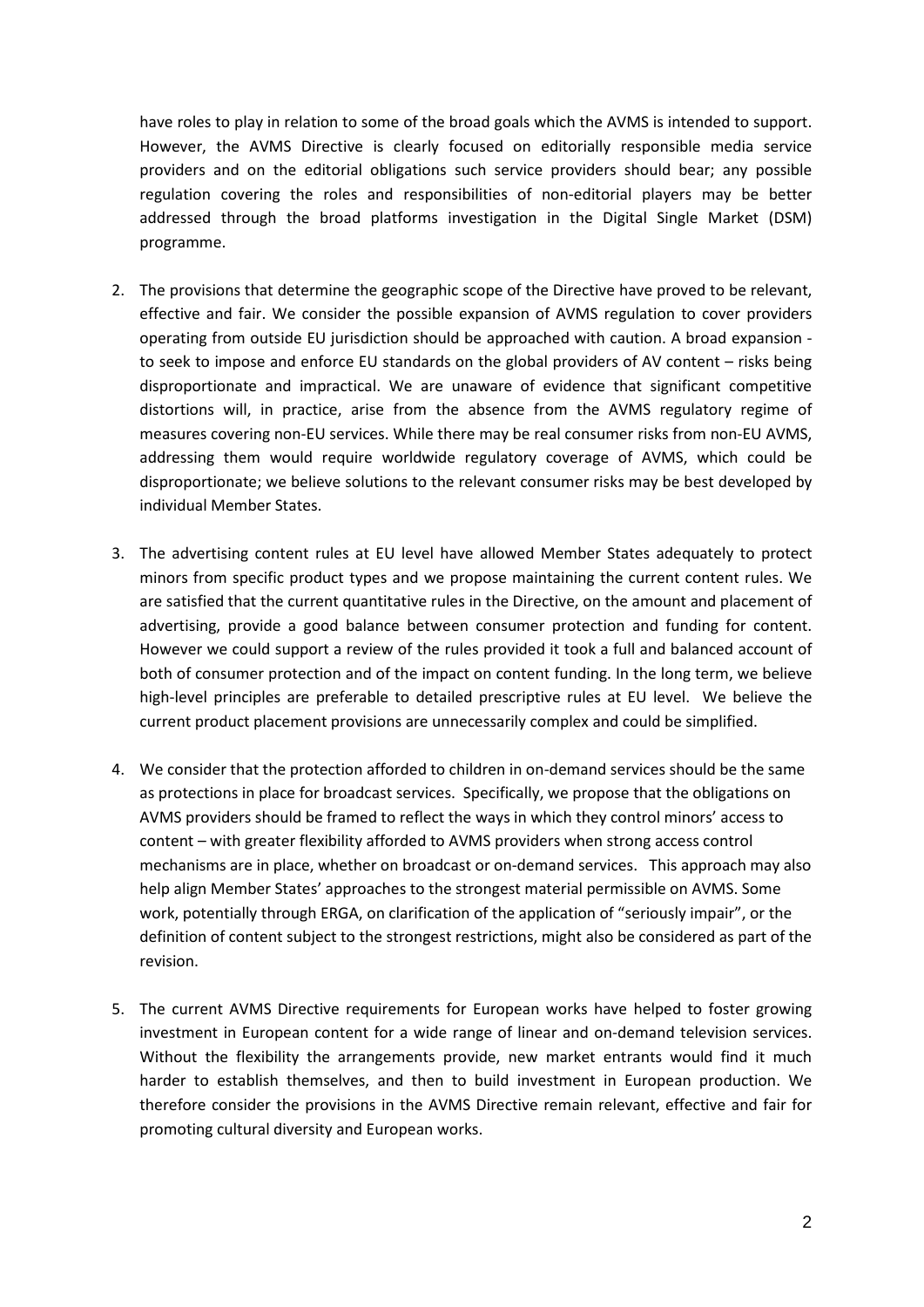- 6. The Country of Origin principle remains the cornerstone of the AVMS Directive. It has broadly enabled regulators to pursue their duties and policy objectives in the EU at the same time as most crucially – protecting and enabling cross-border content provision and the plurality of voices and views necessary for a democratic society in Europe, supporting the principle of freedom of expression. We recognise that there are national concerns, tensions and some practical difficulties in relation to the operation of the principle. We believe these could be addressed through a series of adjustments to the current framework, while retaining the Country of Origin principle.
- 7. The ways in which people are able to find and view content are changing rapidly and may lessen the effectiveness of current interventions in securing availability and prominence. This is clearly a question which the DSM programme should examine; however, we support a model which enables flexibility for Member States to intervene as needed in relation to their local "public interest content" goals, as the present one does. An essential consideration in examining future prominence regulations should be to maintain such flexibility, and best enable Member States to intervene in a rapidly-changing market.
- 8. While we believe the status quo in relation to access services is largely satisfactory, we would not object to the consideration of stronger obligations. However, we acknowledge that individual Member States are probably still best placed to introduce appropriate provisions in their territories at this early stage of the development of relevant technologies in some sectors and within each different country.

*Please note: in our response, below, we have included only the questions from the consultation and the policy options (not the additional contextual explanations).*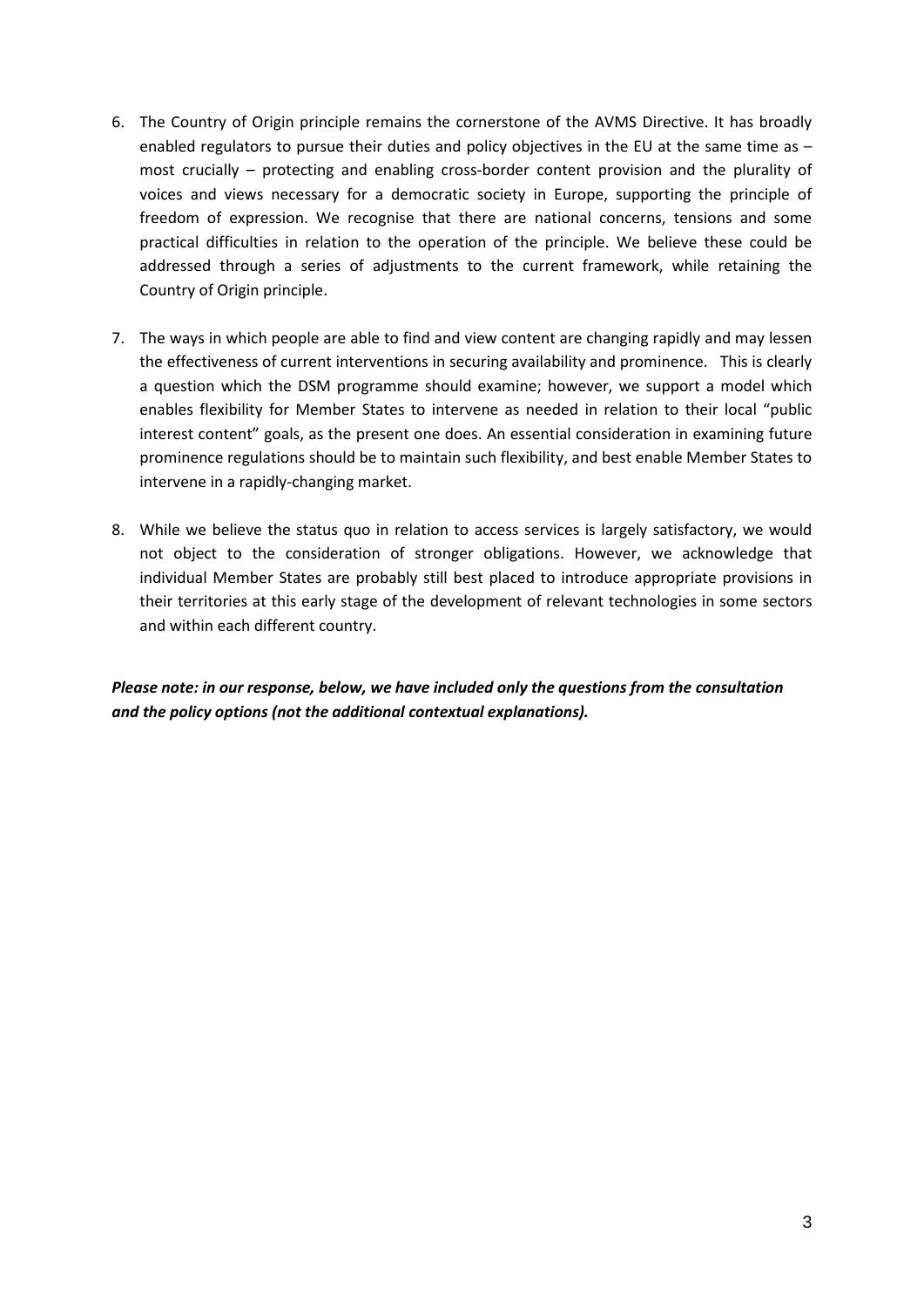### *SET OF QUESTIONS 1.1*

**Are the provisions on the services to which the Directive applies (television broadcasting and on-demand services) still relevant, effective and fair?**

Relevant?  $\boxtimes$  YES –  $\Box$ NO –  $\Box$ NO OPINION

Effective?  $\boxtimes$ YES –  $\Box$ NO –  $\Box$ NO OPINION

Fair?  $\boxtimes$ YES –  $\Box$ NO –  $\Box$ NO OPINION

### **Summary:**

We consider that the provisions that determine the scope of the Directive have proved largely to be relevant, effective and fair. These provisions and definitions could be clarified and possibly supported with additional Commission guidance, in consultation with ERGA, to ensure consistency of application across Member States.

In addition, there may be a case for considering whether players who are not editorially responsible (e.g. not providing AVMS) may have roles to play in relation to some of the broad goals which the AVMS is intended to support. However, the AVMS Directive is clearly focused on editorially responsible media service providers and on the editorial obligations such service providers should bear; any possible regulation covering the roles and responsibilities of noneditorial players may be better addressed through the broad platforms investigation in the Digital Single Market programme.

### C**OMMENTS:**

We believe that the current public policy goals of the Directive are being achieved by the current boundaries of scope and the current suite of media service providers covered: the Directive strikes an appropriate balance between

- Providing a broad definition of AVMS, which captures the whole "TV" market, in the context of the continuing development in that market
- Avoiding the undesirable attempt to impose mass media content regulations, intended for TV businesses, on other digital services and/or on thousands of individuals creating and sharing content online

With this in mind, discussions about extending scope of the AVMSD should look at the specific role that each type of business plays in delivering AV services. While it may be appropriate to consider whether intermediary providers (notably hosting platforms) might play a role in fulfilling the goals of AVMSD, we believe it would be inappropriate to extend the concept of "editorial responsibility" to cover these platforms, which exercise no prior control over the content that is delivered through their service.

This section provides some context on consumer behaviour and the development of the AV market since 2009. It then examines the issues around: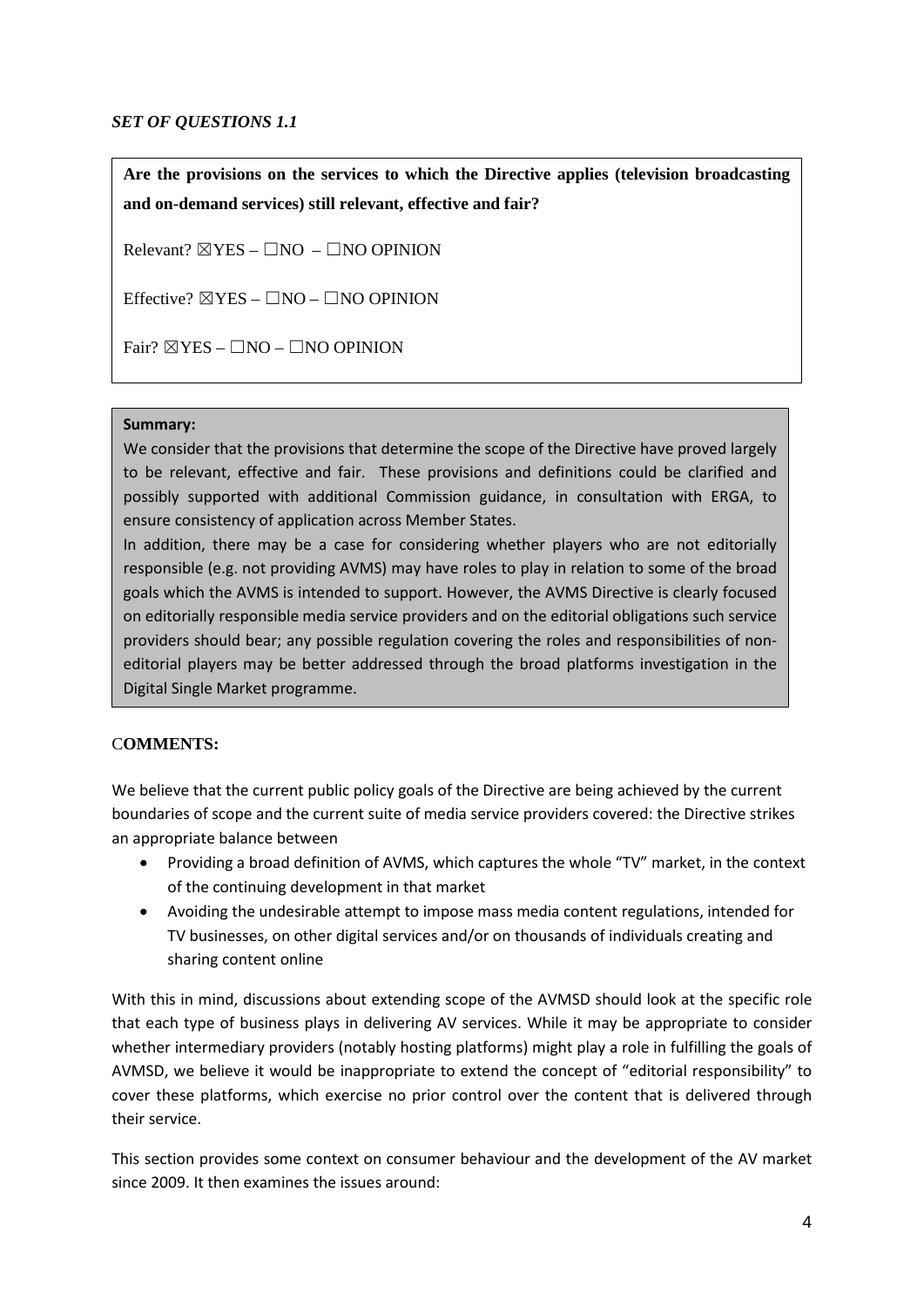(1) **editorially responsible providers**, and in particular the need to reflect on the criteria which determine what constitutes a regulated VOD service, notably "principal purpose" and "TV-like programmes", and

(2) **platforms and intermediaries** -where any obligations should be ex-post and the desirability of bringing such actors within the framework should be carefully weighed up against the impact on the openness of the internet.

# **1. Context: Changes to the AV environment and consumer expectations**

The audiovisual environment has changed since the current Directive was transposed in 2009. A review of Ofcom's research into the UK television market highlights how the UK has seen a number of developments we believe are relevant to the discussion of the operation and scope of the AVMS.

- There has been a very significant expansion in the availability of on-demand services, both online and on traditional TV platforms
- Almost 6 in 10 adults (57%) now claim to use on-demand services
- Although AV content which is not "TV-like", such as short clips on YouTube etc., represents a negligible proportion of overall AV content consumption among adults (2%), it is significant among children and to a lesser extent young adults.
- Ofcom diary research found that 92% of UK adults' total AV viewing time is taken up by broadcast TV, and on-demand services; 5% is attributed to DVD, Blu Ray and VHS, and only just 2% is taken up by short form viewing (YouTube etc.).<sup>[1](#page-4-0)</sup> However, the picture is different among 11-15 year olds, for whom short form content and clips take up 19% of viewing time
- The most popular on-demand services online are those provided by the most popular TV broadcasters (BBC, ITV etc.).
- Of the 8% attributed to on-demand viewing among UK adults, most was to content provided by broadcasters' free on-demand 'player' services (5%)such as BBC iPlayer, as opposed to new stand-alone (paid for) on-demand operators (3%) like Netflix or iTunes.
- The TV industry has been robust: advertising has increased by 22% and subscription by 29% over the 5 years 2009-2014.

Ofcom has conducted some detailed research into **consumers' regulatory understanding, attitudes, and expectations** in relation to audiovisual content. A critical finding from the research is that the majority of audiences have an expectation of comprehensive and broadly homogenous regulation across broadcast TV and catch-up, and for many, video-on-demand services; and that "internet content" is different and that different approaches to protection should apply. Audiences also saw "internet content" as different and believed that different approaches to protection should apply. In other words, audiences understand that there is a "TV-like" space, with a set of standards protections; and that there is an "internet" space where these protections are not in place, and consumer responsibility is greater.

 $\overline{a}$ 

<span id="page-4-0"></span> $^{1}$  Ofcom Digital Day 2014, Overview of findings published in the Communications Market Report 2014, [http://stakeholders.ofcom.org.uk/binaries/research/cross](http://stakeholders.ofcom.org.uk/binaries/research/cross-media/2014/Digital_Day_2014_Overview_of_Findings.pdf)[media/2014/Digital\\_Day\\_2014\\_Overview\\_of\\_Findings.pdf](http://stakeholders.ofcom.org.uk/binaries/research/cross-media/2014/Digital_Day_2014_Overview_of_Findings.pdf)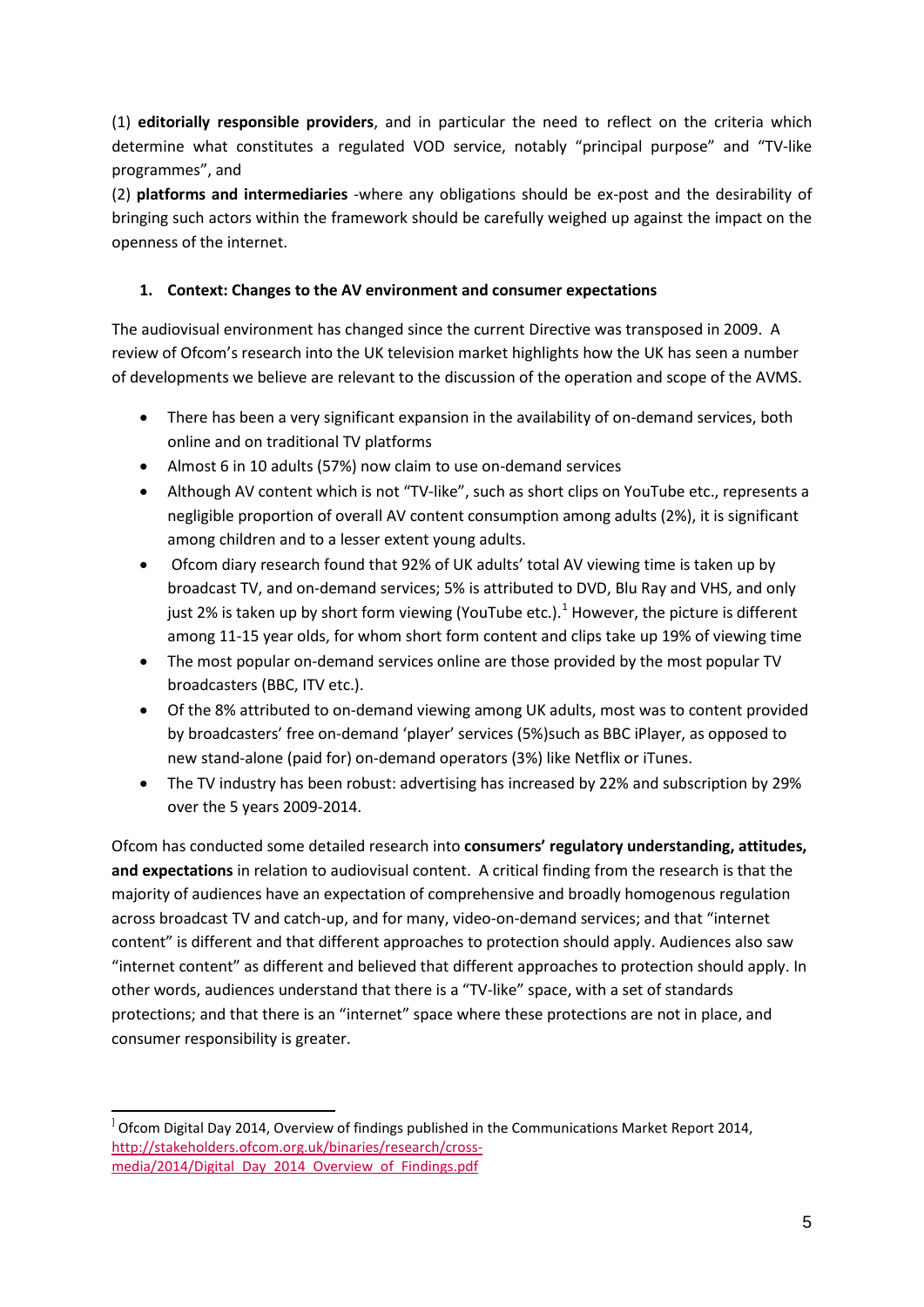The extent to which today's on-demand industry is an offshoot of the broadcast television industry; the limited overall impact of non "TV-like" content; and the fact that audiences recognise there are both regulated and unregulated AV services available to them – all lend support to the current AVMS framework. We believe that the current AVMS criteria, which seek to delineate a regulated "TV-like" environment, broadly reflect the purposes of the Directive, and the expectations of consumers.

However, as explained below, we consider that the application of a number of the criteria, notably "principal purpose" and "TV-like programmes", have presented real practical challenges. Ofcom and our co-regulator ATVOD<sup>[2](#page-5-0)</sup> have developed some interpretative guidance to the application of the AVMS criteria<sup>[3](#page-5-1)</sup>, and seek to clarify our interpretation through the drafting and publication of individual decisions about services. Nonetheless the application of the criteria continues to give rise to difficulties and disputes.

There is also evidence that that the approaches across MS are not always consistent. In a report published by the European Platform of Regulatory Authorities (EPRA), a comparison of approaches taken by European regulators to interpreting the scope criteria suggests differences of implementation exist between European countries (including EU Member States).<sup>[4](#page-5-2)</sup>

Further guidance to clarify the scope criteria would provide greater consistency and ease of application across Member States; this could be potentially be developed by ERGA in consultation with industry and the Commission. Any such clarification or modification of the criteria should take into account the technical characteristics of the service, the distinctions that viewers make, and the level of protection that they might reasonably expect.

# **2. Editorially responsible providers**

### **The** *Principal Purpose* **criterion**

An audiovisual media service falls within the scope of the AVMS Directive if it has as its *principal purpose* the provision of programmes*.* This criterion has been significant in a number of decisions Ofcom has taken about the regulatory status of a service<sup>[5](#page-5-3)</sup>. Its application is a challenge given the

[http://stakeholders.ofcom.org.uk/binaries/enforcement/vod-services/Everton-TV.pdf;](http://stakeholders.ofcom.org.uk/binaries/enforcement/vod-services/Everton-TV.pdf)

[http://stakeholders.ofcom.org.uk/binaries/enforcement/vod-services/MTV\\_Viva\\_TV\\_Decision\\_Annexes.pdf;](http://stakeholders.ofcom.org.uk/binaries/enforcement/vod-services/MTV_Viva_TV_Decision_Annexes.pdf) an[d http://stakeholders.ofcom.org.uk/binaries/enforcement/vod-services/Frankie\\_and\\_Friends\\_Decision.pdf](http://stakeholders.ofcom.org.uk/binaries/enforcement/vod-services/Frankie_and_Friends_Decision.pdf)

 $2$  ATVOD (the Authority for Video on Demand) is Ofcom's co-regulator in the UK for on-demand programme  $\overline{a}$ 

<span id="page-5-1"></span><span id="page-5-0"></span>services.<br><sup>3</sup> http://www.atvod.co.uk/uploads/files/Guidance\_on\_who\_needs\_to\_notify\_Ed\_4.0\_Feb\_2014.pdf

<span id="page-5-2"></span> $435<sup>th</sup>$  EPRA meeting, 31 May – 1 June 2012, Plenary Session 1: New Media & Regulation: Towards a Paradigm Shift?, New Services and Scope: "What's in, what's out revisited"[, http://epra3-](http://epra3-production.s3.amazonaws.com/attachments/files/2011/original/Plenary%201_overview_responses_questionnaire_publicversion.pdf?1340972148)

[production.s3.amazonaws.com/attachments/files/2011/original/Plenary%201\\_overview\\_responses\\_question](http://epra3-production.s3.amazonaws.com/attachments/files/2011/original/Plenary%201_overview_responses_questionnaire_publicversion.pdf?1340972148) [naire\\_publicversion.pdf?1340972148](http://epra3-production.s3.amazonaws.com/attachments/files/2011/original/Plenary%201_overview_responses_questionnaire_publicversion.pdf?1340972148)

<span id="page-5-3"></span><sup>5</sup> Ofcom's 'Sun Video' Decision sets out in detail the characteristics we would use in determining 'principal purpose'. The 'Everton TV' Decision also includes a detailed analyses of 'principal purpose' based on the criteria identified in Sun Video. In the 'Viva TV Music' Decision we considered a service which had two separate principal purposes, one which related to the promotion of the linear offering and a separate VOD service whose principal purpose was the provision of TV-like content, specifically music videos. In the 'Frankie and Friends' Decision we considered the balance of material between the audiovisual and photographic materials which appeared on the service and the means by which the information was conveyed. See [http://stakeholders.ofcom.org.uk/enforcement/video-on-demand-services/sun-video-decision-appendices/;](http://stakeholders.ofcom.org.uk/enforcement/video-on-demand-services/sun-video-decision-appendices/)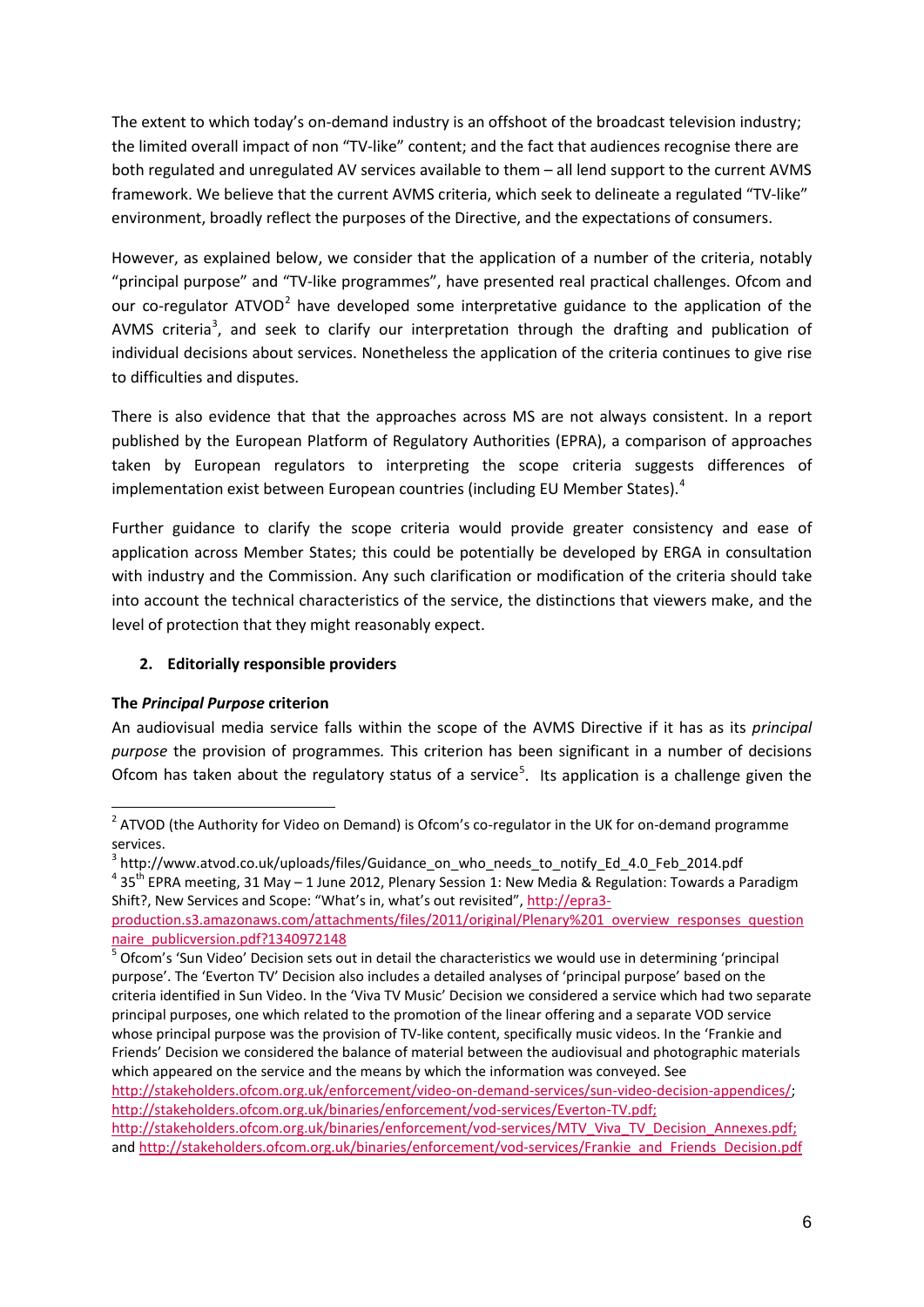increasing availability of hybrid services which combine a significant catalogue of audiovisual ondemand material with other content (such as a large archive of photographs, or a substantive blog or text offering). This hybrid form is also characteristic of the online versions of print news services, which typically include significant AV material alongside text and still images.

The difficulty in applying the principal purpose criterion in relation to such services is illustrated further by the *New Media Online GmbH* case (Case C-347/14) which being considered by the European Court of Justice, and asks specifically about the application of "principal purpose".

### **The** *TV-like programmes* **criterion**

The application of the *TV-like* criterion involves significant exercise of judgement; a number of Ofcom decisions have relied on our assessment of how *TV-like* the programming on a service is. Ofcom's views on what constitutes *TV-like* content, and the characteristics we consider relevant, are set out in its decisions<sup>[6](#page-6-0)</sup> on appeals of the regulatory decisions of ATVOD. Of note are:

- The 'Urban Chick Supremacy Cell' decision<sup>[7](#page-6-1)</sup> where the material was not sufficiently *TV-like* because: the content was experimental and did not have a narrative structure that was comparable to linear television; the programmes were not produced with professional equipment and the production values were not closely comparable to linear television.
- The Channel Flip decision<sup>[8](#page-6-2)</sup> Ofcom determined that the material was not *TV-like* due to the lower production values and the short duration of the clips, typically around 3-4 minutes.

While the publication of these decisions go some way to clarifying Ofcom's approach, we remain of the view that EU-level guidance and clarification would help regulators and industry across the EU in clear and consistent application of the AVMS criteria

### **Platforms, Intermediaries and the AVMS**

-

We welcome the European Commission's desire to consider, under the Digital Single Market programme, what roles platforms such as pay-TV platforms or internet content hosts might play in delivering the public policy objectives of the AVMS Directive.

However, we consider that this review should be part of the comprehensive review of online platforms and intermediary regulation that the European Commission is conducting in parallel, rather than as part of the AVMS Directive Review. This is because there is a broad range of public purposes which platform regulations might be intended to secure, not limited to the purposes of the AVMS; the discussion of the roles platforms might play, and the intended and unintended consequences of regulation, must take place in the light of all such purposes.

Further, any platform obligations should not be the same as those imposed on editorially responsible providers. The AVMS regulations are structured to reflect the characteristics and functions of the service providers to which they apply. If a new type of service provider does not qualify as an editorially responsible provider, then it would seem inappropriate to seek to impose

<span id="page-6-0"></span><sup>&</sup>lt;sup>6</sup> These are also all published on our website: [http://stakeholders.ofcom.org.uk/enforcement/video-on](http://stakeholders.ofcom.org.uk/enforcement/video-on-demand-services/)[demand-services/](http://stakeholders.ofcom.org.uk/enforcement/video-on-demand-services/)<br>
<sup>7</sup> <http://stakeholders.ofcom.org.uk/binaries/enforcement/vod-services/ucsc.pdf><br>
<sup>8</sup> http://stakeholders.ofcom.org.uk/binaries/enforcement/vod-se<u>rvices/Channel\_Flip\_scope\_appeal.pdf</u>

<span id="page-6-1"></span>

<span id="page-6-2"></span>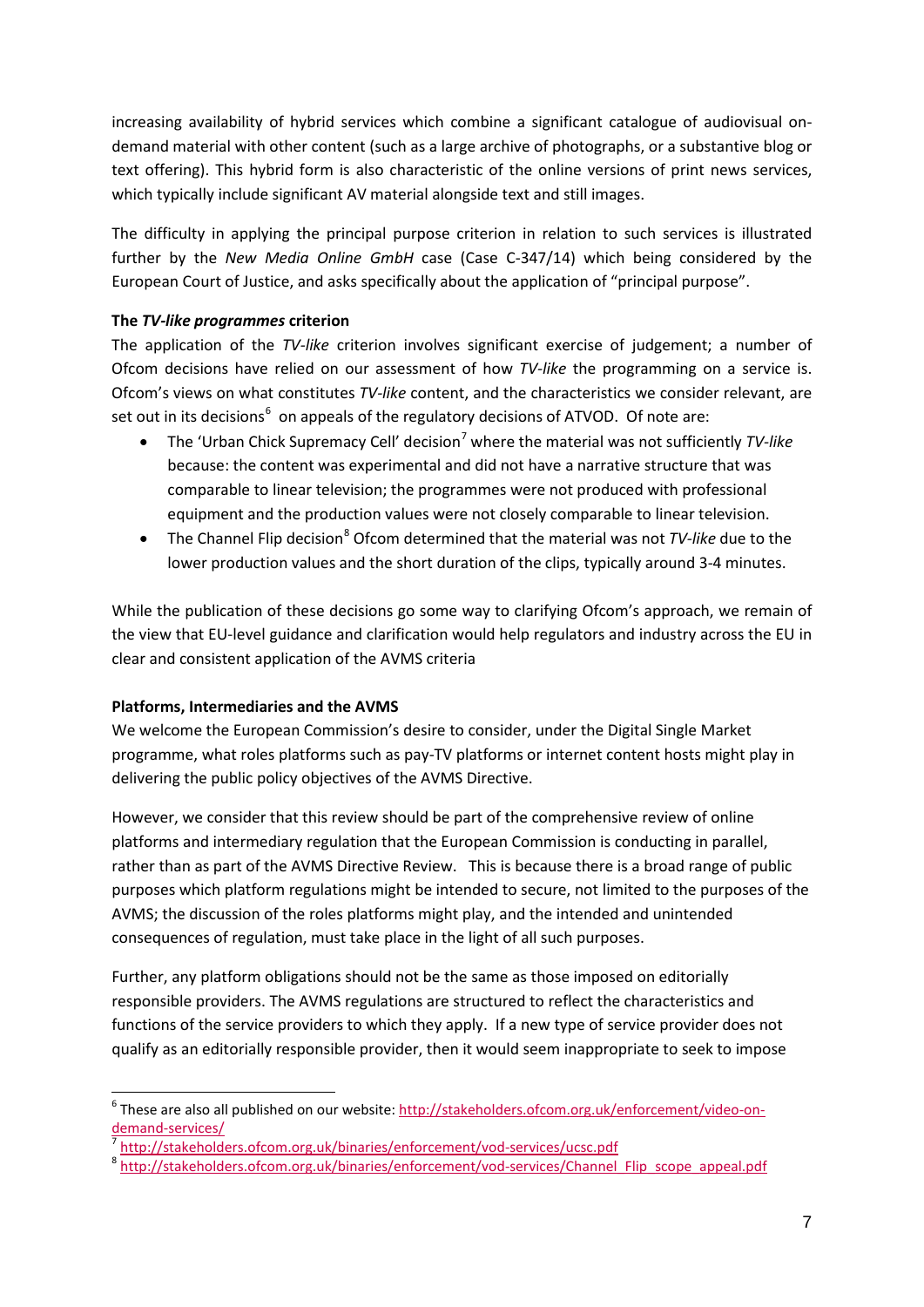regulations which imply editorial responsibility, and in particular an obligation to determine which content is available on the service according to its editorial characteristics

It is important also to recall that there are numerous "traditional" platforms that would equally be subject to any extension of the AVMS Directive's obligations to cover platform operators. These could include (in the UK, for example) Sky, Virgin Media or Freeview. It would be particularly unhelpful if TV platforms had editorial obligations which sat alongside or cut across the responsibilities of the channels and on-demand services on their platforms; if the locus of responsibility became less clear, regulators' ability to oversee and enforce the rules could be undermined.

Instead, any new obligations on platforms should be designed in a similar way to those that currently apply to other intermediaries (for example in the notice and take-down frameworks).

Consideration of any such obligations should also take careful account of the impact their imposition may have on the openness of the internet environment, the extent to which it allows the rapid development of new and innovative services and in particular how it enables individual citizens to participate in the creation and distribution of content.

**Are you aware of issues (e.g. related to consumer protection or competitive disadvantage) due to the fact that certain audiovisual services are not regulated by the AVMSD?**

 $\Box$ YES –  $\boxtimes$ NO (If yes, please explain below)

### COMMENTS:

### **Scope and fair competition**

We do not consider that there is a competition issue arising from the current scope of the Directive. In particular, we do not consider that content hosts like YouTube, or intermediaries like ISPs or search engines, none of which exercise editorial control over content, are in direct competition with linear broadcasters and on-demand providers, certainly in relation to the advertising or subscription income on which AVMS providers rely. In this context it is also worth noting that TV advertising spend has remained resilient in the context of the dramatic growth in online advertising.

We consider YouTube to share more characteristics with a traditional TV platform than an AVMS provider, as it supports the distribution of AV services offered by third parties, some of which may themselves meet the definition of an audiovisual media service. As such, it is not in direct competition with AVMS providers. While it might be reasonable to consider whether YouTube and other AV platforms might have some specific regulatory responsibilities – potentially including roles which support the same purposes as the AVMSD - these responsibilities will need to reflect their specific role and function of platforms and should not, for example, entail some kind of editorial scrutiny of the characteristics of the AV content hosted.

#### **Scope and consumer protection**

We do not consider there is a problem arising from the fact that the AVMS consumer protection provisions only apply to AVMS currently within scope. For example, the protection of minors from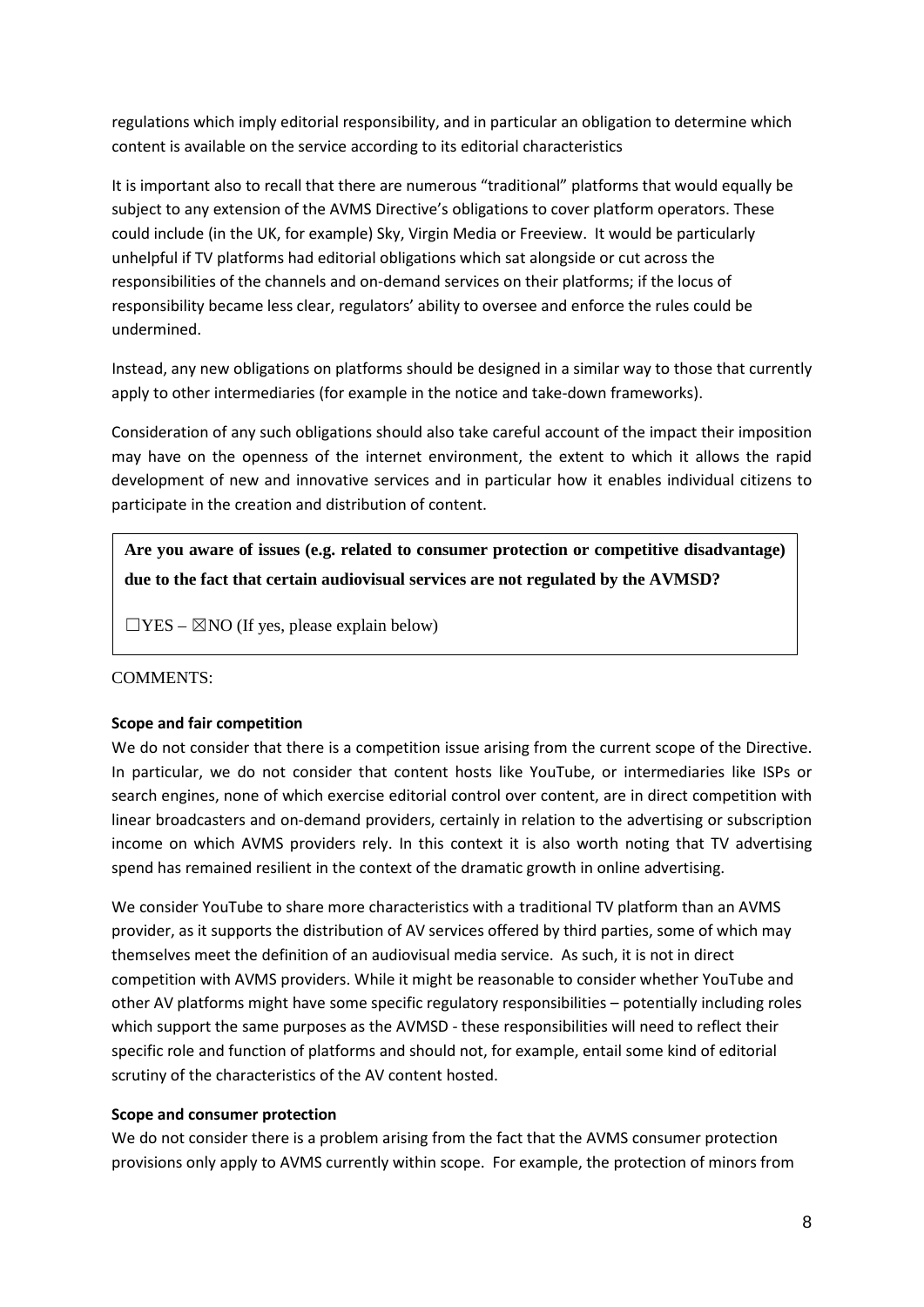harm, especially in relation to potentially harmful content and other risks on the internet, is a critical public policy goal. However, this objective goes well beyond audiovisual media, and includes the risks of potentially harmful contact (e.g. bullying) and conduct (inappropriate sharing of personal information). It is not obvious that these risks will usefully be addressed by including under AVMSD regulation new types of AV provider or intermediary which do not satisfy the current criteria for being "TV-like". (We consider protection of minors further below).

#### **Scope and investment in European works**

A similar argument applies to questions about the contribution made by platforms and intermediaries to supporting the origination of European works. The existing AVMSD obligations in this area cover the proportion of content in a linear schedule – something over which intermediaries would not have control (as they do not select content). This type of responsibility would not fit with the role played by intermediaries. Some countries impose obligations (levies etc.) related to the turnover of AVMS providers to further EU production goals; a levy framework of this kind could be extended to cover a wide range of service-providers associated with audiovisual media. However, Member States should retain flexibility in determining content funding arrangements in line with national market conditions, and we would not support the development of a levy framework of this kind at an EU level, although individual Member States may wish to introduce local initiatives of this kind. This would require significant and potentially disruptive changes to content funding arrangements in Member States which do not currently impose a levy framework We would also note that an EU levy framework would have unpredictable effects on investment in any individual member state, as online platforms and intermediaries will often be providing Information Society Services, which benefit from country of origin protection in the same way as do AVMS. This topic is discussed in greater detail in our response to Question (4).

**In summary**, we believe that some arguments to extend the scope of the Directive have been made in large part to allow Member States to better deliver specific policy goals such as those discussed above. We disagree this is the right approach, and consider instead alternative mechanisms to address these individual policy goals under the individual sections in the remainder of our response.

#### *Preferred policy option:*

- *a*)  $\Box$  *Maintaining the status quo*
- *b*)  $\boxtimes$  *Issuing European Commission's guidance clarifying the scope of the AVMSD. No other changes to Union law would be foreseen.*
- c)  $\Box$  *Amending law(s) other than the AVMSD, notably the e-Commerce Directive. This option could be complemented by self and co-regulatory initiatives.*
- *d)*  $\Box$  *Amending the AVMSD, namely by extending all or some of its provisions for instance to providers offering audiovisual content which does not qualify as "TV-like" or to providers hosting user-generated content.*
- *e*)  $\Box$  *Other option* (please describe)

#### PLEASE EXPLAIN YOUR CHOICE: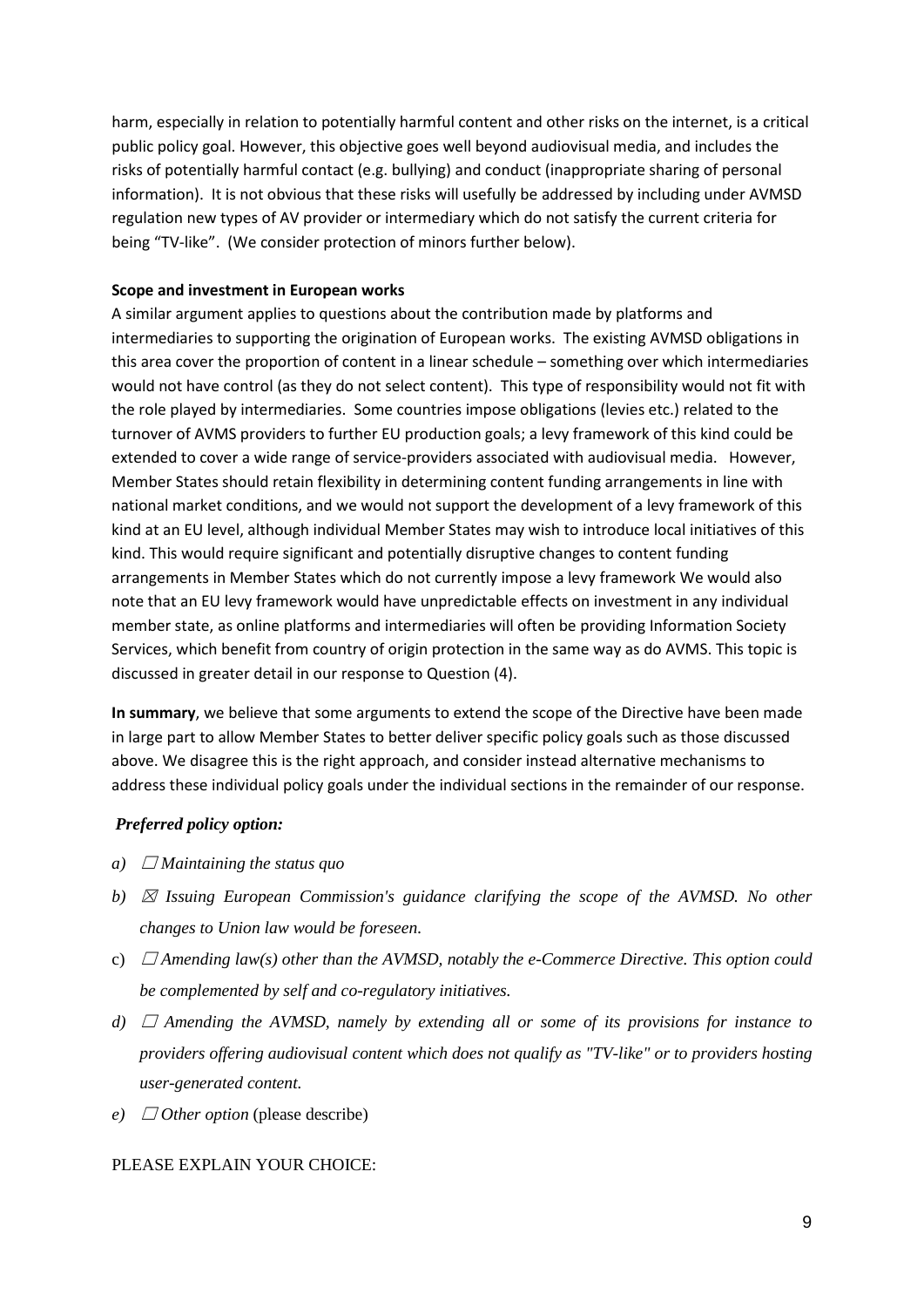#### As above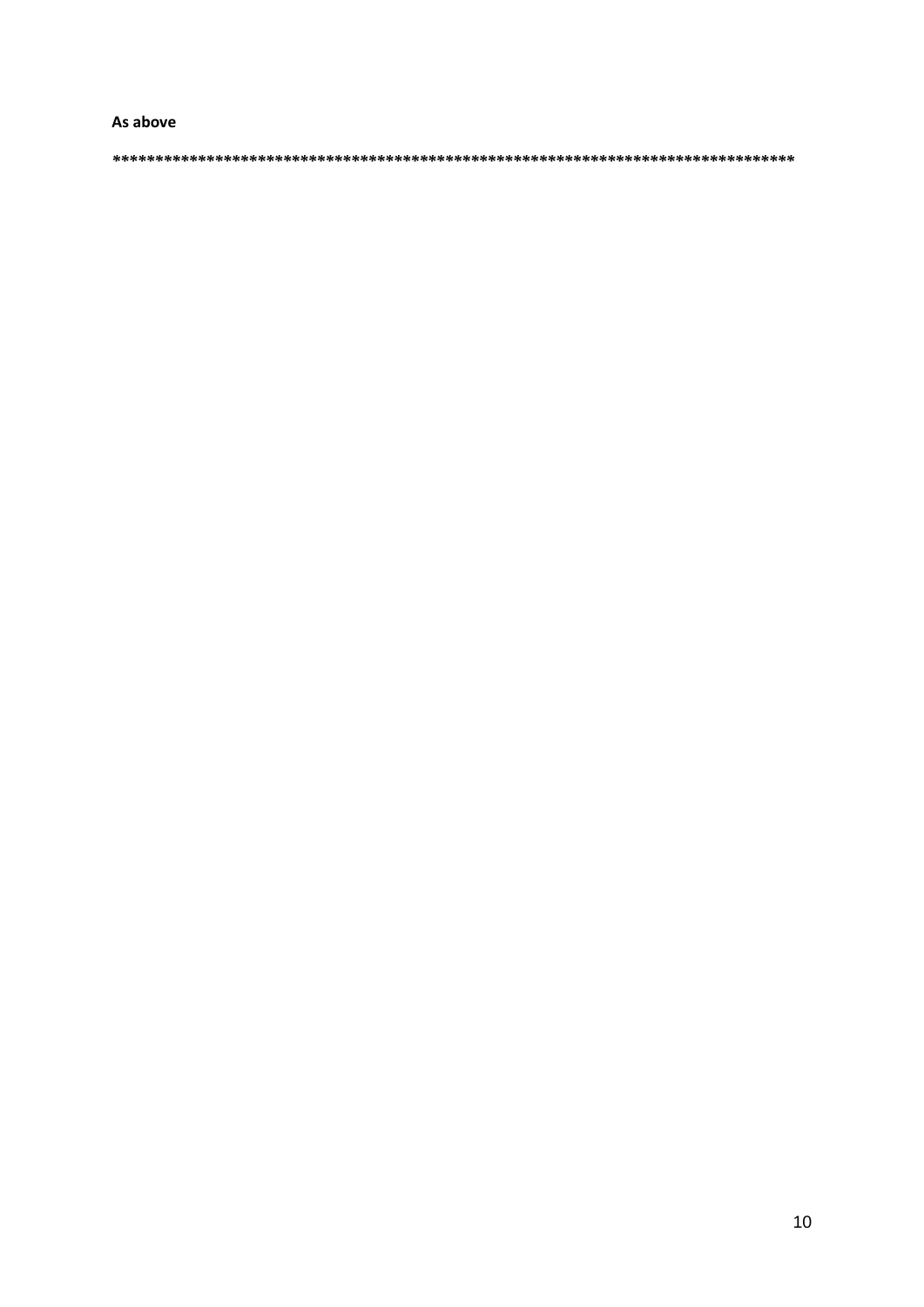### *SET OF QUESTIONS 1.2*

**Are the provisions on the geographical scope of the Directive still relevant, effective and fair?**

Relevant?  $\boxtimes$ YES –  $\Box$ NO –  $\Box$ NO OPINION

Effective?  $\boxtimes$ YES –  $\Box$ NO –  $\Box$ NO OPINION

Fair?  $\boxtimes$ YES –  $\Box$ NO –  $\Box$ NO OPINION

#### **Summary**

The provisions that determine the geographic scope of the Directive have proved to be relevant, effective and fair. We consider the possible expansion of AVMS regulation to cover providers operating from outside EU jurisdiction should be approached with caution. A broad expansion to seek to impose and enforce EU standards on global providers of AV content – risks being disproportionate and impractical. We are unaware of evidence that significant competitive distortions will, in practice, arise from the absence from the AVMS regulatory regime of measures covering non-EU services. While there may be real consumer risks from non-EU AVMS, addressing them would require worldwide regulatory coverage of AVMS, which could be disproportionate; we believe solutions to the relevant consumer risks may be best developed by individual Member States.

#### **COMMENTS:**

 $\overline{a}$ 

The primary focus of the AVMS is AV services originating from within the EU. However, the AVMS Directive contains a set of secondary criteria determining which EU state, if any, may have jurisdiction over a channel which is uses EU satellite broadcasting facilities (uplinks or satellites) and is available in some or all EU Member States. These secondary jurisdiction criteria increase the likelihood that AVMS receivable in the EU will fall under the jurisdiction of one of the Member States, even if the provider of the service is not "established" within the EU under the primary criteria<sup>[9](#page-10-0)</sup>. The question legitimately raised for the current AVMS debate is whether it is appropriate to seek to extend the "non-EU" reach of the AVMS to cover services other than those using EU satellite facilities. We first consider the operation of the satellite criteria and then the arguments for covering non-EU services using other distribution technologies.

# 1. **Ofcom's experience with the application of the secondary technical jurisdiction criteria for satellite services**

<span id="page-10-0"></span> $9$  It remains possible for audiences in the EU to receive satellite services which are not covered by the primary or secondary jurisdiction criteria. For example, the "overspill" or "unintended reception" areas of services using satellites belonging to North African countries, Turkey and Russia will include areas of the EU. In these cases, the broadcaster will not come under the jurisdiction of an EU Member State and will therefore not be caught by the AVMS rules. Some of these broadcasters will be under the jurisdiction of signatories to the European Convention on Transfrontier Television.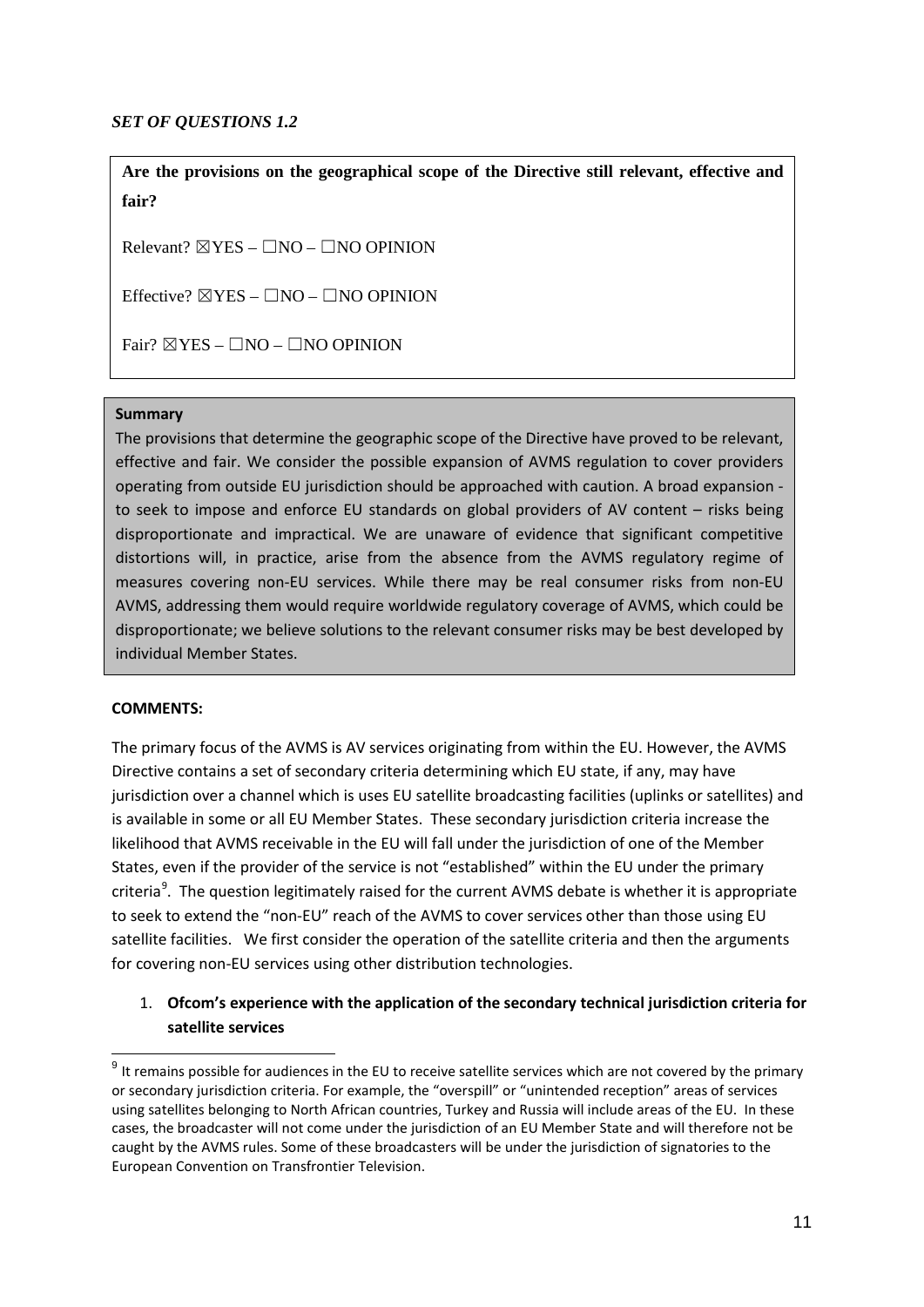Ofcom regularly audits the services that are uplinked from the UK to determine whether they are subject to jurisdiction in a Member State. (If a service is not subject to another Member State's jurisdiction, and does not secure a UK licence the uplink provider is directed to cease provision).

We recently conducted an audit of services uplinked via facilities in the UK and found that some non-EU providers had not realised they were under UK jurisdiction and therefore required a UK licence. Additionally, uplink providers often sub-contract work among themselves. For example, one provider had contracted with an Italian company and believed that they were uplinked from Italy (where there is no requirement to obtain a licence for non-EU broadcasters), when in fact an Italian uplink provider had sub-contracted the work to a UK uplink provider. As a result, the broadcaster's EU country of jurisdiction had changed without their knowledge. This sub-contracting is relatively common with uplink providers, and makes the enforcement of any requirement to be authorised difficult. When investigating a complaint, it can take time to determine which Member State has responsibility for that service.

Nonetheless, the clear link between the non-EU broadcaster and an EU provider of uplink or satellite services both enables specific identification of the country of jurisdiction and provides a clear method of enforcement. We therefore consider that the satellite jurisdiction framework is effective.

# **2. Ofcom's experience in relation to methods of content delivery other than satellite**

There are no secondary technical criteria that apply to AV services delivered using cable, digital terrestrial or the internet, and that are not otherwise "established" in a Member State. It is possible therefore for EU audiences to access services which are not under the jurisdiction of any EU country, and hence are not obliged to comply with the rules of the AVMS.

We have considered the extent of UK citizens' potential exposure to services that fall outside EU jurisdiction. The main UK TV platform providers largely require the linear services they carry to hold EU licences or authorisations so audiences using those platforms will not typically have access to non-EU services.

In relation to DTT, some Member States may use their control over the licensing of spectrum to ensure that terrestrial broadcasters are covered under the AVMS Framework (e.g. by restricting spectrum licenses to providers which are established in the EU). DTT spectrum licensees may operate EPGs which link to non-EU services; member states could also restrict this use of DTT spectrum.

Finally, there are some non-EU services available online that would meet the definition of a regulated service under the Directive. While these services are only widely available through internet browsers and are not generally available on the TV platforms, this position is changing rapidly.

In these cases, by contrast to DTT or cable, there need not be an EU provider of a technical platform or service, with a contractual relationship with the online AVMS providers. This means there is no operator which has granted the AVMS operator access to the EU market, and which might be the basis for identifying country of jurisdiction and point of leverage for enforcement. This also suggests it is very unlikely there will be a unique country of jurisdiction for online-delivered AVMS which can be defined technically.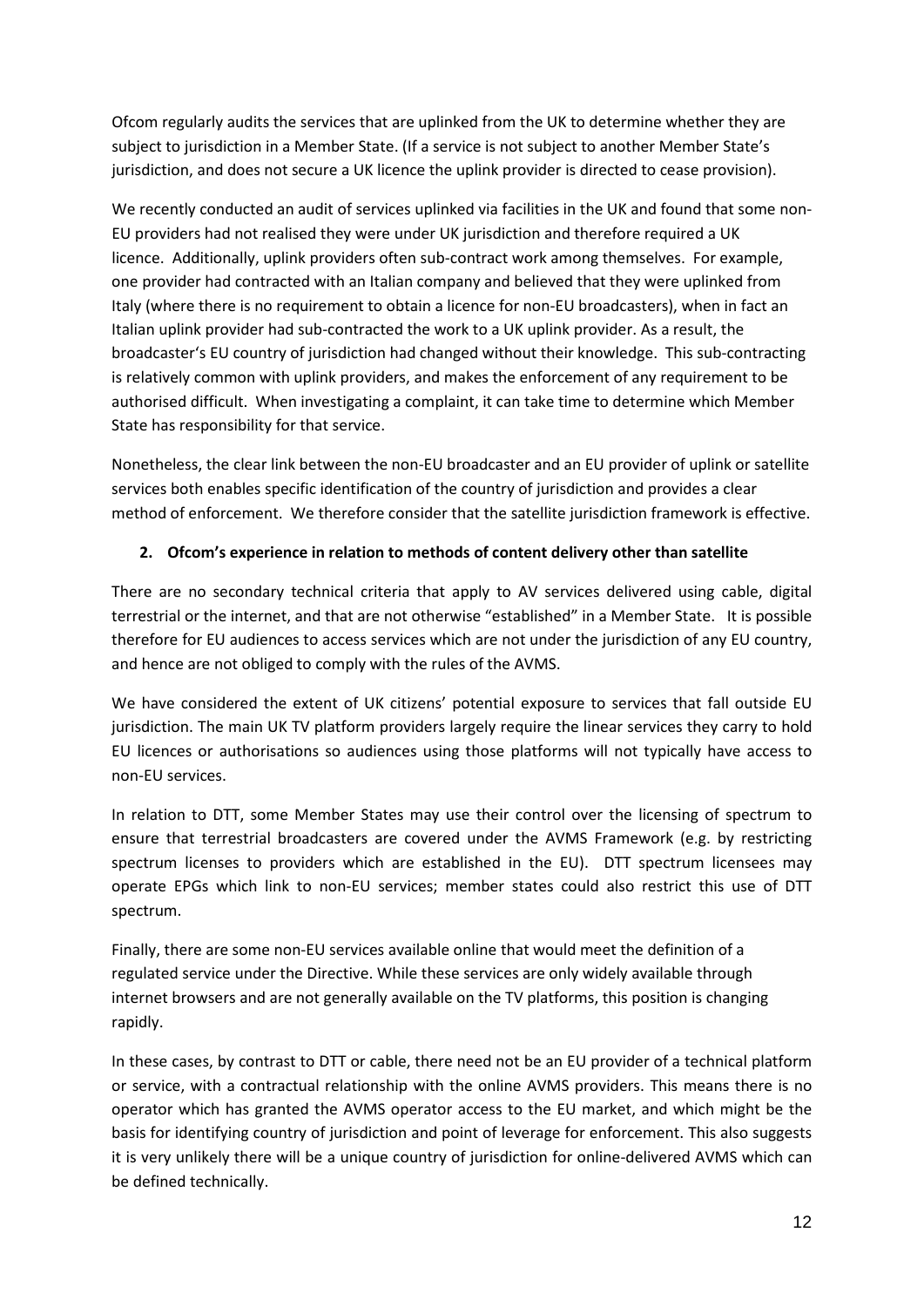We have also seen some UK on-demand service providers leaving UK jurisdiction, and subsequently removing measures which had been in place to protect minors whilst subject to EU regulation. For example, "Playboytv" moved its operation/ownership from the UK to Canada after it was found to be providing an on-demand service subject to UK regulation (and would have therefore been obliged to introduce an age-verification access control on its service).  $^{10}$  $^{10}$  $^{10}$ 

However, this practice is generally rare. It is very unlikely that a major EU provider could operate without any meaningful EU presence, or that the economic benefits of such a circumvention strategy would outweigh the practical difficulties it presented. This is why the major new entrants in the EU AV market – Netflix, Amazon Prime, Vevo, etc. – have established themselves in the EU already.

Furthermore, in some cases, non-EU operators have expressed a desire to be licensed or authorised within the EU – i.e. voluntarily fall under EU jurisdiction – in order to give legitimacy to their services and to facilitate negotiation with the operators of EU TV platforms and distribution channels.

**Are you aware of issues (e.g. related to consumer protection problems or competitive disadvantage) caused by the current geographical scope of application of the AVMSD?**

 $\Box$ YES –  $\boxtimes$ NO (If yes, please explain below)

# **COMMENTS:**

One potential risk we have identified is that non-EU internet-delivered linear or on-demand services may be made available on TV platforms such as DTT through "linking" services<sup>11</sup>. As this AV content is outside EU regulation, the consumer protection framework may not be in place.

### *Preferred policy option:*

- *a*)  $\boxtimes$  *Maintaining the status quo*
- *b*)  $\Box$  *Extending the scope of application of the Directive to providers of audiovisual media services established outside the EU that are targeting EU audiences.*

*This could be done, for example, by requiring these providers to register or designate a representative in one Member State (for instance, the main target country). The rules of the Member State of registration or representation would apply.*

<span id="page-12-0"></span><sup>&</sup>lt;sup>10</sup> <http://stakeholders.ofcom.org.uk/binaries/enforcement/vod-services/playboy-tv.pdf> -

<span id="page-12-1"></span> $11$  The "linking" services hold an EPG licence, but the provide no more than a link to the content that audiences will eventually see. EU-origin content may also be made available in this way, but that content is of course subject to regulation in the EU country of origin.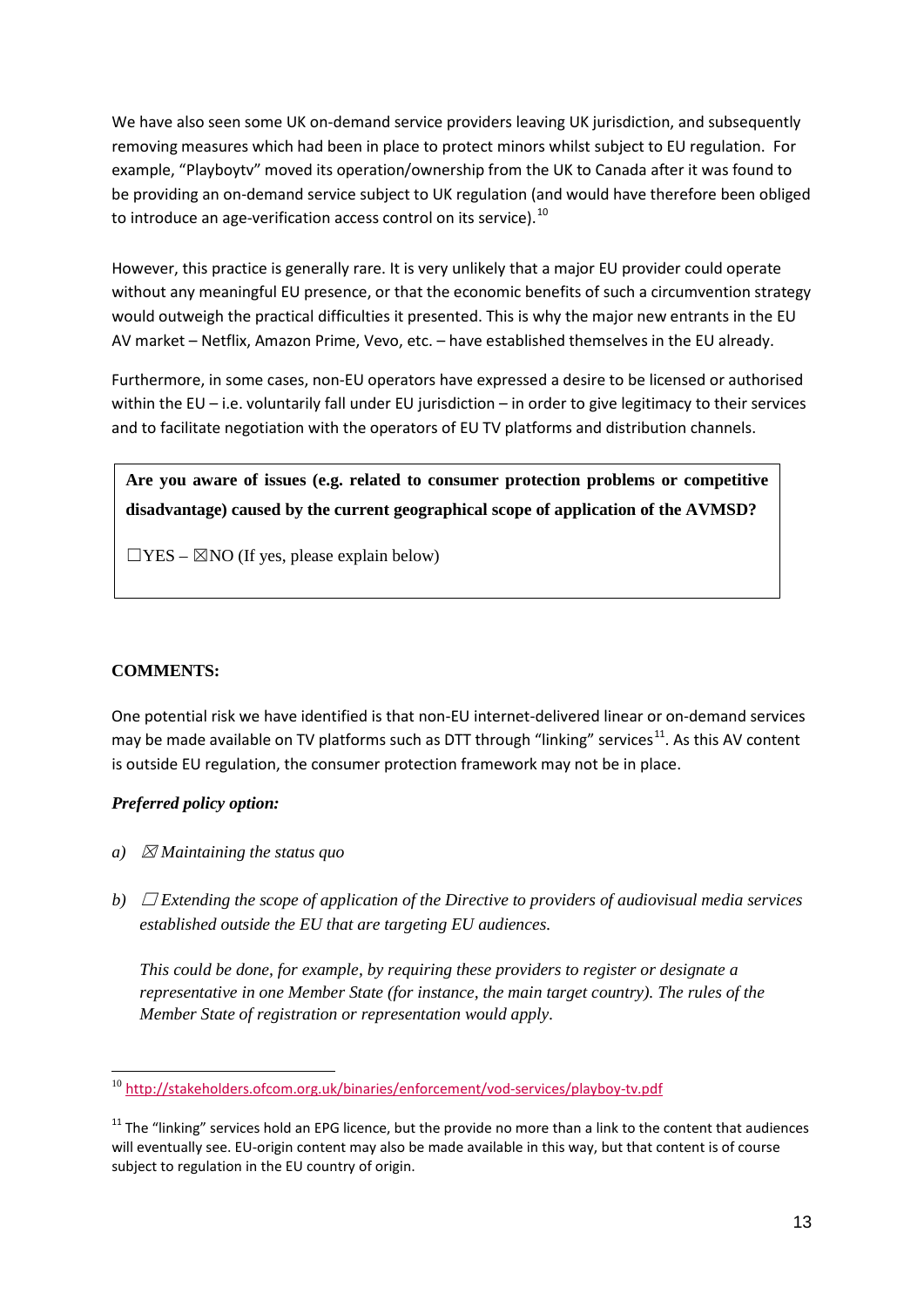*c*)  $\Box$  *Extending the scope of application of the Directive to audiovisual media services established outside the EU that are targeting EU audiences and whose presence in the EU is significant in terms of market share/turnover.*

*As for option b), this could be done, for example, by requiring these providers to register or designate a representative in one Member State (for instance, the main target country). The rules of the Member State of registration or representation would apply.*

*d)*  $\boxtimes$  *Other option* (please describe)

### PLEASE EXPLAIN YOUR CHOICE:

We caution against an extension of the geographic scope of the Directive, whether through new technical criteria or through the introduction of measures directed at services "targeting" one or more EU states. It seems to us that the current provisions of the Directive to bring non-EU established services within the geographical scope of the Directive are – while limited – broadly speaking proportionate to the dual purposes of protecting audiences and ensuring access to a competitive, free and pluralistic media environment.

In relation to competition concerns, and the possibility that non-EU providers could develop a presence which is "significant in terms of market share": as noted above we do not believe that a major EU provider could operate without any meaningful EU presence, or that the economic benefits of such a circumvention strategy would outweigh the practical difficulties it presented.

On the other hand, there are legitimate concerns about consumer protection – for example protection of minors in relation to harmful content, or the prevention of hate speech. But addressing these through a wholesale extension of the geographical scope of the Directive would require comprehensive or universal regulation of online AV providers to be effective. This seems disproportionate and fraught with practical difficulties which may defeat the purpose; there are already domestic solutions available which may help address this potential risk.

Ultimately, if the decision is taken to amend the regulatory framework policy makers need to identify what they want to achieve (e.g. the enforcement of the full set of EU rules on non-EU services at one end of the spectrum, or a limited control over the most potentially dangerous content at the other) and then consider whether the solutions developed are proportionate to those goals.

Even a move to a full "country of destination" approach would not prevent the widespread availability of non-EU content online, unless it was combined with wholesale blocking of non-EU services (a very extreme intervention).

Instead, a better way to achieve the intended goal would be through a mixture of voluntary industry initiatives, improved media literacy and personal responsibility, and the development of better technical tools to address issues like protection of minors online.

We suggest possible approaches below.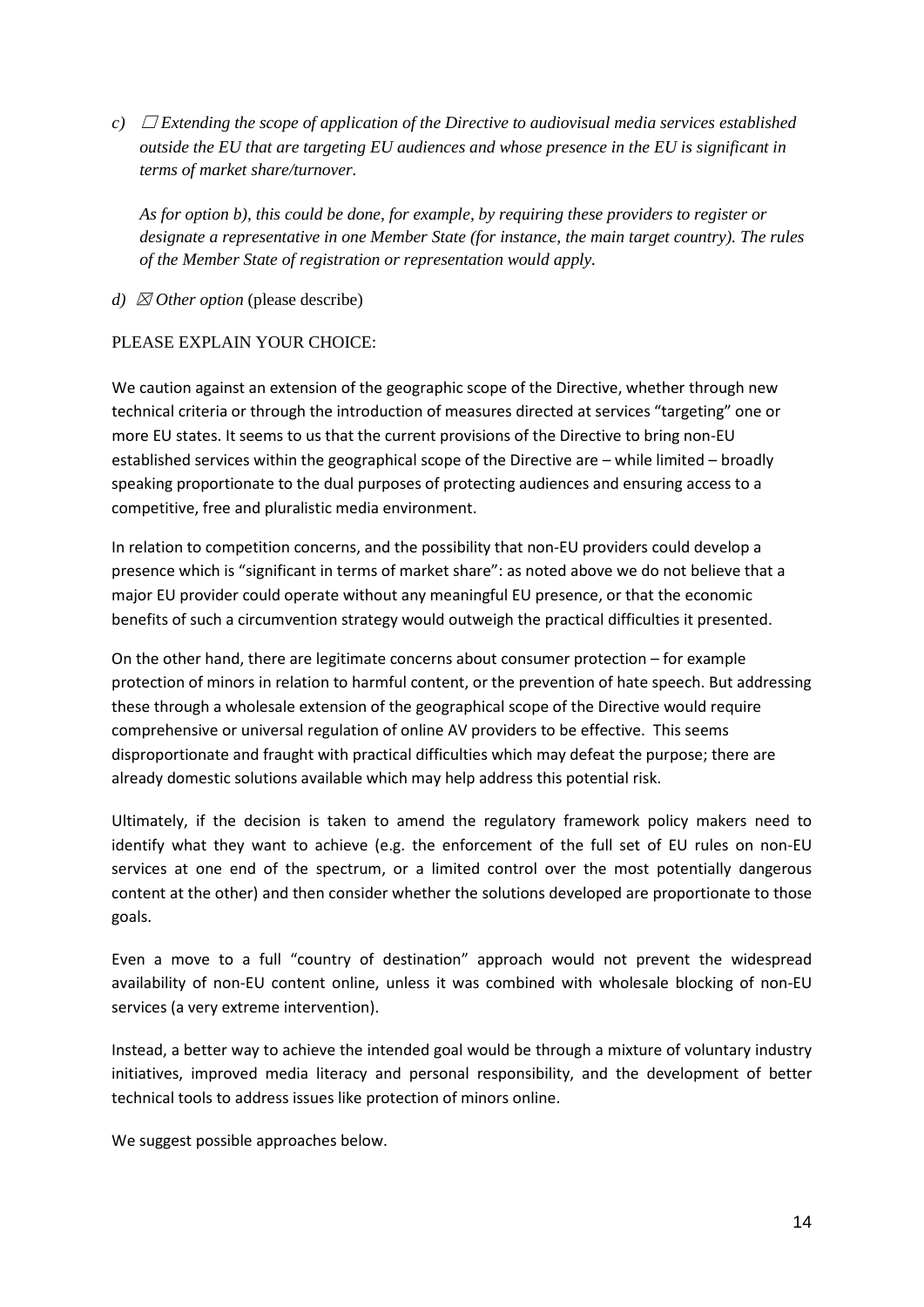#### **Options for AVMS oversight that do not involve scope extension**

### **Voluntary registration**

Instead of an extension of scope, we could consider a voluntary registration scheme for services that want to be considered "legitimate" within the EU, and a voluntary adherence to AVMS. This would not necessarily give any EU Member State jurisdiction, nor resolve the challenges around enforcement, but could offer some reassurance to viewers and distributors.

Such a system should begin its life as a voluntary one, to judge its efficacy without placing too great a burden on regulators or, more significantly tending to limit the universal access to online services which characterises the operation of the open internet.

Additionally, although information sharing already occurs on an ad hoc basis, we would welcome a better developed information-sharing platform or mechanism for NRAs. A system of information sharing, such as an information portal – particularly about services' compliance records and services whose broadcasting authorisation (if applicable) had been withdrawn – could certainly be of benefit to help prevent EU citizens from being exposed to potentially harmful content, and ensuring that only responsible broadcasters can take advantage of the freedom to transmit their content across the EU.

#### **Warnings and Viewer Information**

In the UK, we are examining another approach, specifically for providers of regulated EPG services using DTT spectrum. Where such providers wish to include in their EPG non-EU internet-delivered channels, we may request they present a full-screen warning when viewers choose a non-EU channel. While this may not be appropriate as a harmonising measure for the AVMS, it illustrates how MS are able to address the consumer protection concerns raised by non-EU services, specifically in environments where viewers can be expected to have an expectation of protection.

*\*\*\*\*\*\*\*\*\*\*\*\*\*\*\*\*\*\*\*\*\*\*\*\*\*\*\*\*\*\*\*\*\*\*\*\*\*\*\*\*\*\*\*\*\*\*\*\*\*\*\*\*\*\*\*\*\*\*\*\*\*\*\*\*\*\*\*\*\*\*\*\*\*\*\*\*\*\*\*\*\*\**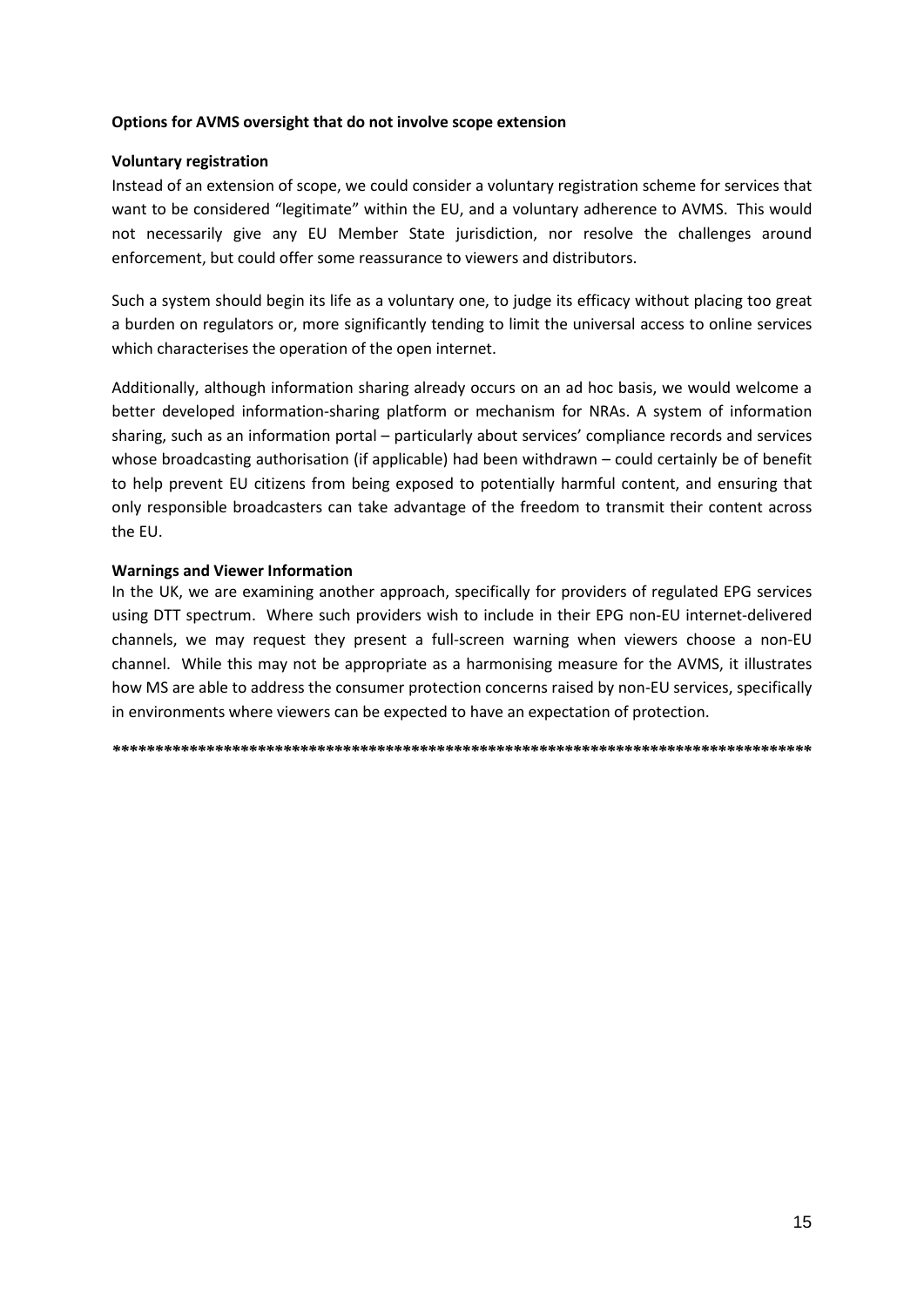### *SET OF QUESTIONS 2.1*

**Are the current rules on commercial communications still relevant, effective and fair?**

Relevant?  $\boxtimes$  YES –  $\Box$ NO –  $\Box$ NO OPINION

Effective?  $\boxtimes$ YES –  $\Box$ NO –  $\Box$ NO OPINION

 $Fair? \ \overline{\boxtimes} \text{YES} - \Box \text{NO} - \Box \text{NO}$  OPINION

The advertising content rules at EU level have allowed Member States adequately to protect minors from specific product types and we propose maintaining the current content rules. We are satisfied that the current quantitative rules in the Directive, on the amount and placement of advertising, provide a good balance between consumer protection and funding for content. However we could support a review of the rules provided it took a full and balanced account of both of consumer protection and of the impact on content funding. In the long term, we believe high-level principles are preferable to detailed prescriptive rules at EU level. We believe the current product placement provisions are unnecessarily complex and could be simplified.

### **COMMENTS:**

The AVMS Directive makes clear that the purpose of advertising regulation is to protect the interests of consumers as television viewers. This focus on consumers as *viewers* is important, because, as the Directive also acknowledges, audiovisual media services have a role which is as much cultural as economic. Although commercial communications by definition serve an economic purpose for both advertisers and service providers, within our regulatory framework they are permissible only to the extent that they do not undermine the cultural benefits of programme content.

Advertising-funded television has been robust, but faces increasing competition; while we consider that the existing regulatory framework for commercial communications continues to provide a suitable basis for the protection of viewer interests, the introduction of greater flexibility in some specific areas would be welcome.

**Are you aware of issues (e.g. related to consumer protection or competitive disadvantage) caused by the AVMSD's rules governing commercial communications?** 

 $\Box$ YES –  $\boxtimes$ NO (If yes, please explain below)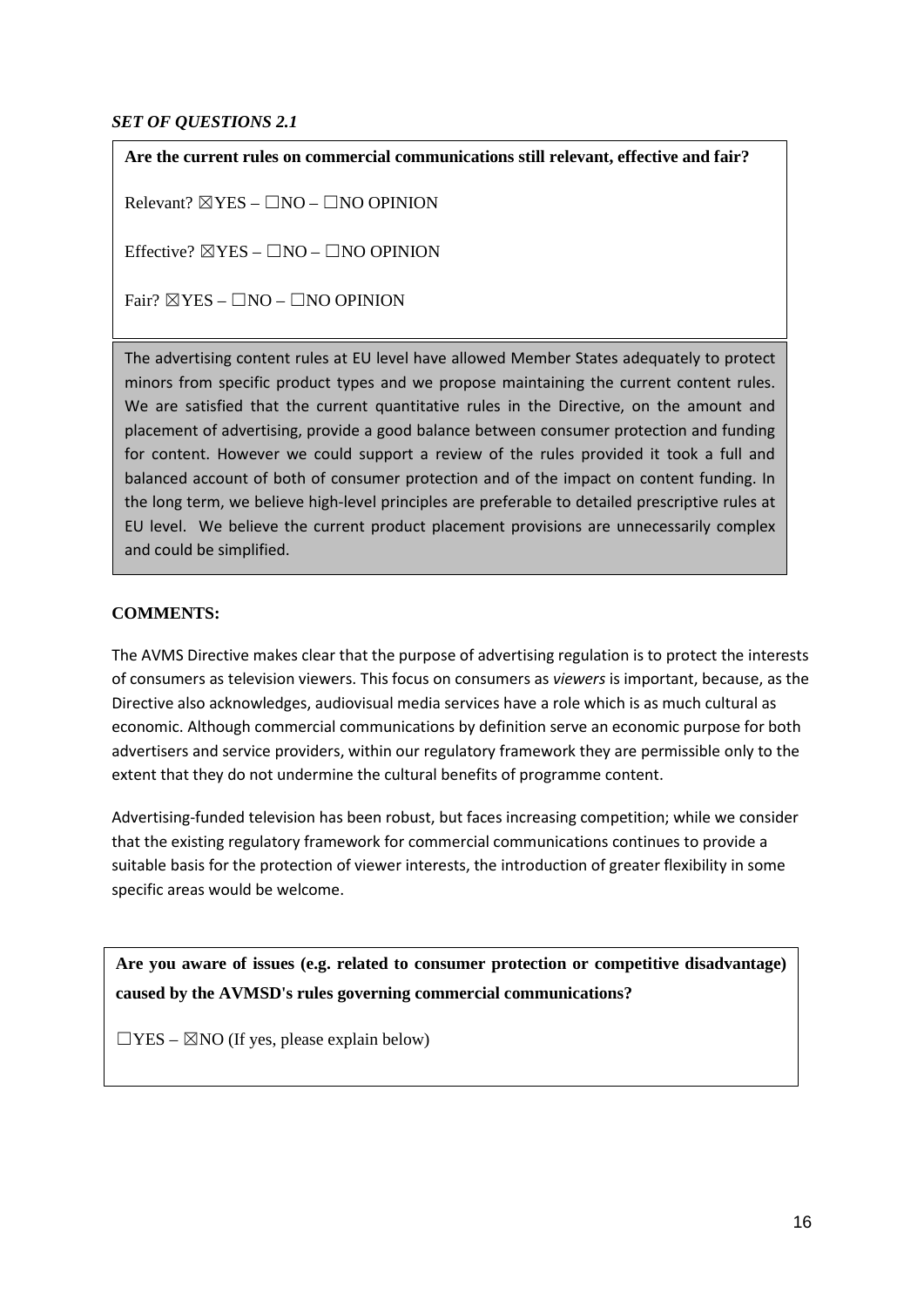### **COMMENTS**

#### **a. The amount of advertising on AVMS**

Ofcom's research indicates that many viewers have concern about the content and amount of advertising when prompted – in 2014, for example, 57% of UK viewers agreed with the statement "there are already more minutes of advertising in an hour than I am really happy with". However, viewers also appear to understand the relationship which exists between advertising and the funding of content: 72% of UK viewers questioned in 2014 identified without prompting that advertising represented the primary source of funding for the UK's three main free-to-air commercial television services (ITV/STV/UTV, Channel 4 and Channel 5), which between them account for 24% of UK adult television viewing and just under £1.5bn (€2.1bn) in programme spend.

Nevertheless, the growth of audiovisual services delivered over the internet is creating an increasingly competitive environment for television services, which are subject to a range of regulation covering commercial communications. Concerns have been expressed about a perceived asymmetry between the regulatory regimes faced by broadcasters and providers of online media. Qualitative industry research commissioned by Ofcom in 2013 indicates a widely held view within the industry that technological innovation will ultimately "enable dramatic change in the market" with significant "cumulative disruptive impact"<sup>12</sup>. In such an environment, with viewing habits evolving and challenges growing to that traditional contract between viewers and broadcasters that sustains the advertising market, questions about the effectiveness of a the current, detailed regulatory framework are inevitable.

As far as the advertising market is concerned, the evidence indicates that although television is going through a period of change, it has not to date entered a period of decline. In 2014, UK TV advertising revenue increased by 3.9% in 2014 to £3.8bn, its highest ever. According to WARC, a specialist advertising research agency,  $^{13}$  $^{13}$  $^{13}$  television spot advertising in the UK accounted for 36% of UK display advertising expenditure in the first quarter of 2015, "the same share of display spend as it did two decades ago". This suggests that the significant growth in online advertising over the same period has not come at the expense of TV advertising.

In comparison, although advertising revenues from on-demand services have increased rapidly in recent years, according to data from IHS, free-to-view UK online TV services such as ITV Player and All 4 generated just £240m in advertising in 2014, equivalent to 5.6% of the total TV advertising and sponsorship market in the UK. In the medium term, therefore, a regulatory regime which reflects the strength of traditional media without placing onerous requirements on still small, if fast growing media, remains relevant.

Of course, fragmentation of viewing over time could have a significant impact on these services. However, current audience levels enable the UK's commercial public service broadcasters to maintain a strong share of the advertising market (generating £2.14bn in net advertising revenue in

<sup>&</sup>lt;sup>12</sup> [http://stakeholders.ofcom.org.uk/binaries/research/tv-research/Future\\_of\\_Commercial\\_Comms.pdf](http://stakeholders.ofcom.org.uk/binaries/research/tv-research/Future_of_Commercial_Comms.pdf) 13 See:<http://mediatel.co.uk/newsline/2015/07/29/uk-adspend-on-display/>  $\overline{1}$ 

<span id="page-16-1"></span><span id="page-16-0"></span>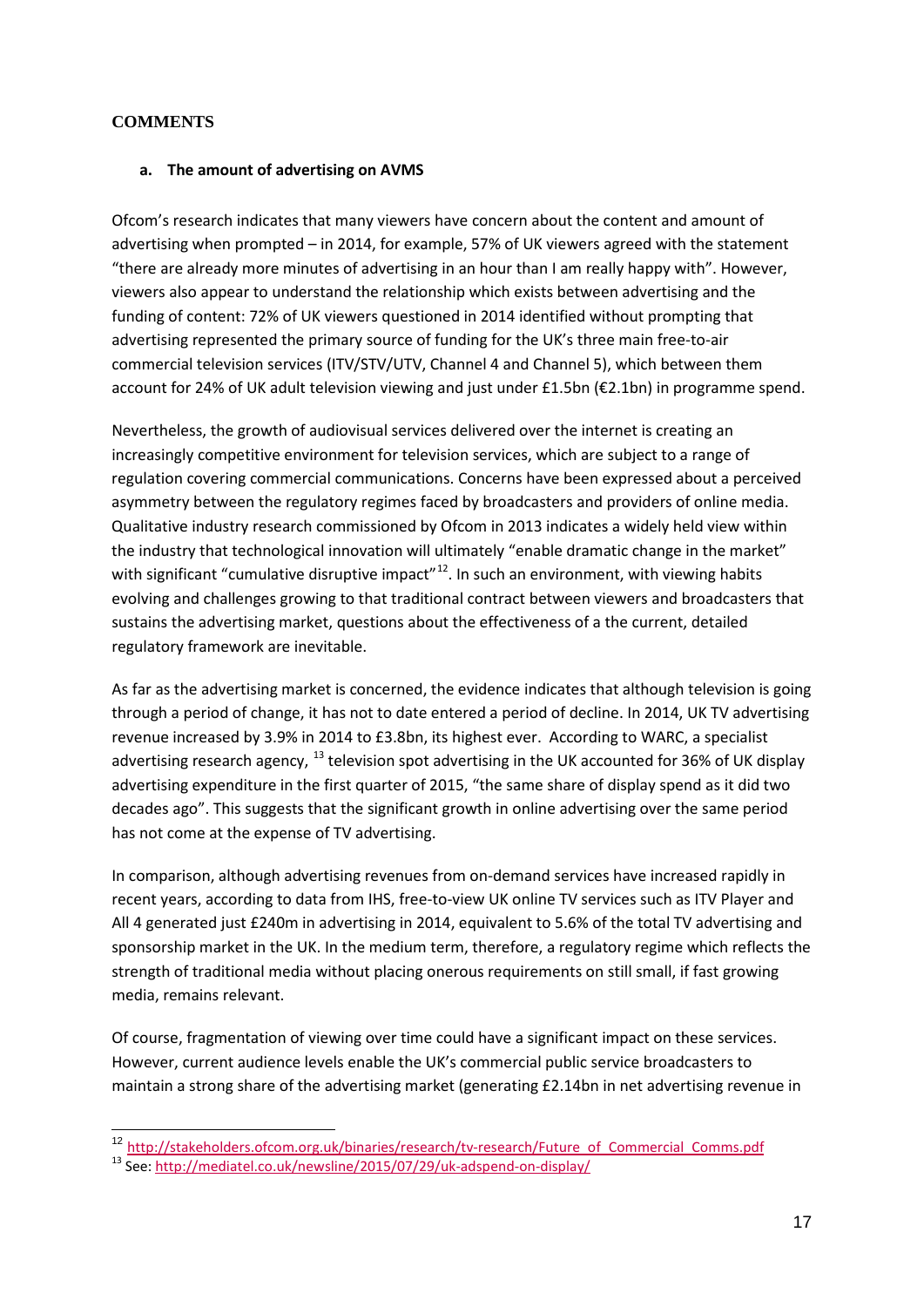2014, some 55% of the total UK advertising market), helping to maintain a virtuous circle of investment in original European production – to a combined level of £2.59bn in 2014 – including a broad range of highly valued genres, such as news and current affairs content.

We would also note that, despite viewers' likely resistance, it is certainly possible that the removal of regulations could lead to significant increases in overall volume of advertising. Analysis conducted by Ofcom in late 2011 suggested that, if the regulatory restrictions operating in the UK were loosened, competition could encourage UK broadcasters to increase minutage to maintain their share of commercial impacts. In such circumstances, it was possible that overall advertising revenue could fall, potentially reducing the amount available for investment in content. It is interesting to note that television advertisers, who we would expect to benefit from an increase in supply, have consistently argued against such a change as it could "dilute the viewer's preparedness to view adverts".<sup>[14](#page-17-0)</sup>

# **b. Protection of minors in commercial communications**

In the UK, we have sought to apply a detailed framework of direct and co-regulatory models to build on the fundamental principle expressed in the Directive that commercial communications must not cause physical or moral harm to minors. In practice, we seek to achieve this through a mixture of direct, co- and self-regulation – a system which we believe delivers a high level of flexibility, speed and practicality.

Over the past decade, much of this work has focused on limiting the exposure of children to advertising for specific product types highlighted in the Directive, including alcohol and foods which are high in fat, salt or sugar. In addition to the setting of clear rules intended to ensure that advertising approaches likely to appeal to children are not used inappropriately, this has also involved sophisticated analysis of television viewing patterns so that unsuitable advertising does not appear around programming of particular appeal to children.<sup>[15](#page-17-1)</sup> Broadly speaking we consider this approach has been effective, although we acknowledge that it might not work for all Member States.

### **c. Restrictions on product placement**

-

Following the liberalisation of rules on product placement in the AVMS Directive, which was intended to give greater funding options to the content industries, Ofcom has permitted UK-based broadcasters to transmit such content since February 2011. Although the level of revenue that the limited forms of product placement permitted would provide were unclear, with predictions from industry that UK broadcasters would generate between £25m and £150m within five years, recitals

<span id="page-17-1"></span><span id="page-17-0"></span><sup>&</sup>lt;sup>14</sup> From ISBA response to EC Green Paper q17: [http://ec.europa.eu/digital-agenda/en/news/consultation-green-paper](http://ec.europa.eu/digital-agenda/en/news/consultation-green-paper-preparing-fully-converged-audiovisual-world-growth-creation-and-values)[preparing-fully-converged-audiovisual-world-growth-creation-and-values.](http://ec.europa.eu/digital-agenda/en/news/consultation-green-paper-preparing-fully-converged-audiovisual-world-growth-creation-and-values) Notably, although the United States operates under very different market conditions, it may be relevant that, according to at least one recent report from Bernstein, declines in viewer numbers have led some US broadcasters to increase the amount of commercial and promotional material to "prop up ad revenue in the face of declining audiences" potentially contributing to further audience decline "as well as decreasing the efficacy of the advertising that is still seen". <sup>15</sup> In late 2013, for example, following research by Ofcom about a small increase in the exposure of children to alcohol advertising, our co-regulatory partner, the Broadcast Committee of Advertising Practice, issued technical guidance to broadcasters on how to identify television programmes which should exclude advertising for alcohol and other age-restricted products.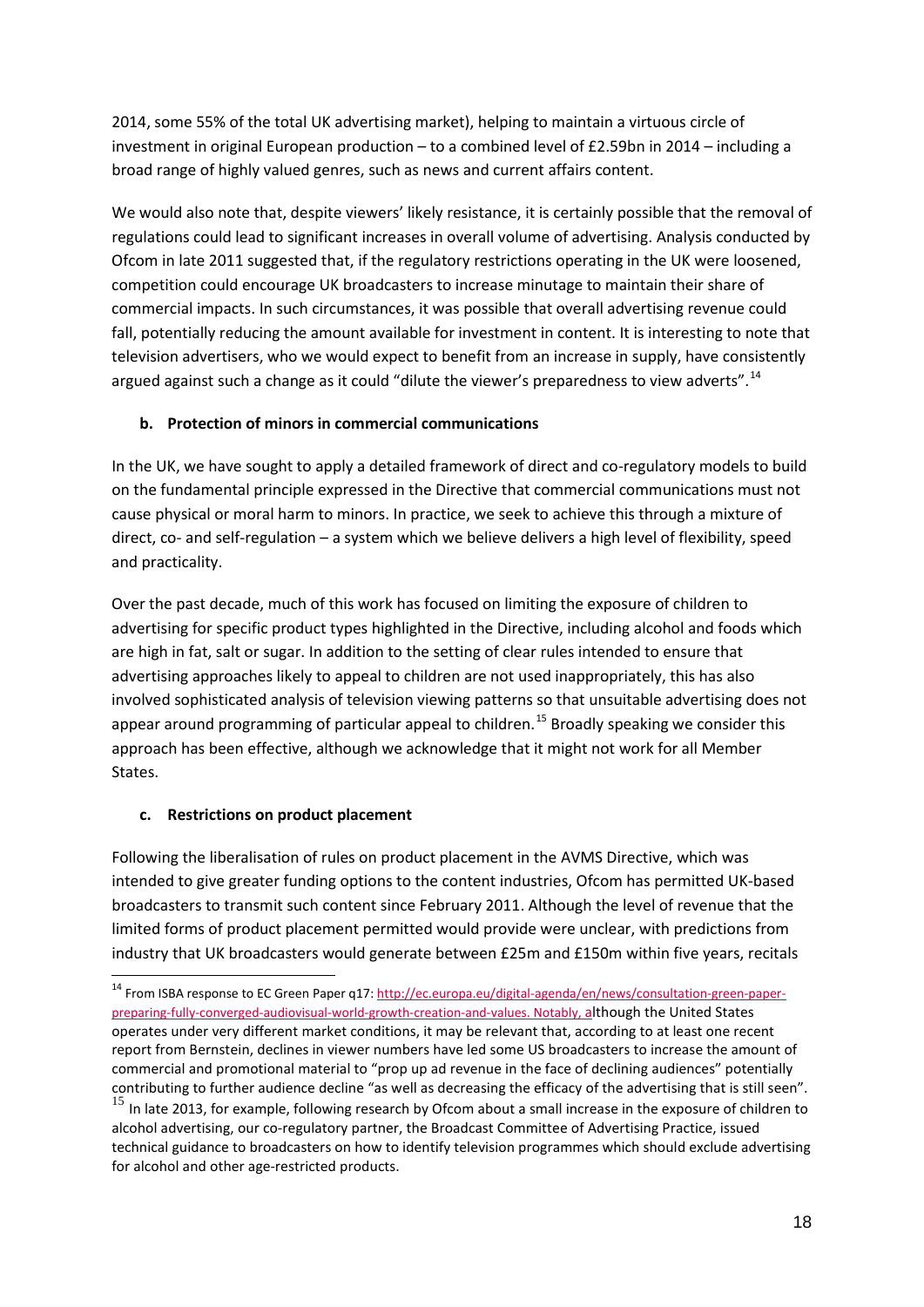to the Directive made clear the principle that regulation should allow a certain degree of flexibility to broadcasters. The liberalisation has not, in the UK's experience, resulted in any regulatory concerns.

It is clear, however, that the market remains nascent and that – to date – broadcaster activities within the existing rules have not generated significant funding or encouraged additional production and innovation. Qualitative industry research conducted on Ofcom's behalf in 2013 indicated that marketers and broadcasters were not confident of the application of the current AVMSD rules so that the development of more innovative forms of placement has been constrained. Ofcom has also found the ambiguity in the current regulations challenging.

# *Preferred policy option:*

*a*)  $\boxtimes$  *Maintaining the status quo* 

*b)*  $\Box$  *Rendering the rules on commercial communications more flexible, notably those setting quantitative limits on advertising and on the number of interruptions.*

*c*) □ *Tightening certain rules on advertising that aim to protect vulnerable viewers, notably the rules on alcohol advertising or advertising of products high in fat, salt and sugars.*

*d)* ☒ *Other options (please describe)*

# PLEASE EXPLAIN YOUR CHOICE:

Given continuing viewer expectations, it is not clear that viewers would be well served by a removal of the existing limitations on the amount of advertising that television broadcasters are permitted to show, and as a result, we are not currently minded to make amendments to the rules which apply in the UK (which has traditionally adopted stricter quantitative rules than permitted by the AVMS Directive). Although viewing in the UK has been shifting away from the traditional 'terrestrial' services since multichannel services began to transmit in the late 1980s, the main five channels available in all UK homes continued to account for over half of all viewing in 2014. Overall, there could be scope to review the current AVMS Directive rules on the amount and frequency of advertising – carefully balancing the two – if there appear to be benefits for certain types of services from greater flexibility in how they allocate time to advertising.

In relation to the protection of vulnerable viewers, and particularly children and young people, we are concerned that over- prescriptive rules can have counter-productive effects (for example resulting in the movement of advertising across schedules or across media in such a way as to *increase* children's exposure).

For example, as noted above, television viewing has fallen among younger groups. According to the Broadcasters' Audience Research Board (BARB) in the UK the amount of time spent watching television by children fell between 2010 and 2013 by 10.8% to 134 minutes per day, before falling by a further 12.4% to 118 minutes per day in 2014. At the same time, widespread availability of technology means that alternative media have become increasingly accessible to children. In the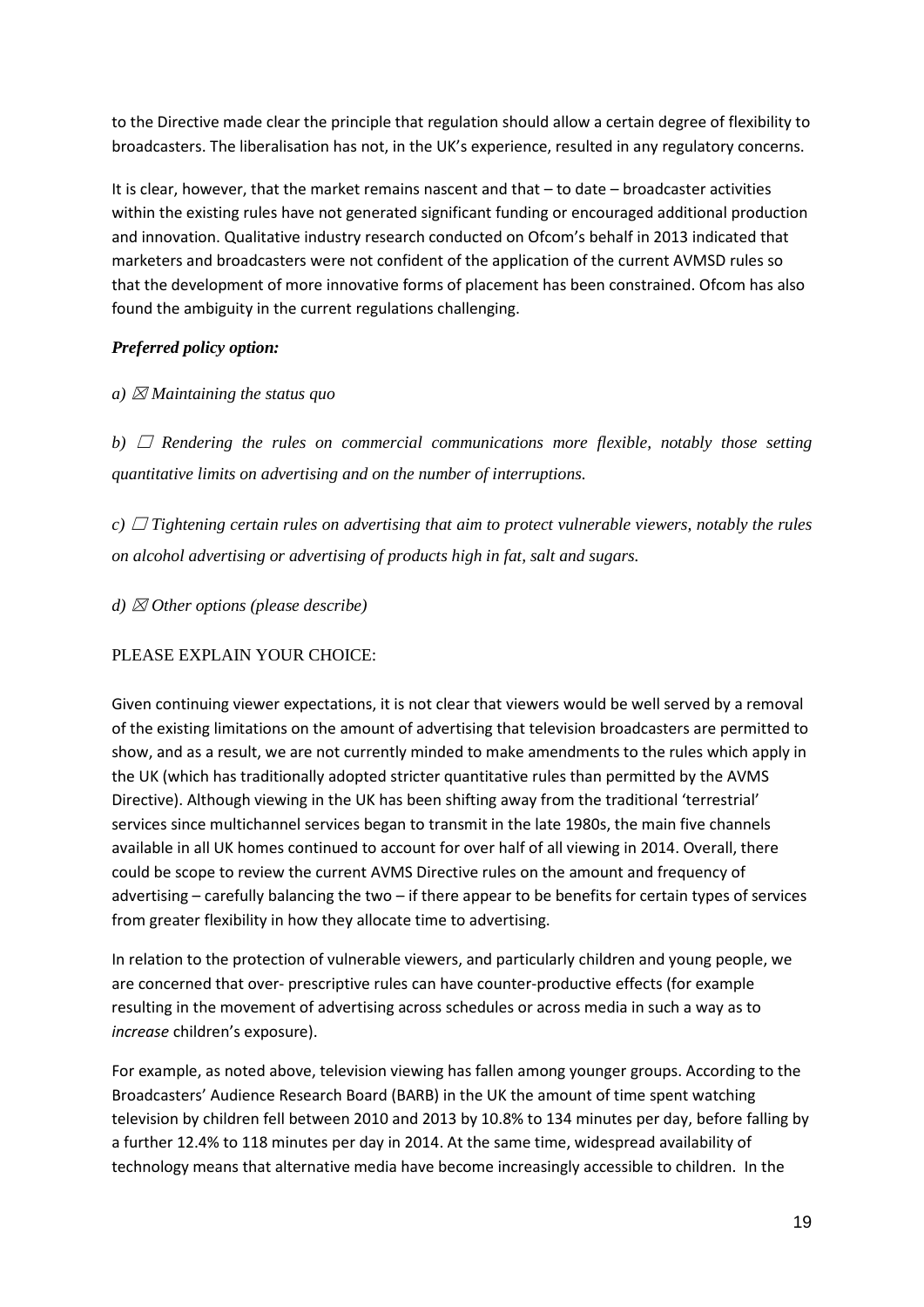UK, 71% of children aged 5-15 had access to a tablet at home by the end of 2014, up from just over half (51%) in 2013, with 34% aged 5-15 having their own device<sup>16</sup>. Additional rules could have a counterproductive effect when other media are becoming more important for children, and make audiovisual media less attractive to advertisers marketing products of interest to children; ultimately this may limit the ability of AVMS providers to invest in a variety of content for children<sup>17</sup>.

Finally, with respect to product placement, it is not clear that the regulatory provisions have had the desired effect in opening up new funding streams for content producers – which was the original intention of the changes to the Directive. So, although we are suggesting maintaining the status quo, and consider restrictions on product placement are necessary to maintain editorial independence, it may be appropriate to review and simplify the detailed rules in Article 11 of the Directive. We consider the two principles, that editorial content must be readily distinguishable from advertising, and the additional proscription on "undue prominence" may be somewhat duplicative; and that potential instances of "undue prominence" are particularly hard for producers and regulators to assess fairly and consistently. There could be scope to consider re-wording the current provisions on product placement to underline that the practice is permitted with exceptions, rather than prohibited with exceptions.

In the longer term, regulation should carefully minimise any additional burdens on industry, given the implications additional regulatory burdens could have on the ability of AVMS providers to continue to fund high-quality content. As we suggested in our response in September 2012 to the Commission's discussion paper on the update of the interpretative communication on certain aspects of the "Television Without Frontiers" Directive, it might be desirable to base the future regulation of commercial communications on a set of high-level principles set out in EU legislation. Such an approach would offer flexibility to national regulatory authorities to regulate in a manner that reflects and appropriately responds to change.

<span id="page-19-0"></span><sup>&</sup>lt;sup>16</sup> http://stakeholders.ofcom.org.uk/market-data-research/other/research-publications/childrens/children-Darents-oct-14/

<span id="page-19-1"></span>In our recent review of public service broadcasting within the UK, we noted only limited production of nonanimated programming outside the BBC. Since 2008, total spend on original children's programming by UK's public service broadcasters has fallen in real terms, from £103m to £88m in 2014, with nearly 97% of this total accounted for by the licence-fee funded BBC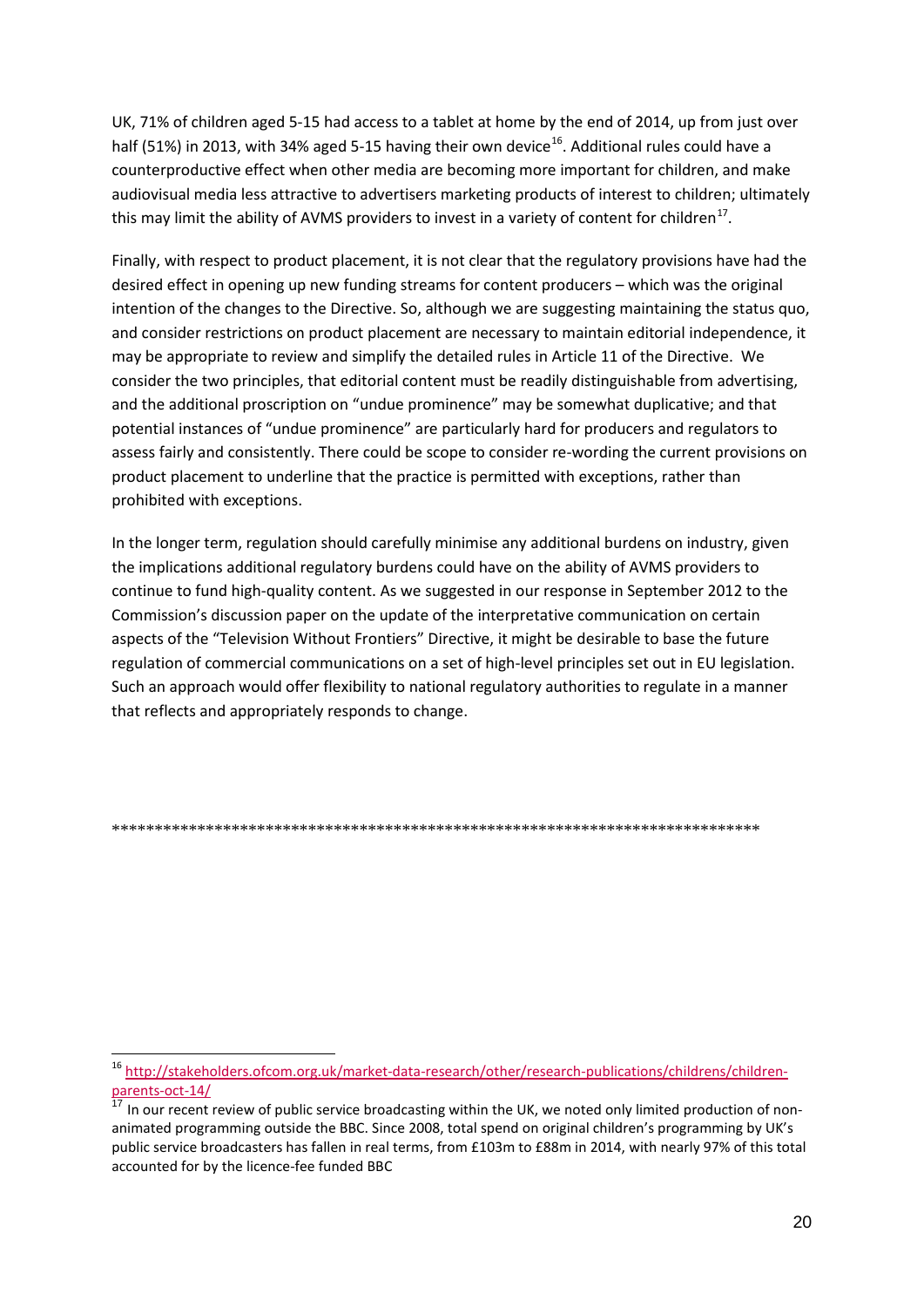**Is the overall level of protection afforded by the AVMSD still relevant, effective and fair?** 

Relevant?  $\boxtimes$  YES –  $\Box$ NO –  $\Box$ NO OPINION

Effective?  $\boxtimes$  YES –  $\Box$ NO –  $\Box$ NO OPINION

Fair?  $\boxtimes$ YES –  $\Box$ NO –  $\boxtimes$ NO OPINION [You've ticked two boxes!]

#### **Summary:**

The overall level of protection afforded by the AVMSD is relevant, effective and fair, but changes may be appropriate, in particular to level out the protection offered to viewers of linear and on-demand services. We discuss these changes in the relevant sections below.

#### **COMMENTS:**

In our view, this question has two parts: whether or not there is a continued justification in differentiated standards for linear and on-demand services; and whether or not the AVMS Directive as a whole contains sufficient provisions to ensure an acceptable minimum level of protection for audiences across the EU. We note throughout our response the blurring boundaries between linear and on-demand, and the challenges this creates for regulation and audience protection. And we note from our latest audience research that audiences want more consistent standards protection across "television" services that fall under the AVMS Directive. Ofcom has been clear in the past that revisions of the regulatory system under AVMS may be needed to address this expectation.

The AVMS sets somewhat different standards for linear television and on-demand, notably in relation to the protection of minors and right of reply (as well as in relation to some aspects of the regulation of commercial communications). We think there is a case – in light of the blurred boundaries and changes in audience expectation we have noted – to extend AVMS rules on right of reply to on-demand services and to level out the rules on the protection of minors. We discuss this in the relevant sections below. Our views on maintaining the status quo for commercial communications are discussed above.

Turning to the rules as a whole, we have suggested in a previous consultation response<sup>[18](#page-20-0)</sup> to the Commission that a future regulatory approach could establish a common set of principles and aims across a diverse media landscape, which could include core areas of protection as a minimum standard, building on current provisions of the AVMS for video on-demand, which already covers hate speech, content harmful to minors, and a range of protections relating to commercial

<span id="page-20-0"></span><sup>&</sup>lt;sup>18</sup> [http://stakeholders.ofcom.org.uk/binaries/international/international-responses/green-paper](http://stakeholders.ofcom.org.uk/binaries/international/international-responses/green-paper-sep13.pdf)[sep13.pdf](http://stakeholders.ofcom.org.uk/binaries/international/international-responses/green-paper-sep13.pdf)  $\overline{a}$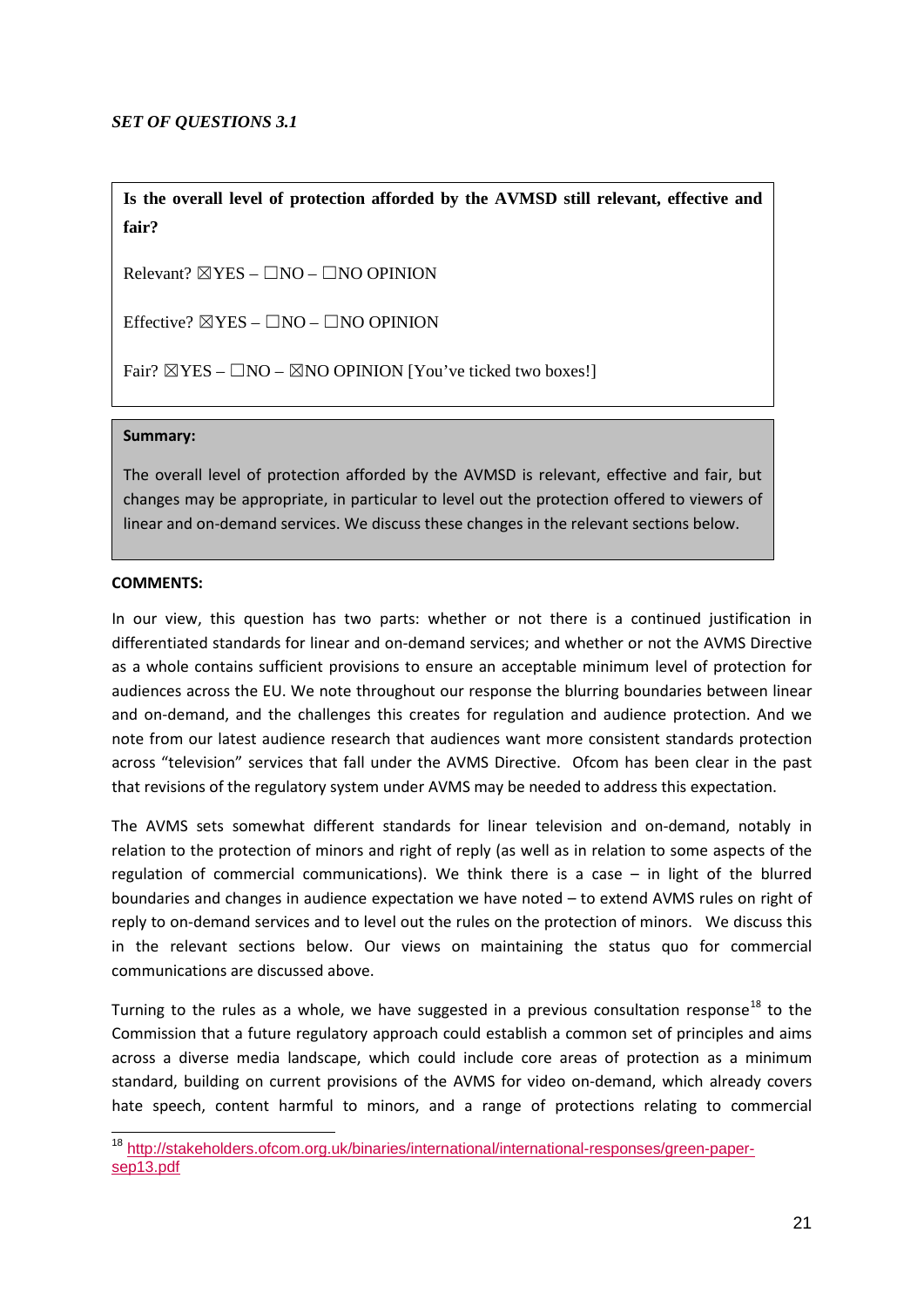communications. We considered at the time that additions to the current on-demand rules could include enhanced protection of minors (e.g. protection from exposure to sex, violence, dangerous behaviour, health risks and commercial influence) and consumer harm provisions (e.g. protection from financial harm, health and medical risks); as well as protecting individuals against unfair treatment (e.g. by ensuring right of reply).

Reviewing this position, we can draw on Ofcom's more recent audience research on "protecting audiences in an online world"<sup>19</sup>. This looked at public attitudes of current protections for AV content on different platforms, and what they consider they should have in the future. The findings from this research suggest that there was universal agreement that protection of minors is the most important area for regulation and it is extremely important to apply protections across all AV delivery methods. The prevention of incitement to hatred and securing accuracy in news were also consistently perceived as extremely important across broadcast TV, catch-up and on-demand (and other internet viewing).

We believe that there is a clear understanding that the protection of minors and prevention of incitement to hatred are of such clear importance that they must form the basis of the minimum protections provided by the Directive. UK audiences clearly have a number of other concerns, and we acknowledge that these might not be reflected in the cultural and policy concerns of other Member States (which also have their own individual concerns). We believe it is important to ensure that Member States retain the flexibility and freedom to protect audiences in their territories as they feel appropriate, and in the UK, for example, we are working with industry to understand how everyone in the value chain can help to offer viewers the level of protection and high standards they expect on a voluntary basis where these are not already covered by existing legislation.

On that basis we believe minimum standards provided by the Directive are relevant, but should be applied equally across linear and on-demand services.

<span id="page-21-0"></span><sup>&</sup>lt;sup>19</sup> http://stakeholders.ofcom.org.uk/binaries/research/tv-research/protecting-audienceonline/Protecting audiences report.pdf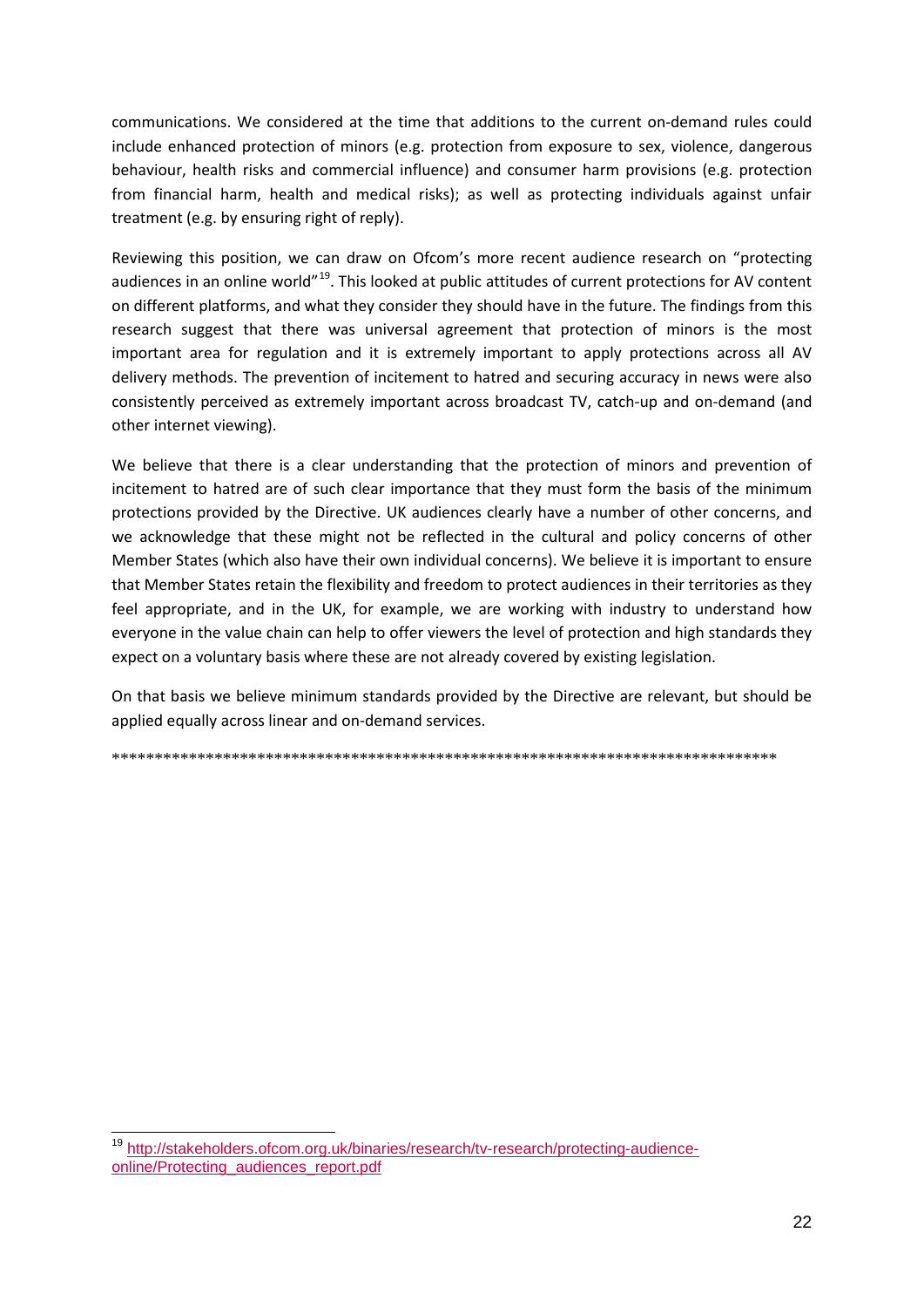### *SET OF QUESTIONS 3.2*

We answer the following questions together:

**In relation to the protection of minors, is the distinction between broadcasting and ondemand content provision still relevant, effective and fair?** 

 $Relevant? \square YES - \boxtimes NO - \square NO$  OPINION

Effective?  $\Box$ YES –  $\boxtimes$ NO –  $\Box$ NO OPINION

Fair?  $\Box$ YES –  $\boxtimes$ NO –  $\Box$ NO OPINION

**Has the AVMSD been effective in protecting children from seeing/hearing content that may harm them?**

☒YES – ☐NO – ☐NO OPINION **(see below for our response in relation to different services)**

**COMMENTS: minors? Are you aware of problems regarding the AVMSD's rules related to protection of** 

 $\boxtimes$ YES –  $\Box$ NO (If yes, please explain below)

### **Summary:**

We consider that the protection afforded to children in on-demand services should be the same as protections in place for broadcast services. Specifically, we propose that the obligations on AVMS providers should be framed to reflect the ways in which they control minors' access to content – with greater flexibility afforded to AVMS providers when strong access control mechanisms are in place, whether on broadcast or on-demand services. This approach may also help align Member States' approaches to the strongest material permissible on AVMS.

Some work, potentially through ERGA, on clarification of the application of "seriously impair", or the definition of content subject to the strongest restrictions, might also be considered as part of the revision.

The protection of minors is a fundamental public policy goal within the UK and other Member States. Delivering this goal is becoming more challenging with the continuing expansion of the range of environments, devices, and delivery platforms through which children access content and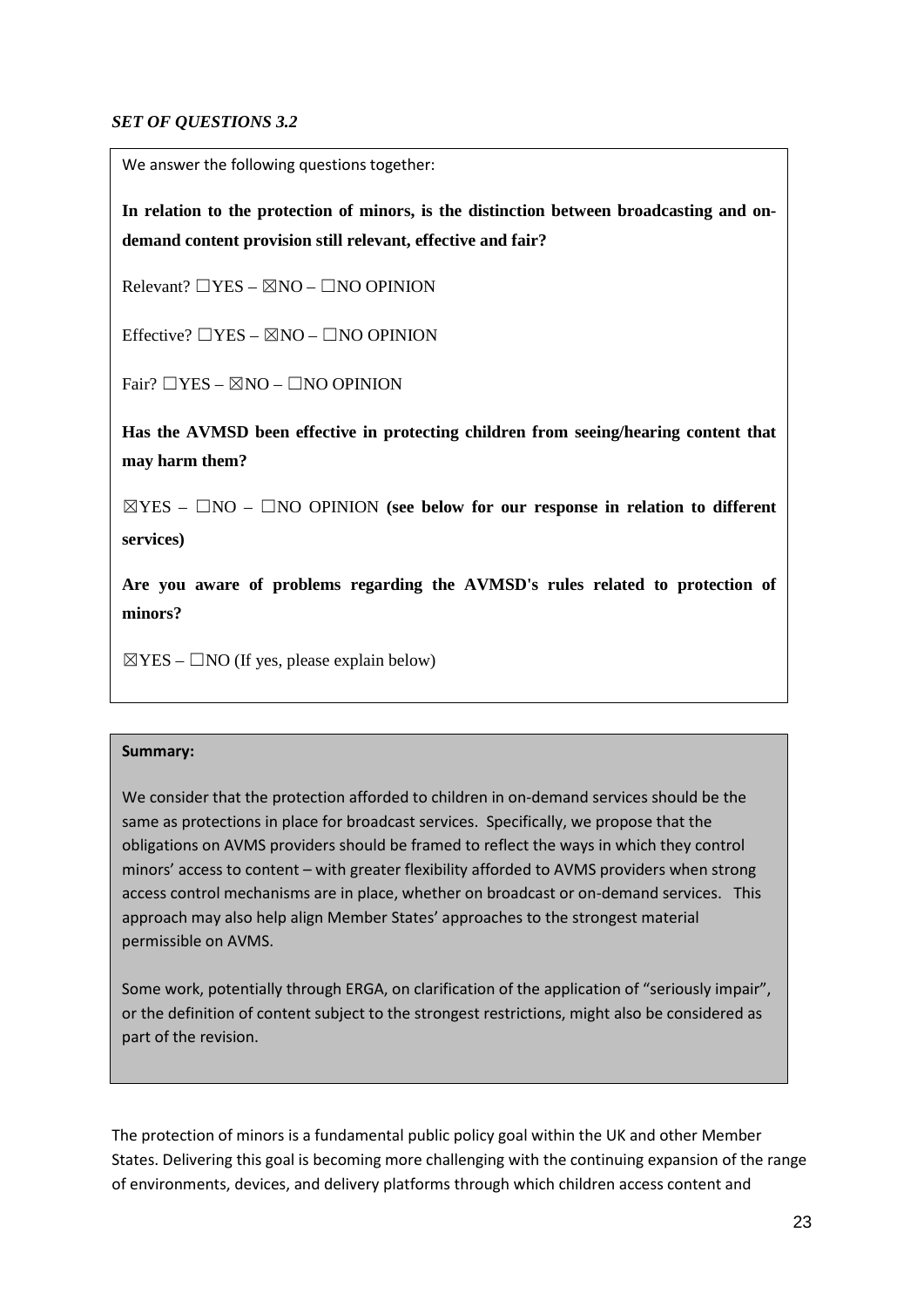services. The market, children's behaviour and broader audience expectations have all changed since the AVMS was introduced.

Any judgement of the efficacy of this aspect of the Directive relies on an understanding of the way minors find and consume content, and of audience expectations

# **1. Convergence and children's media consumption**

The increasing availability of connected devices mean children now have access to a wide range of media content via a variety of different mobile devices, such as mobile phones, tablets and games consoles, potentially without adult supervision. Children consume significant quantities of online and on-demand content. Ofcom research published in October [20](#page-23-0)14<sup>20</sup> shows that in the UK, seven in ten children aged 5-15 have access to a tablet computer at home, one-third watch on-demand TV services<sup>[21](#page-23-1)</sup> and 20% of watch television programmes on a tablet computer.<sup>22</sup> While our research suggests that television is still the most popular medium for children and that the TV set is the device that children would miss most, children aged 12-15 now spend more time online than watching television (17.2 vs. 15.7 hours).

# **2. Audience expectations**

As noted above, research commissioned by Ofcom and published in December 2014 found that the majority of audiences have an expectation of comprehensive and broadly homogenous regulation across broadcast TV and catch-up, and for many, video-on-demand services; and there was universal agreement that protection of minors is the most important objective for regulation and protections should apply across all AV platforms (broadcast TV, catch-up, on-demand, and other internet).<sup>[23](#page-23-3)</sup> These findings inform our approach to the protection of minors under the AVMS.

# **3. Current rules for the protection of minors rules on linear and on-demand services**

The AVMSD imposes different rules for protection of minors on linear and on-demand services. It is prohibited to include programmes "which might seriously impair the physical, mental or moral development of minors" in a linear service, but such programmes may be offered on-demand provided they are "made available in such a way as to ensure that minors will not normally hear or see" them.

Programmes that are "likely to impair" the development of minors are permitted on linear services, provided measures are taken to ensure that minors "will not normally hear or see" them, but the AVMSD imposes no condition on on-demand media services for this content.

<span id="page-23-2"></span><sup>22</sup> [http://stakeholders.ofcom.org.uk/binaries/research/media-literacy/media-use-attitudes-](http://stakeholders.ofcom.org.uk/binaries/research/media-literacy/media-use-attitudes-14/Childrens_2014_Report.pdf)[14/Childrens\\_2014\\_Report.pdf](http://stakeholders.ofcom.org.uk/binaries/research/media-literacy/media-use-attitudes-14/Childrens_2014_Report.pdf)

<span id="page-23-0"></span><sup>&</sup>lt;sup>20</sup> [http://stakeholders.ofcom.org.uk/binaries/research/media-literacy/media-use-attitudes-](http://stakeholders.ofcom.org.uk/binaries/research/media-literacy/media-use-attitudes-14/Childrens_2014_Report.pdf)14/Childrens 2014 Report.pdf -

<span id="page-23-1"></span><sup>&</sup>lt;sup>21</sup> 'On-demand' includes TV programmes or films on-demand through the household's TV service – including pay-per-view services (e.g. Sky Box Office), subscription services (e.g. Netflix) or catch-up services (e.g. BBC iPlayer).

<span id="page-23-3"></span><sup>23</sup> http://stakeholders.ofcom.org.uk/binaries/research/tv-research/protecting-audienceonline/Protecting\_audiences\_report.pdf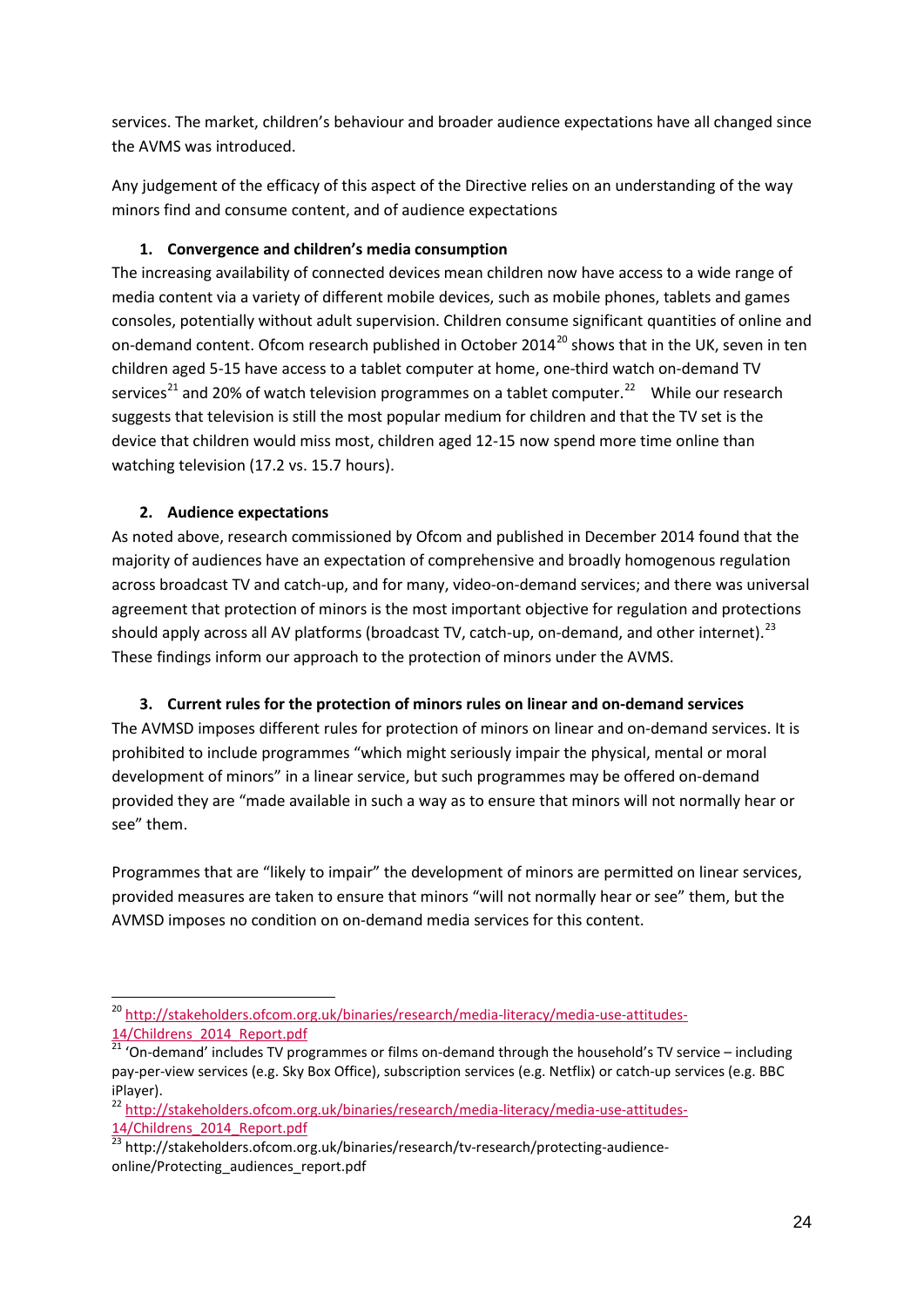| <b>Type of Service</b>                                                 | <b>Moderately Strong Content:</b><br>"likely to impair"                                              | <b>Very Strong Content:</b><br>"might seriously impair"                                             |  |
|------------------------------------------------------------------------|------------------------------------------------------------------------------------------------------|-----------------------------------------------------------------------------------------------------|--|
| <b>Broadcast AVMS</b>                                                  | • Only if made available in<br>a way which "ensures<br>that minors will not<br>normally hear or see" |                                                                                                     |  |
| <b>Permitted</b><br>On-demand<br><b>AVMS</b><br>(Without restrictions) |                                                                                                      | Only if made available in a<br>way which "ensures that<br>minors will not normally hear<br>or see." |  |

# **Protection of minors in the current AVMS**

This approach means that children may have unrestricted access to specific content on demand, even though the same content is restricted on broadcast services: for example Rihanna's music video for the song S&M contains themes of sexual bondage, dominance and sadomasochism and was considered by Ofcom inappropriate to be broadcast before the 9pm watershed: we consider it satisfies the "likely to impair" test. However, it is available throughout the day on video on-demand services under the terms of the AVMS.

# **4. Application of the existing AVMS definitions and rules across the EU**

Applying the protection of minors' provisions in the AVMSD involves making a decision about:

- a) whether content is "likely to impair" or whether it might "seriously impair" minors' development; and
- b) where relevant, what measures must be taken to ensure that children "will not normally hear or see" this content (i.e. what constitutes an adequate access control mechanism).

Different views among member states about which content is "likely to" or "seriously" impair the development of minors, and on what constitutes an adequate access control mechanism can lead to asymmetries in the application of the minimum standards set in the Directive between different Member States. This can lead to tensions in the operation of the country of origin principle (which we discuss further in our response to Question 5).

The real cultural and societal differences between Member States will legitimately inform their individual approaches to content regulation. However, such cultural factors may also influence MS' approaches to the harmonised minimum standards in the AVMS Directive, which are intended to be common to all Member States, specifically in determining which content should be banned on broadcast television – and hence may have led to a more or less restricted scope of application of the "seriously impair" threshold.

### 5. **Protection of minors in the UK**

We consider that the "likely to impair" and "seriously impair" thresholds are open to interpretation; our extensive investigation of the relevant literature has revealed that it is difficult to establish when they are met and what the distinction is between them. We consider that the different levels of protection that apply to each threshold, and in respect of linear and on-demand services, may influence the way that they are applied by a Member State. Specifically, a Member State's views about content that should be banned on broadcast television may determine the content which it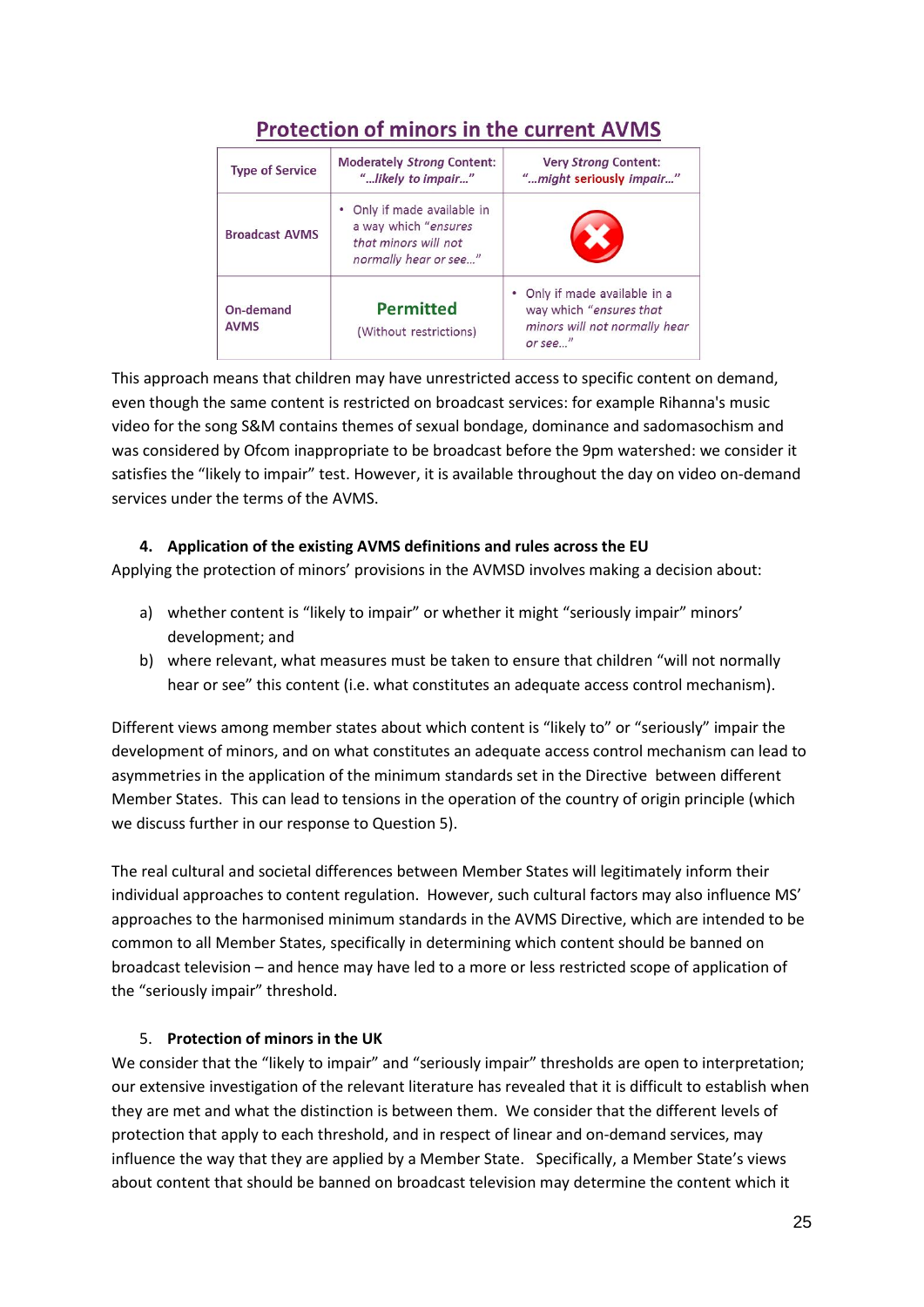identifies as likely to "seriously impair" the development of minors, rather than an objective, evidence-based assessment as to whether or not that is a likely outcome of the content in question.

In order to address the uncertainty it has identified, the UK has introduced additional, specific rules to clarify the obligations of linear and on-demand providers.

The UK's rules for linear services (the "Broadcasting Code") describe potentially harmful content and cover areas such as drug use, smoking, alcohol, violence, dangerous behaviour, sexually explicit material and offensive language. [24](#page-25-0)

The Broadcasting Code has different rules apply to content depending on its severity, ranging from prohibition (for content equivalent to an R18 rating under the British Board of Film Classification (BBFC) system); <sup>[25](#page-25-1)</sup> requirements for technical controls like PIN codes and age-verification tools; requirements for broadcast scheduling based on the 9pm watershed; and EPG positioning.

The UK government recently introduced legislation which provides a similarly graduated set of requirements in respect of on-demand material, depending on the severity of the content in question.<sup>[26](#page-25-2)</sup> The inclusion of material that would not be deemed suitable for an R18 certificate is prohibited; "specially restricted material", which includes R18 material and "…material which might seriously impair", may only be made available in on-demand services *"in a manner which secures that persons under the age of 18 will not normally see or hear it*".

The practical consequence of the rule in relation to "specially restricted material" is that UK regulated on-demand services must operate a 'Content Access Control System' ("CAC System") in respect of such material which includes effective age verification. The criteria for being effective would, for example, allow credit card but not debit cards as a proof of age (as credit cards may only be issued to adults, but debit cards are not restricted). A warning page or a self-declaration of age would not be adequate.

The research findings noted above, and the practical experiences that we have had of applying the different standards provided for in the Directive, suggest to us that the distinction between the rules for protection of minors that apply to linear and non-linear services may not meet audience expectations of consistent regulations. More importantly, the prohibition on the broadcast of material which may seriously impair minors does not reflect the fact that the same mechanisms to manage minors' access to potentially harmful content are available both to on-demand and broadcast service providers. Further, a Member State's reluctance to implement the prohibition may result in potentially harmful material not being identified as appropriate for control in the ondemand environment.

We consider that the AVMSD protection of minors framework should therefore consider not only the severity of material, but also the range of access control measures available: clear information

<span id="page-25-0"></span><sup>&</sup>lt;sup>24</sup> <http://stakeholders.ofcom.org.uk/broadcasting/broadcast-codes/broadcast-code/protecting-under-18s/><br><sup>25</sup> -

<span id="page-25-2"></span><span id="page-25-1"></span>http://www.bbfc.co.uk/sites/default/files/attachments/BBFC%20Classification%20Guidelines%202014\_5.pdf<br><sup>26</sup> The Audiovisual Media Services Regulations 2014

<sup>(</sup>http://www.legislation.gov.uk/uksi/2014/2916/pdfs/uksi\_20142916\_en.pdf)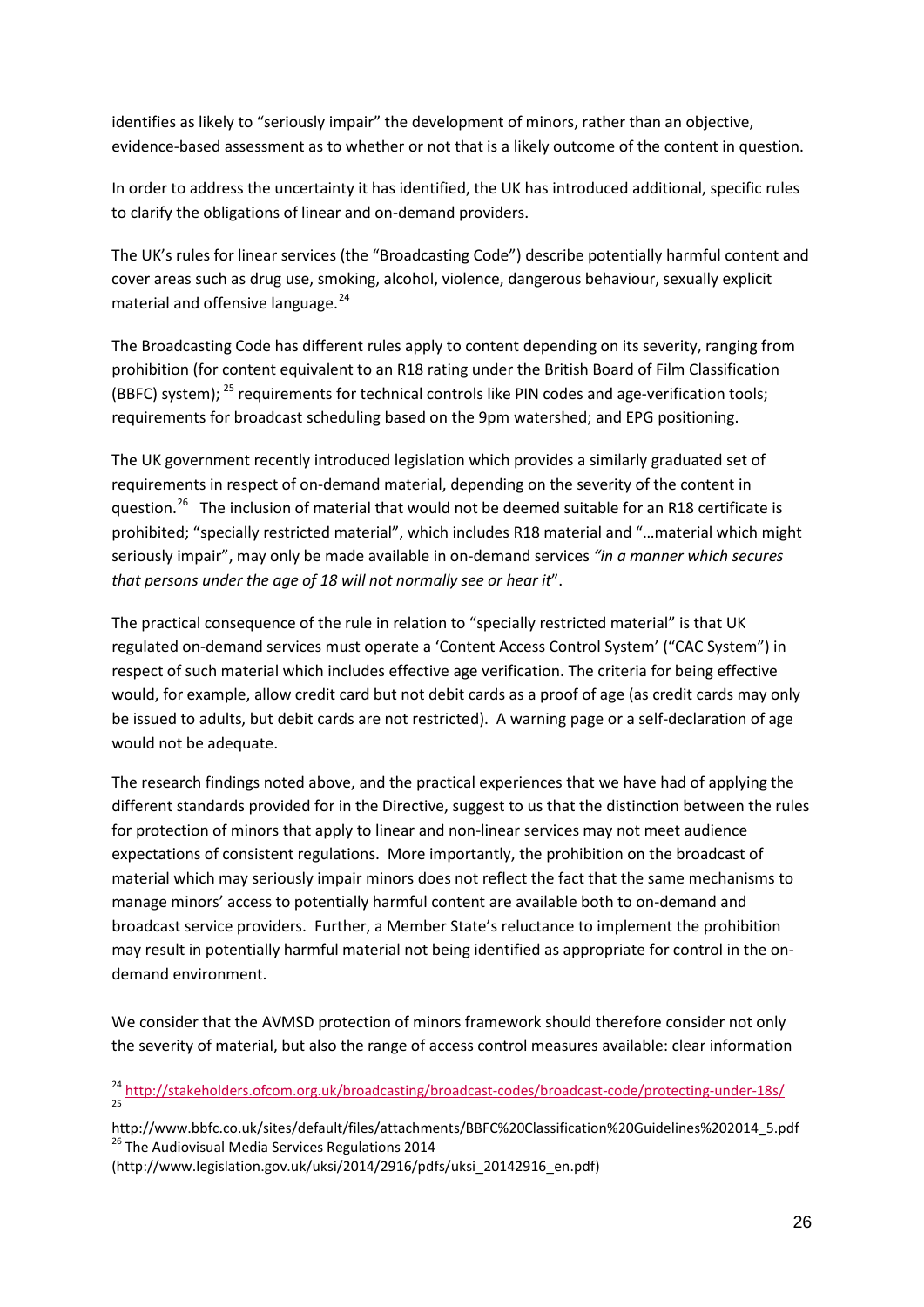guidance and content warnings; and tools to control access. Critically, the framework should also reflect the fact that much television is consumed through sophisticated digital TV platforms that can offer the same information tools and technical protection measures for linear content as for ondemand services.

**What are the costs related to implementing such requirements?** Costs: **What are the benefits related to implementing such requirements?** Benefits:

#### **COMMENTS:** N/A

### *Preferred policy option:*

### *a*)  $\Box$  *Maintaining the status quo*

*b)* ☐ *Complementing the current AVMSD provisions via self- and co-regulation*

The status quo would be complemented with self-/co-regulatory measures and other actions (media literacy, awareness-raising).

#### *c)* ☒ *Introducing further harmonisation*

This could include, for example, more harmonisation of technical requirements, coordination and certification of technical protection measures. Other possibilities could be the coordination of labelling and classification systems or common definitions of key concepts such as minors, pornography, gratuitous violence, impairing and seriously impairing media content.

*d)* ☒ *Deleting the current distinction between the rules covering television broadcasting services and the rules covering on-demand audiovisual media services.*

This means either imposing on on-demand services the same level of protection as on television broadcasting services (levelling-up), or imposing on television broadcasting services the same level of protection as on on-demand services (levelling down).

*e*)  $\Box$  *Extending the scope of the AVMSD to other online content (for instance audiovisual usergenerated content or audiovisual content in social media), including non-audiovisual content (for instance still images)*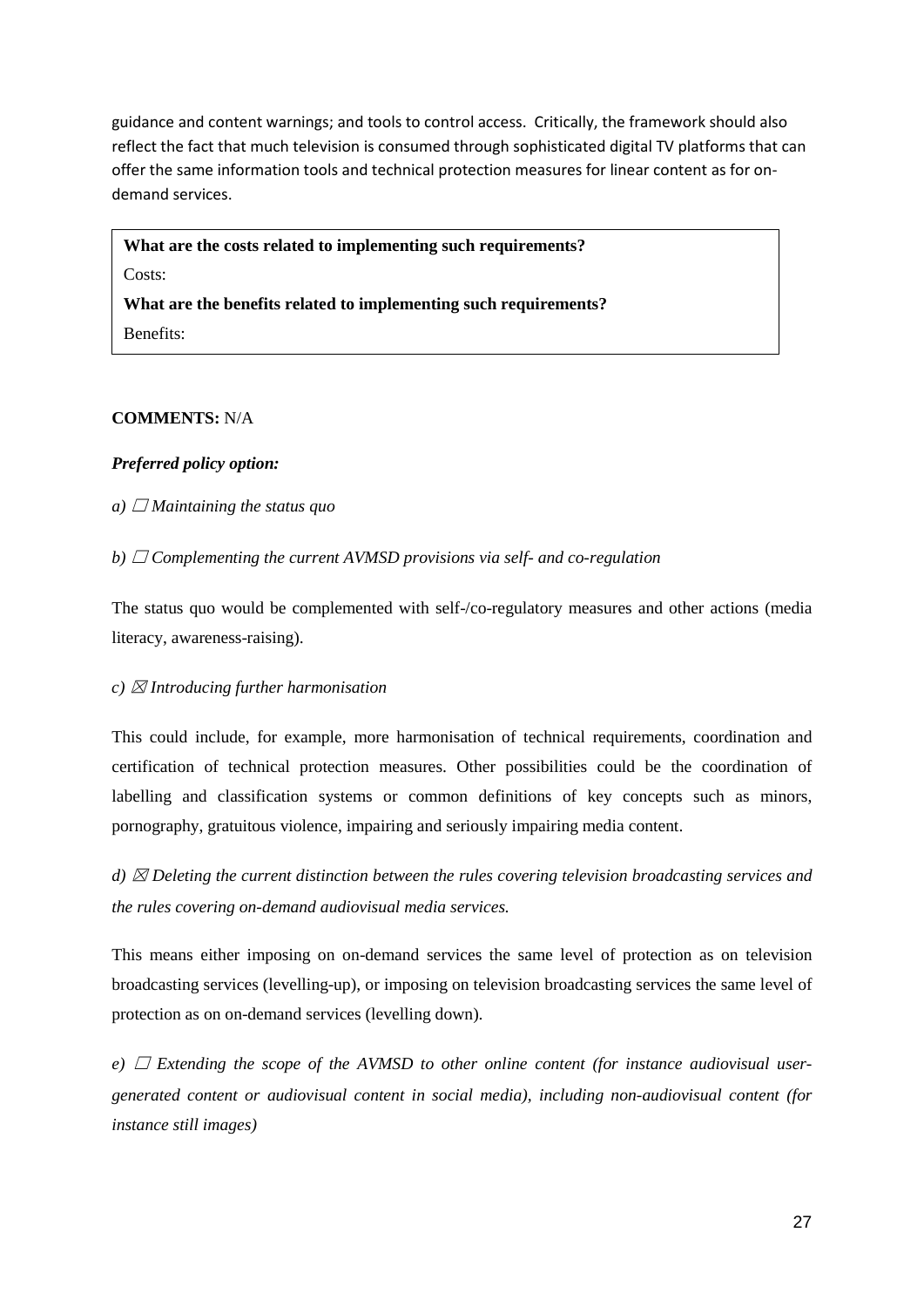One option could be that these services would be subject to the same rules on protection of minors as on-demand audiovisual media services.

f) ☒ *Other option (please describe)*

# PLEASE EXPLAIN YOUR CHOICE:

### **New rules for protection of minors covering all regulated AVMS:**

We believe that the protection of minors framework in the AVMS should be modified to

- remove the distinction between broadcast and on-demand services
- allow a more graduated approach to potentially harmful content, which recognises the different ways that minors' access may be controlled

We acknowledge that application of the "likely to impair" and "likely to seriously impair" thresholds may differ across MS; we believe this may be a result of cultural differences and different views on whether specific content should be banned on broadcast television (which is the consequence of the "seriously impair" classification).

We propose an alternative approach that could deliver greater harmonisation without requiring MS to change their fundamental approaches to standards or to the range of content permitted on AVMS. There should be level protections across linear and on-demand for the protection of minors, which take account both of the severity of content and the adequacy of the content access tools. The strongest content will only be permitted on AVMS with the strongest content access controls, with less harmful content permitted with less strict access controls.

| Way of controlling<br>minors' access                              |                                      | <b>Moderately Strong</b><br>Content | <b>Very Strong Content</b> |
|-------------------------------------------------------------------|--------------------------------------|-------------------------------------|----------------------------|
| No control<br>(e.g. in daytime, free-<br>to-air)                  | <b>Broadcast</b><br>٠<br>AVMS        |                                     |                            |
|                                                                   | On-demand<br>٠<br><b>AVMS</b>        |                                     |                            |
| Moderate control<br>(e.g. after watershed<br>or with age-ratings) | <b>Broadcast</b><br>٠<br><b>AVMS</b> | Permitted                           |                            |
|                                                                   | On-demand<br>٠<br>AVMS               | Permitted                           |                            |
| <b>Strong control</b><br>(e.g. age-verification)                  | <b>Broadcast</b><br>٠<br><b>AVMS</b> | Permitted                           | Permitted                  |
|                                                                   | On-demand<br>٠<br>AVMS               | Permitted                           | Permitted                  |

# Future model for protection of minors

(Note that in the UK, we would expect that "very strong content" would cover the same ground as defined in the UK legislation described above, such as R18 material).

This could be complemented with more detail on how this can be achieved, for example, through development of guidance by ERGA suggesting different types of access restriction appropriate to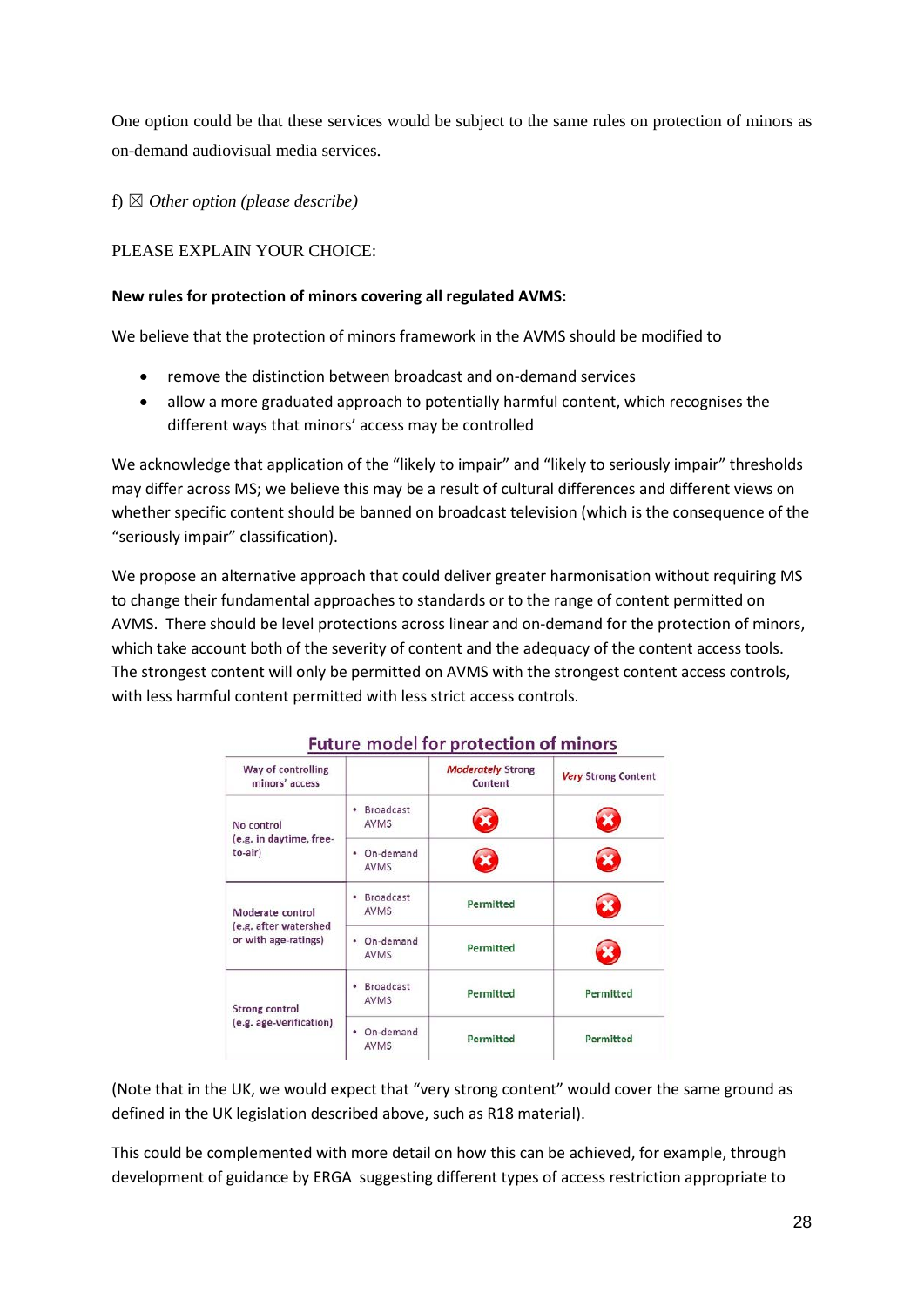the potential of the content to cause harm to minors e.g. "scheduling/the watershed" for content that causes less concern or "subject to technical tools" for the strongest material.

We recognise that this approach might not eliminate the differences in views as to which kind of content might pose a risk of harm to children, and therefore which level of protection should be applied. However, we believe it would result in the most problematic content (for example, but not limited to, hardcore pornography) being consistently subject to effective access controls, across the EU.

### **Acknowledging the limits of the Audiovisual Media Services Directive:**

The connected environment presents new challenges for individuals and families; the protection of minors from potentially harmful content on connected devices remains a significant concern. There are many online services which fall outside within the definition of AVMS, but which raise some of the concerns which the Directive seeks to address though its provisions on the protection of minors.

We would not consider that a significant extension of the scope of the AVMS to cover more service providers would be an appropriate or effective mechanism for furthering child online safety. The Directive should be to be seen as one element of a broader policy framework for the protection of minors. This will includes measures and actions taken by governments, regulators and industry, spanning broad educative initiatives to improve media literacy and awareness; the provision of information and guidance; and technical tools like online content filters. These will enhance protection and enable personal responsibility, giving families the tools to protect children online.

As part of this, consideration is needed of the roles and responsibilities of all players in the value chain to ensure they make an appropriate contribution to protecting minors. Policy makers will need to create an environment within which relevant intermediaries that fall outside the scope of the AVMS Directive have incentives to provide consumers with appropriate technical tools. This is already happening in the UK, and examples such as the commitment by the major UK fixed ISPs to offer subscribers network-layer, whole-home content filtering, will continue to be important to address the risks to minors. Ofcom has also been actively engaged in supporting relevant stakeholders develop guidelines to protect children within social media technologies from potential harmful content and conduct.

We believe audio visual media providers, device manufacturers and platform providers all have an integral role to play in creating a safer consumer experience. In particular, providing appropriate and effective information guidance (e.g. through signposting and warnings), and technical tools to control access to content for individuals and families to manage their own access to potentially harmful content. These tools could be provided by platforms and online intermediaries, without subjecting them to editorial responsibility or involving the indiscriminate blocking of unregulated (but not necessarily harmful) content/services.

Media literacy is critical. We note that this consultation does not ask explicitly about the Directive's provisions on media literacy, but would stress our view that children and adults are responsible for developing resilience in their media consumption. They need to understand the risks and norms of online activity, exercise due caution and use protective tools where these are available.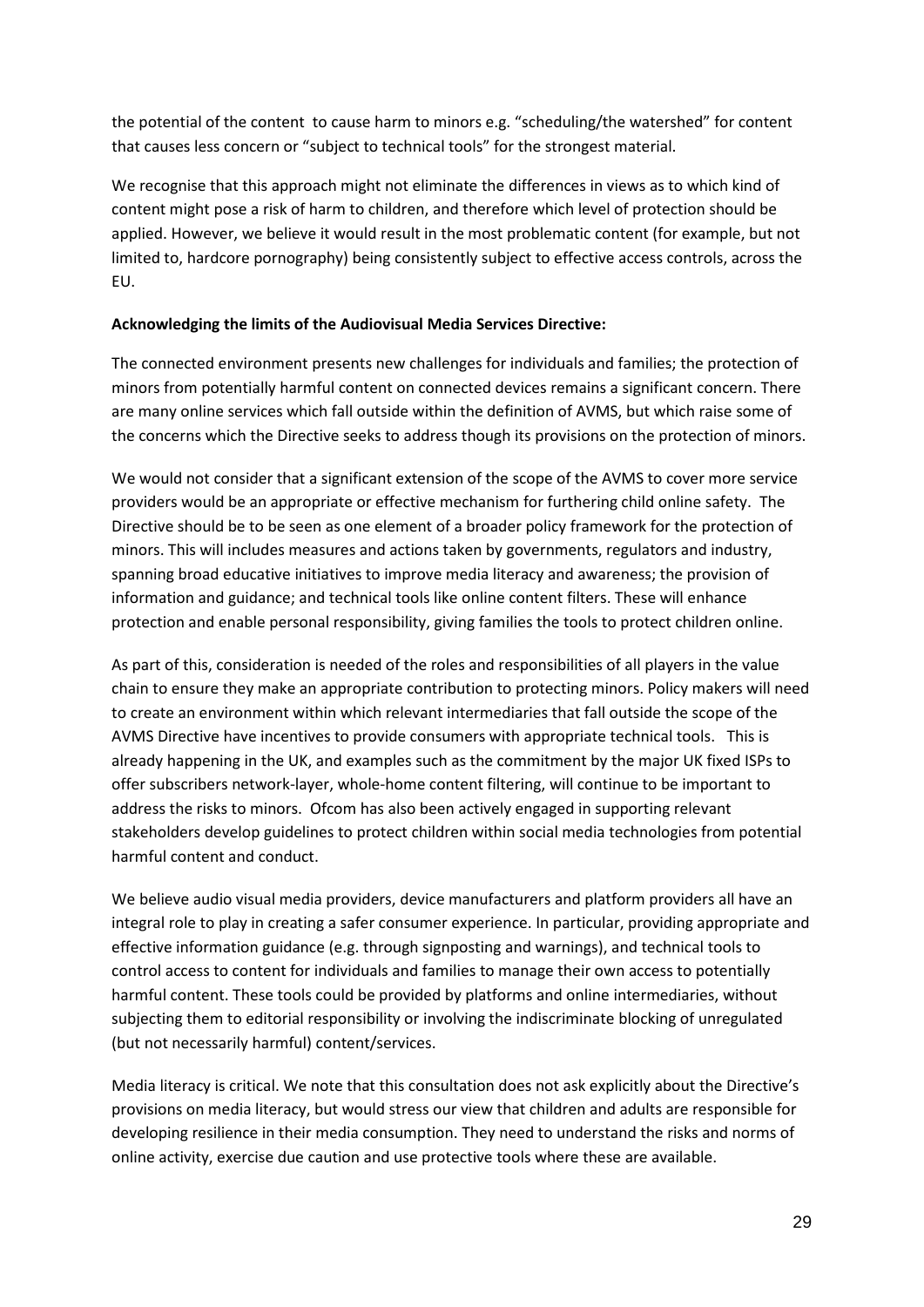Governments and regulators therefore need to support citizens by focusing on ways to help them develop that resilience.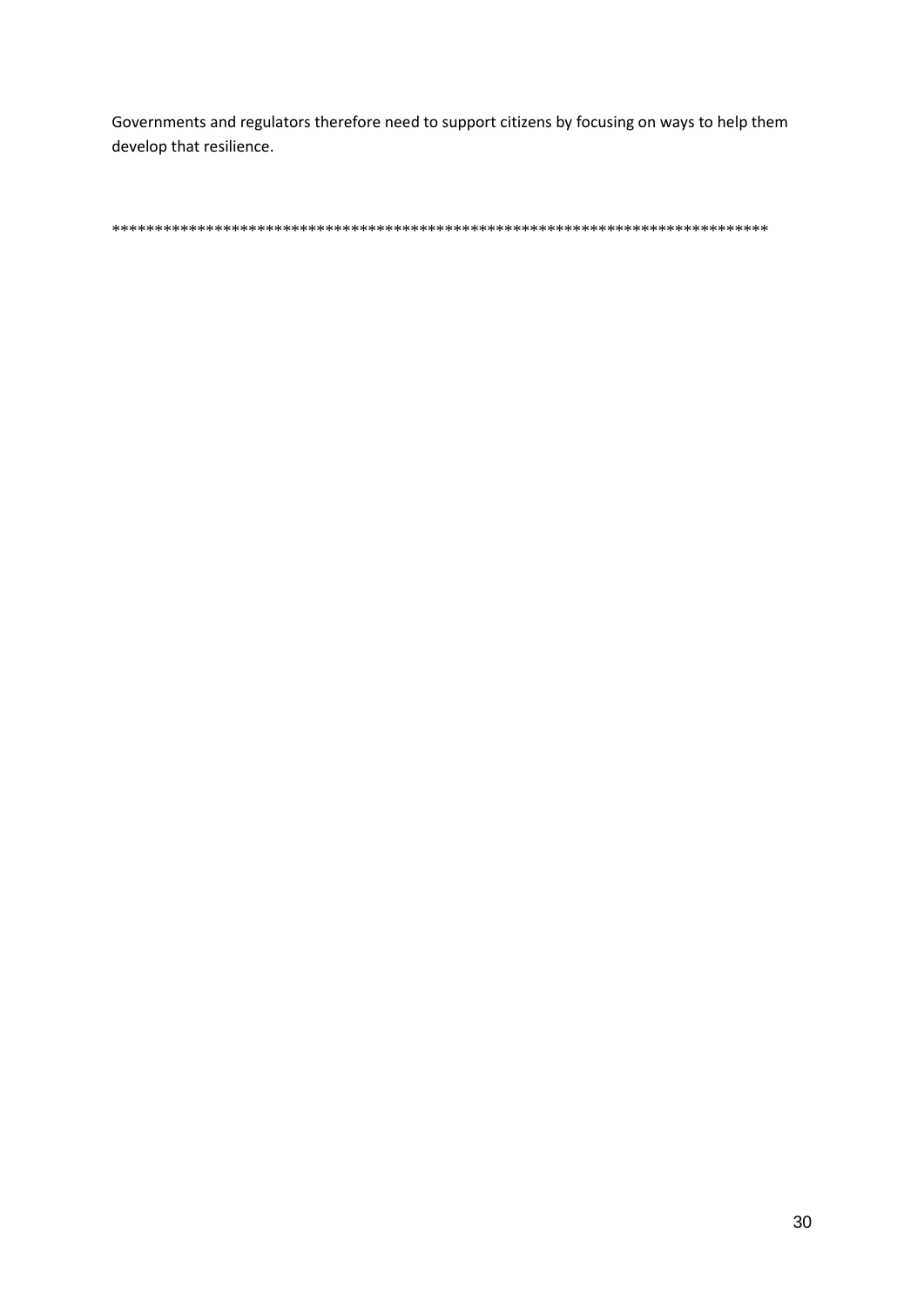### *SET OF QUESTIONS 4*

*We answer the following questions together:*

*Q: Are the AVMSD provisions still relevant, effective and fair for promoting cultural diversity and particularly European works?*

Relevant?  $\boxtimes$ YES –  $\Box$ NO –  $\Box$ NO OPINION

Effective?  $\boxtimes$ YES –  $\Box$ NO –  $\Box$ NO OPINION

Fair?  $\boxtimes$ YES –  $\Box$ NO –  $\Box$ NO OPINION

*Q: What are the benefits of the AVMSD's requirements on the promotion of European works? You may wish to refer to qualitative and/or quantitative benefits (e.g. more visibility or monetary gains).*

*Q: In terms of European works, including non-national ones (i.e. those produced in another EU country), the catalogues offered by audiovisual media service providers contain:*

☒**a) the right amount;**

☐**b) too much;**

☐**c) too little**

☐**d) no opinion**

#### **Summary**

The current AVMSD requirements on European works have helped to foster growing investment in European content for a wide range of linear and on-demand television services. Without the flexibility these arrangements provide, new market entrants would find it much harder to establish themselves, and then to build investment in European production. We therefore consider the provisions in the AVMS Directive remain relevant, effective and fair for promoting cultural diversity and European works.

Our analysis below explains the nature and range of the interventions that are in place in the UK, and the results that they deliver for UK viewers.

### **1. Approach to promoting cultural diversity and European works**

In relation to linear services, the UK meets its obligations under the Directive both through the appropriate application of the general EU works rules, and through the designation of public service broadcasters who bear a significant range of obligations for domestic production, including volume and genre requirements.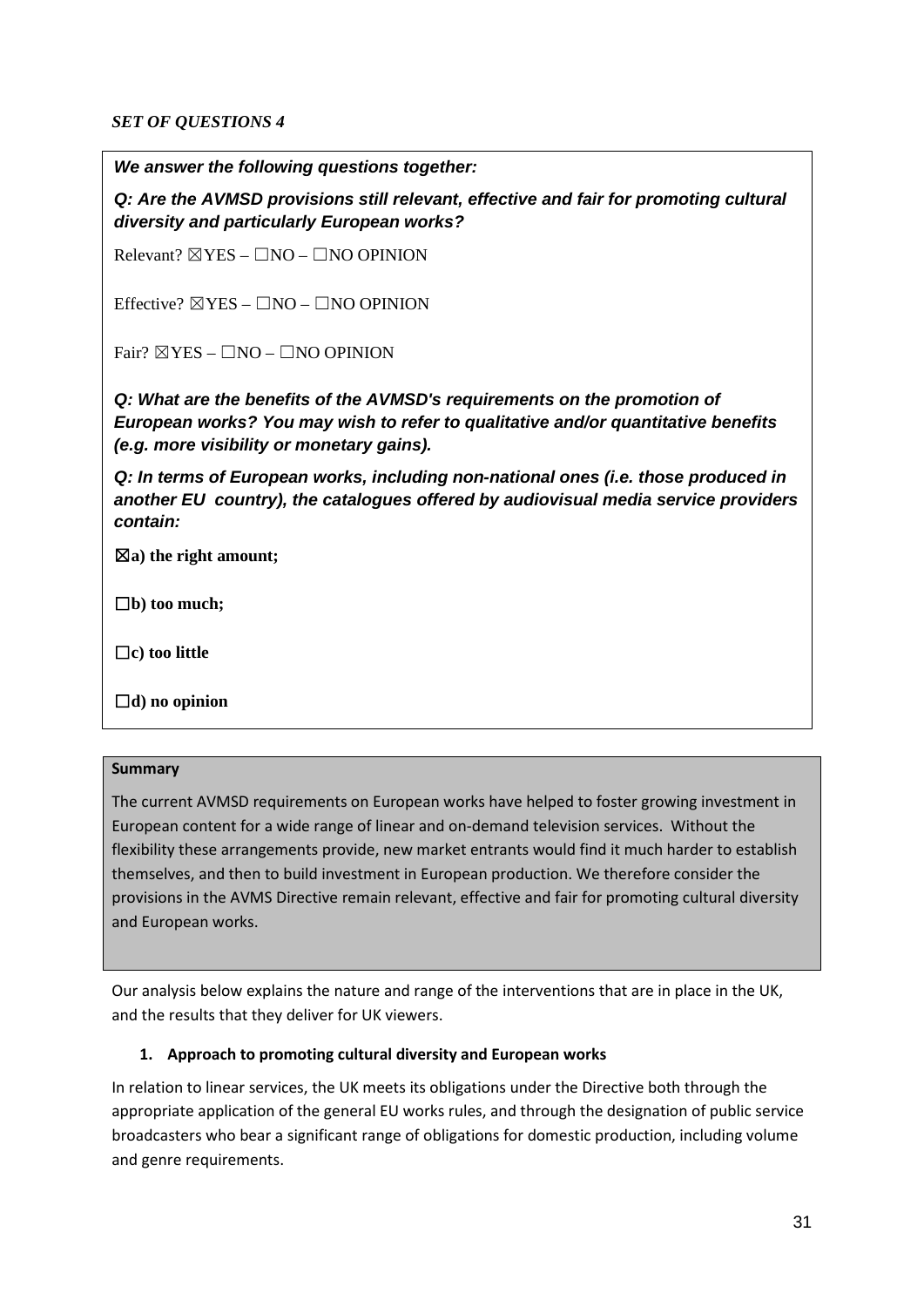In relation to on-demand content, the UK's ATVOD writes to each UK provider of an On Demand Programme Service annually to encourage them to promote, where practicable and by appropriate means, production of and access to European works, and by collecting data (hours of European works available) at regular intervals and submitting a report on the data received to UK Government via Ofcom.[27](#page-31-0)

# **2. Understanding the market: the UK's experience**

The television broadcasting sector in the UK consists of a wide range of organisations, with varied remits and strategies, operating under different funding models.

Public service broadcasters (PSBs) have obligations to produce high volumes of originations, to commission content from the independent production sector, to commission a certain proportion of output from outside London, and to meet certain genre quotas (such as news and current affairs). The PSB system as a whole must meet a number of statutory purposes, including:

- o Facilitating civic understanding and fair and well-informed debate on news and current affairs in the UK and from around the world
- o Disseminating information and providing education and entertainment
- o Reflecting, supporting and stimulating UK cultural activity and diversity

PSBs' programmes are expected to meet a number of characteristics, depending on the exact nature of their specific statutory remit (which is different for different PSBs) including: high quality; original; innovative; challenging; widely available; and trustworthy.

The PSBs can be split into two broad groups:

- *Publicly-owned:* The BBC is funded predominantly through the licence fee, although it also operates a large commercial arm which returns profits to the public service. S4C operates independently from the BBC but is funded by the licence fee. Channel 4's main source of revenue is advertising. While it receives no public money it does receive access to DTT spectrum and prominence in EPGs.
- *Publicly-supported, commercially-owned:* The Channel 3 operators (ITV, STV and UTV) and Channel 5 are commercially owned organisations who meet certain PSB obligations (such as national or regional/nations news). In return for the fulfilment of their PSB obligations, they receive access to spectrum and are guaranteed prominence on electronic programme guide). But the organisations more broadly are predominantly funded via advertising, although ITV in particular is increasing its revenues from its production business.

All of the BBC's services are PSB. However, only the main channels from ITV, STV, UTV, Channel 4 and Channel 5 are PSB. These organisations also operate a number of purely commercial portfolio channels, funded predominantly through advertising.

There are also a large number of purely commercial channel operators, including Sky, UKTV, Discovery, Sony and Turner, which have no PSB obligations and receive no public support. Revenue sources include advertising and subscription.

There is also a nascent sector of commercially-owned local television broadcasting in the UK. This is publicly supported with spectrum, prominence, and public funding (from the BBC licence fee); in

<span id="page-31-0"></span><sup>&</sup>lt;sup>27</sup> http://www.atvod.co.uk/uploads/files/2012 European Works Plan FINAL 2 061112.pdf  $\overline{a}$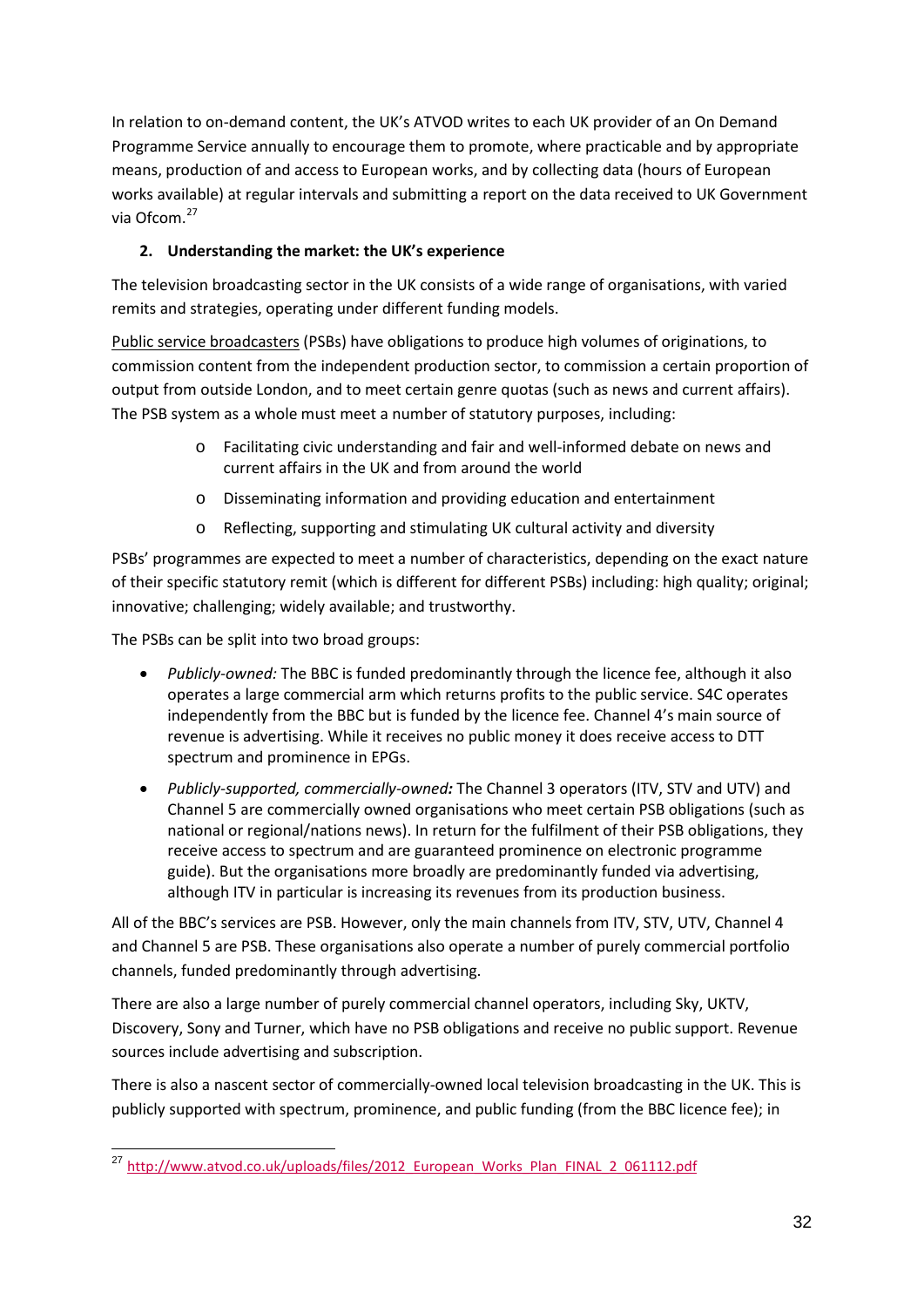return channels have local programming obligations. It is a diverse sector, ranging from commercial channels with substantial coverage areas, to smaller, community-focused, non-profit channels.

This mixed ecology has served citizens and consumers in the UK well:

- *TV remains popular:* People consume on average 3 hours 40 minutes per day, with the main five main PSB channels still accounting for over half (51.2%) of all viewing despite growing choice;
- *People have a wide choice and range of quality content:* Citizens and consumers have access to more channels than ever before, offering high quality programming, both popular and niche, covering a wide range of subjects. Audiences enjoy the wide choice of content from the UK as well as the best that Europe and the rest of the world has to offer;
- *There are high levels of content production:* PSBs continue to produce a very high volume of new UK content each year, with the commercial sector also contributing significantly;
- *And high levels of investment:* UK Public service broadcasters in particular continue to invest heavily in original content, spending over £2bn last year, across a range of genres, and thereby promoting cultural diversity. Non-PSB investment has also grown, from £1.36 in 2008 to £1.93 in in 2013 (although this is predominantly sports programming); and
- *We have a thriving independent sector:* underpinned by PSB investment, the independent production sector produces high volumes of creative content and provides competition to broadcasters.

Of course, the system in the UK is not perfect. Ofcom's recent PSB Review identified a number of areas of concern:

- *How to sustain investment in content:* with PSB investment falling in real terms and non-PSB programming not growing fast enough to fully offset the decline;
- *How to ensure provision in certain genres which face challenging economics:* such as children's programming and drama; and
- *Reflecting diversity:* how to ensure people from all areas of the UK and different ethnic or cultural backgrounds are well represented and fairly portrayed.

### 3. **Assessing the outcomes**

### PSBs make the largest contribution to cultural diversity and the promotion of European works

One of the keys ways in which the UK meets its objective to support EU content investment is through the Government's designation of a number of PSBs, as described above, which each have PSBs have substantial origination quotas, ranging up to 90% of qualifying output by channel. The purposes and characteristics of PSB, described earlier, help to ensure that the PSB system promotes cultural diversity.

The PSB system secures cultural diversity through a range of output covering news, current affairs and investigative, drama, natural history programming, documentaries, classical music (The Proms), sport, entertainment and children's programming.

### Commercial channels are making a growing contribution

While the PSBs continue to account for the majority of new, UK content, the wider market is playing a growing role. The non-PSB channels have significantly increased their investment in non-sport first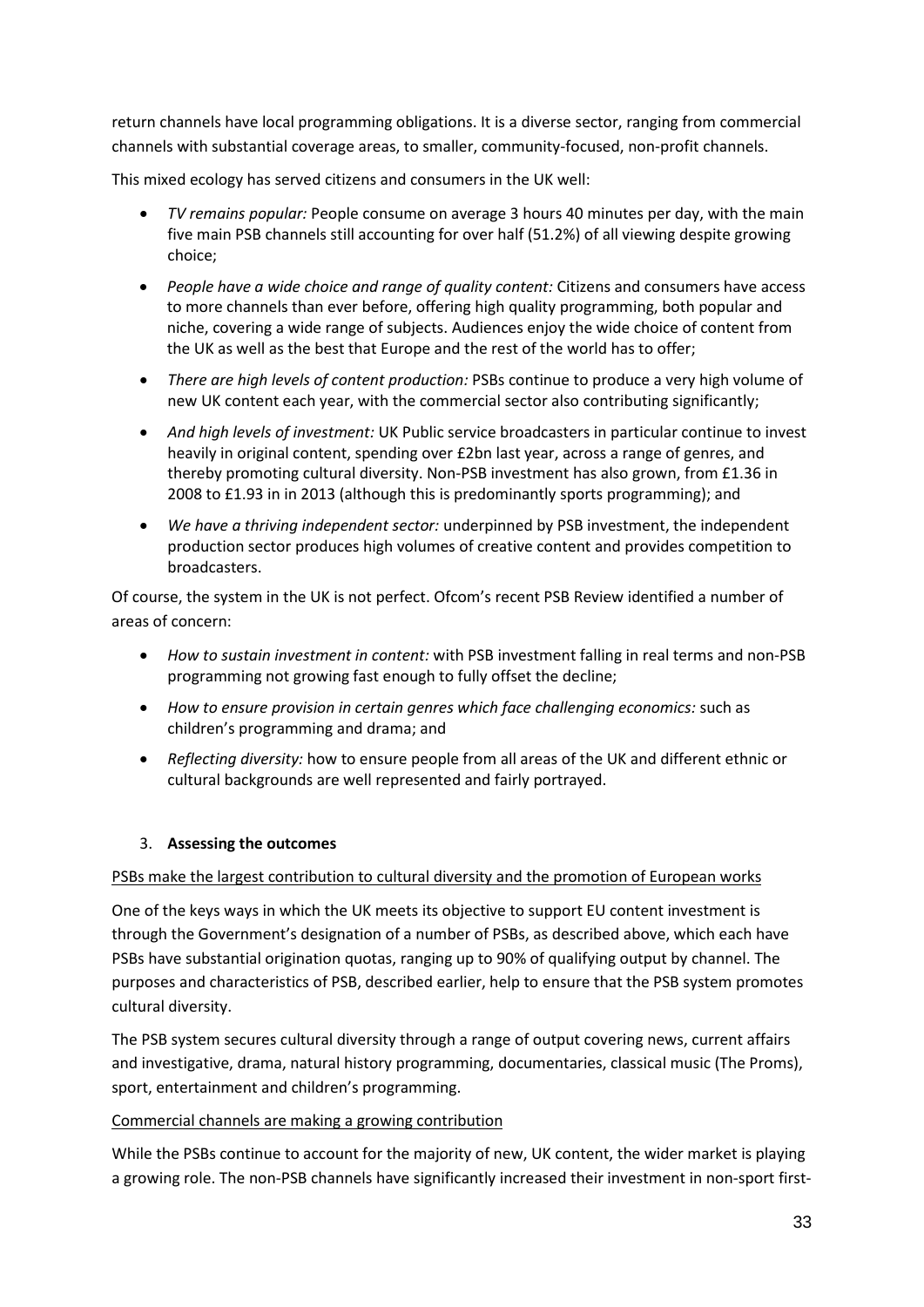run original UK programmes by 43% since 2008 in real terms. These channels now account for around 15% of the value of all UK non-sport originations. The commercial sector is particularly strong in news and sport, although there is also material investment in drama, comedy, and arts programming

### The content market is international

While many of the most popular programmes in the UK are domestic productions, there is also a growing appetite for co-productions with partners from Europe, the US and elsewhere.

Our experience in the UK is that the content market is becoming increasingly global. There have been a range of notable co-productions between UK broadcasters and US players including NBC, Amazon, HBO and PBS; and EU players including ZDF and Canal+.

Viewers in the UK also value European programming, with the BBC airing a number of criticallyacclaimed acquired series including The Killing (Danish/German), Inspector Montalbano (Italian) etc.

### Meeting audience needs

The current requirement for the provision of European Works does not distinguish between domestic and non-domestic production.

It is clear that audiences in the UK have a strong appetite for content which reflects life in the UK. A recent study conducted by the European Commission made similar findings. It revealed that European still have a strong preference for content made in their own countries<sup>[28](#page-33-0)</sup> and this will impact on providers' editorial decisions (as a result of which easy access to a significant volume of European content is already ensured in the UK without the need for regulatory intervention).

But many UK viewers also want the best global content. Research for Ofcom's recent PSB Review found that, when asked to make a choice between two opposing statements, nearly half (49%) of people would prefer to receive the best programmes made in the UK that reflect life in the UK (49%) compared with a third (35%) who would prefer the best television programmes from the USA, Europe, Australia and other countries. The popularity of such content is reflected in its central place in Sky's TV package and the continuing growth in take-up of services such as Netflix and Amazon Prime.

Currently the majority of the works consumed on UK-licensed channels and UK-notified on-demand services are of European origin, but viewers also have access to the best content from elsewhere. Although audience measurement systems for on-demand services are still under development, there is evidence to suggest that the majority of on-demand content viewed in the UK is of European origin. Data suggests that in the UK, the majority of the most popular non-linear services are catch up services provided by public service broadcasters who are already required to produce a high level of original European content on their linear services (as described above). The majority of programmes in the catalogues of these services are of European origin and as a result, the ondemand services accessed most frequently by UK viewers – most notably, the BBC iPlayer, which remains by far the most popular on-demand service in the UK – automatically contain a high proportion of European content, (and the periodic census conducted by ATVOD will help to confirm whether that remains the case over time).

<span id="page-33-0"></span><sup>&</sup>lt;sup>28</sup> [http://ec.europa.eu/avpolicy/docs/library/studies/art\\_13/final\\_report\\_20111214.pdf](http://ec.europa.eu/avpolicy/docs/library/studies/art_13/final_report_20111214.pdf) -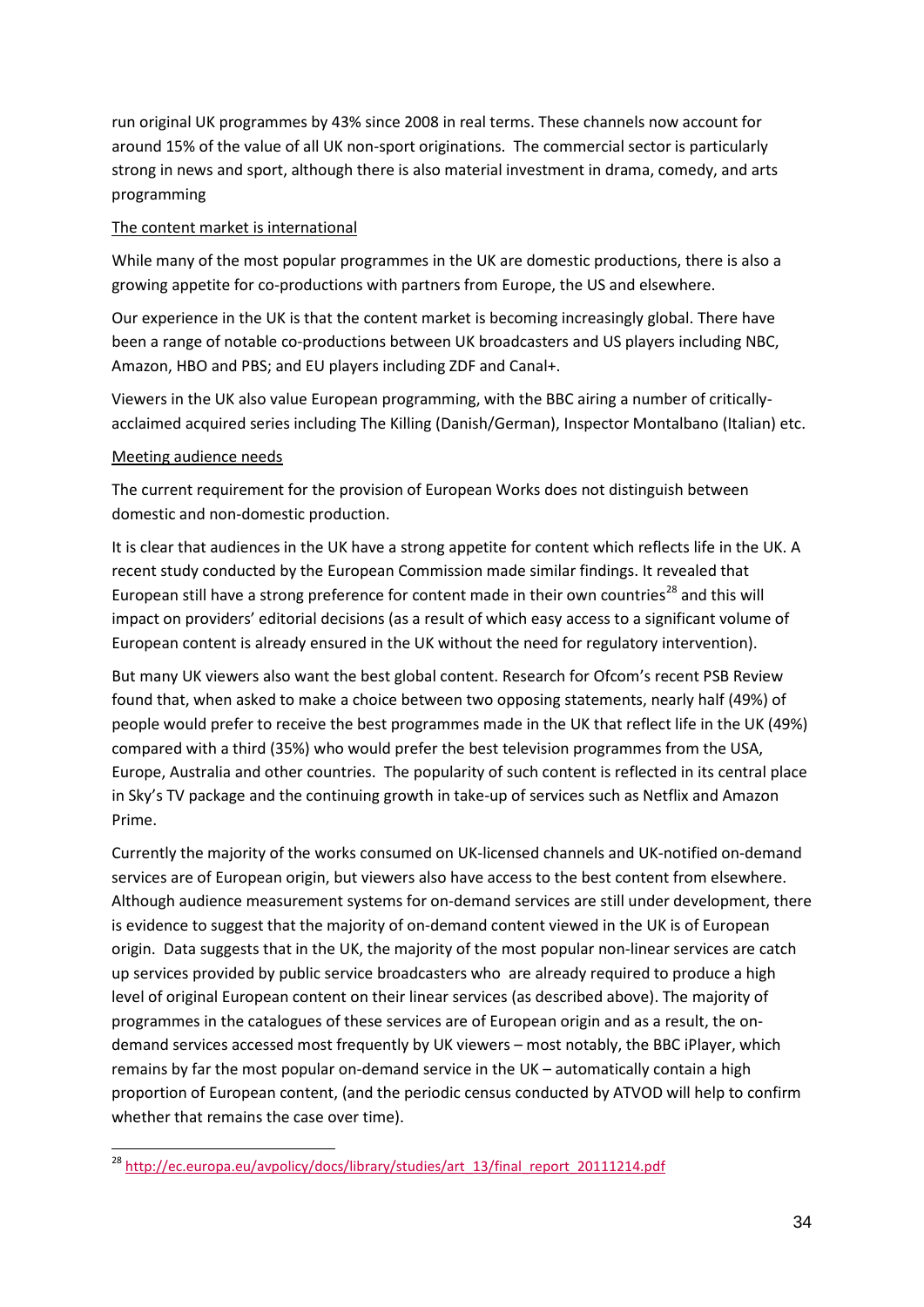Therefore, while the majority of the most viewed content on Netflix and Amazon Prime appears to be non-European, the most popular on-demand services provide a significant amount of European content, and we have seen the emergence of a wide range of smaller and niche services offering viewers an extensive choice of European content that otherwise would be unavailable to them. In the UK for example, services such as BFI Player, MUBI and Journeyman Pictures make available a significant range of content typically found on public service channels.

### **Would you be interested in watching more films produced in another EU country?**

 $\Box$ YES –  $\Box$ NO –  $\boxtimes$ NO OPINION

### **COMMENTS:**

**N/A**

**Have you come across or are you aware of issues caused by the AVMSD's rules related to the promotion of EU works?**

 $\Box$ YES –  $\boxtimes$ NO (If yes, please explain below)

### **COMMENTS**

As noted above, we consider the results of the current regulatory interventions provide a vibrant and attractive choice of content for viewers, and do a great deal to promote the production of high quality European content that is increasingly international in flavour.

**As an audiovisual media service provider, what costs have you incurred due to the AVMSD's requirements on the promotion of European works, including those costs stemming from reporting obligations? Can you estimate the changes in the costs you incurred before and after the entry into force of the AVMSD requirements on the promotion of European works?** 

**Costs:**

#### **COMMENTS:**

**N/A**

### *Preferred policy option:*

- *a*)  $\boxtimes$  *Maintaining the status quo*
- *b)* ☐ *Repealing AVMSD obligations for broadcast and/or for on-demand services regarding the promotion of European works. This would entail the removal of EU-level harmonisation on the promotion of European works, which would then be subject to national rules only.*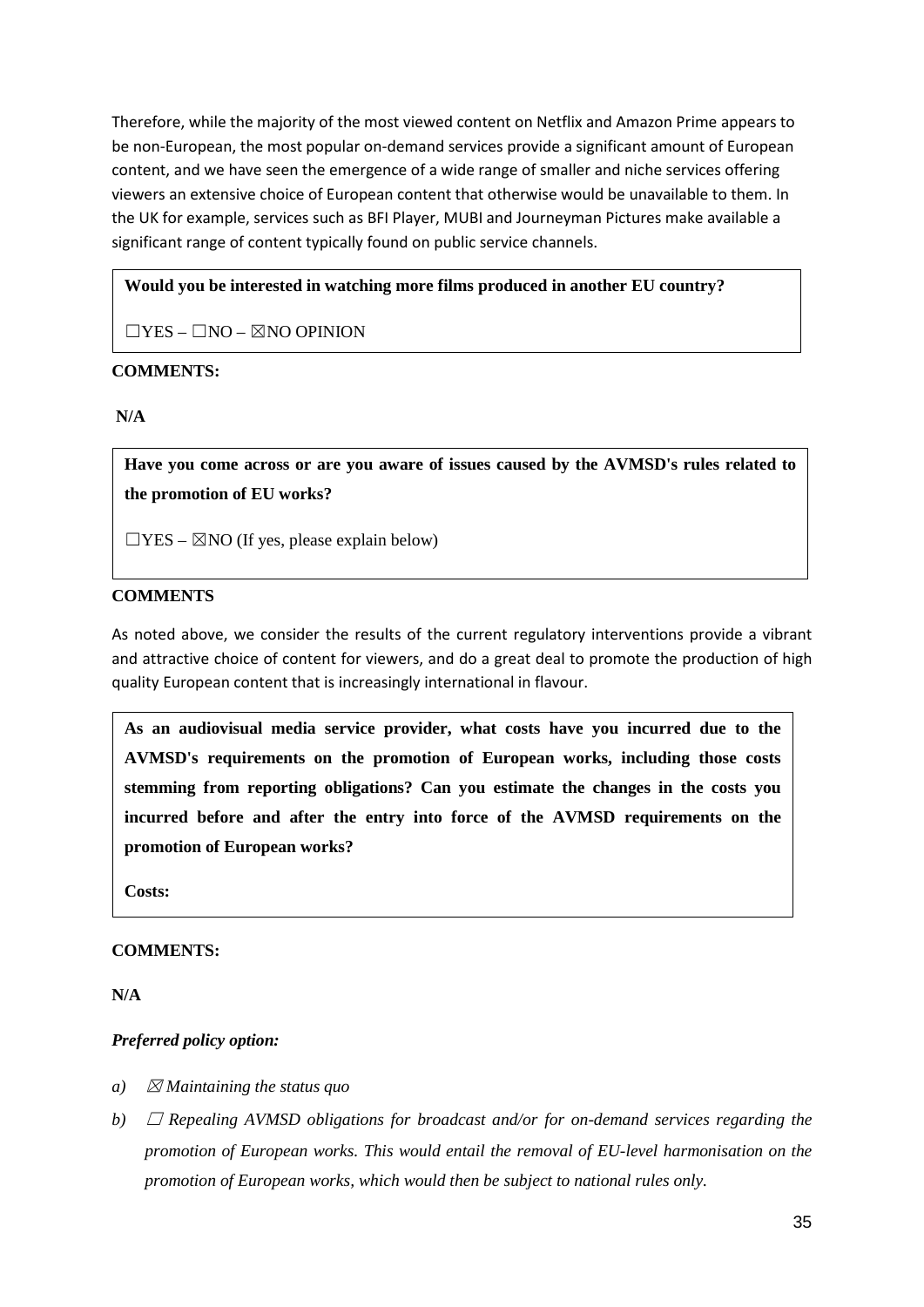*c)* ☒ *Introducing more flexibility for the providers' in their choice or implementation of the measures on the promotion of European works.-*

This could imply, for example, leaving more choice both to TV broadcasters and video-on-demand providers as to the method of promoting European works.

### *d*)  $\Box$  *Reinforcing the existing rules.*

For television broadcasting services this could be done, for example, by introducing additional quotas for non-national European works and/or for European quality programming (e.g. for fiction films, documentaries and TV series) or for co-productions; or by setting a clear percentage to be reserved to Recent Independent Productions<sup>[29](#page-35-0)</sup> (instead of "an adequate proportion"). For on-demand services, further harmonisation could be envisaged: by introducing one compulsory method (among e.g. the use of prominence tools, an obligatory share of European works in the catalogue or a financial contribution – as an investment obligation or as a levy) or a combination of these methods.

#### $e)$   $\Box$  *Other options (please describe)*

We consider the current provisions ensure that European works are adequately represented in schedules without undermining viewer choice or a pluralistic media, and would support maintaining the status quo.

That said, any new framework, including one that goes beyond the status quo, should:

- Secure appropriate levels of local, European and international content
- Support viewer choice, including of non-EU origin content
- Allow Member States to support the creation of European works as necessary, whether through public funding or the use of public assets
- Give Member States flexibility to address territory-specific issues
- Encourage inward investment to increase the funding available for high-cost, high value programming, notably drama
- Where possible, avoid additional burdens on industry, given the implications additional regulatory burdens could have on the ability of AVMS providers to continue to fund highquality content.

Any move to introduce compulsory methods, particularly for on-demand services, to meet obligations to promote European works should take into account the proportionality of such a change (i.e. whether or not the policy aims are already being met via the current arrangements); and the potential for such a change to damage the further development of the on-demand market. Indeed, the aims listed above might best be achieved through further removing the requirements for

-

<span id="page-35-0"></span><sup>&</sup>lt;sup>29</sup> Works transmitted within 5 years of their production.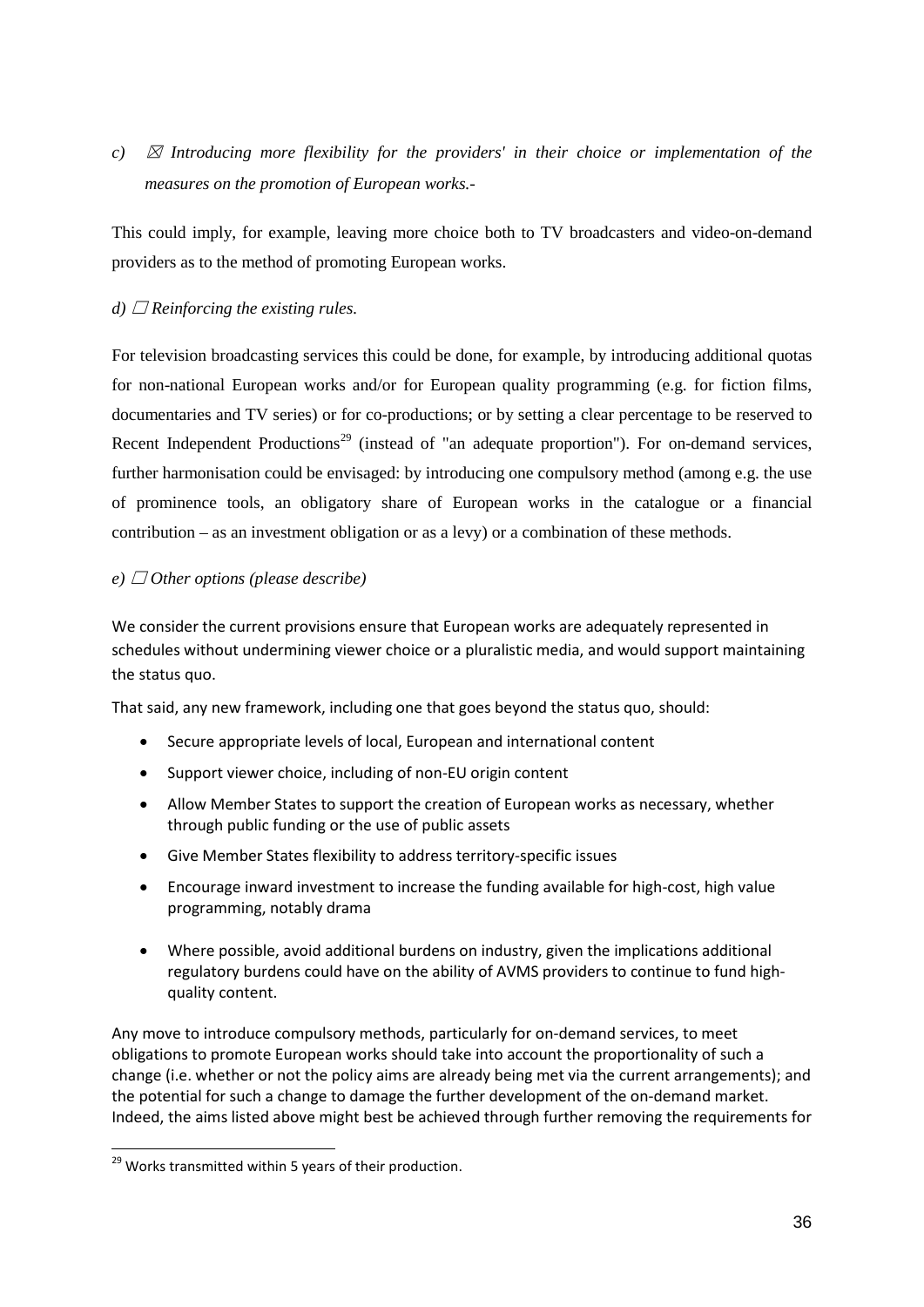linear services and applying the high-level principle for on-demand services (a broad encouragement to promote European works, with flexibility to choose the means of doing so) for all AVMS.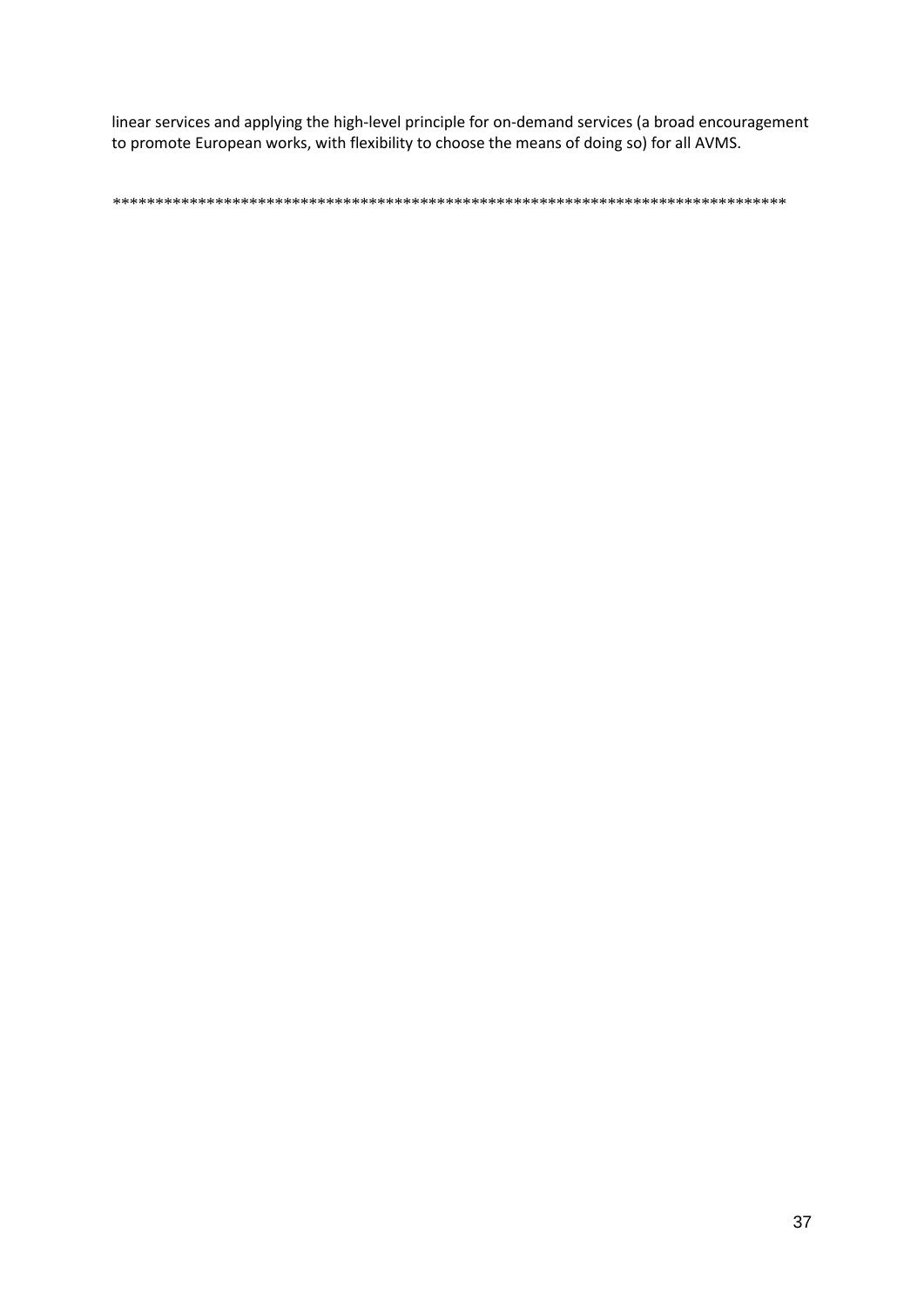### *SET OF QUESTIONS 5*

**Is the current approach still relevant, effective and fair?**

Relevant?  $\boxtimes$  YES –  $\Box$ NO –  $\Box$ NO OPINION

Effective?  $\boxtimes$  YES –  $\Box$ NO –  $\Box$ NO OPINION

Fair?  $\boxtimes$  YES –  $\Box$ NO –  $\Box$ NO OPINION

#### **Summary:**

The Country of Origin principle remains the cornerstone of the AVMS Directive. It has broadly enabled regulators to pursue their duties and policy objectives in the EU at the same time as  $$ most crucially – protecting and enabling cross-border content provision and the plurality of voices and views necessary for a democratic society in Europe, supporting the principle of freedom of expression. We recognise that there are national concerns, tensions and some practical difficulties in relation to the operation of the principle. We believe these could be addressed through a series of adjustments to the current framework, while retaining the Country of Origin principle.

### **COMMENTS:**

The principles of freedom of reception, of unrestricted transmission and of Country of Origin are the cornerstones of the AVMS Directive, and of the European single market for audiovisual content. They have broadly enabled regulators to pursue their duties and policy objectives in the EU at the same time as – most crucially – protecting and enabling the plurality of voices and views necessary for a democratic society in Europe, and supporting the principle of Freedom of Expression.

It is not without its tensions, and many NRAs and Member States have concerns about aspects of the operation of this principle, often linked to their ability to support their local content industries and to meet national public policy objectives. We acknowledge that improvements could be made to the operation of the Country of Origin principle which we discuss below.

### **Are you aware of problems regarding the application of the current approach?**

 $\boxtimes$ YES –  $\Box$ NO (If yes describe and explain their magnitude)

### **COMMENTS:**

Complaints are an imperfect measure, but it is notable that their levels are low in respect of crossborder content in the UK. There have been no cases since 2005 that have warranted a UK derogation from the principle of unrestricted transmission and freedom of reception. And we have also seen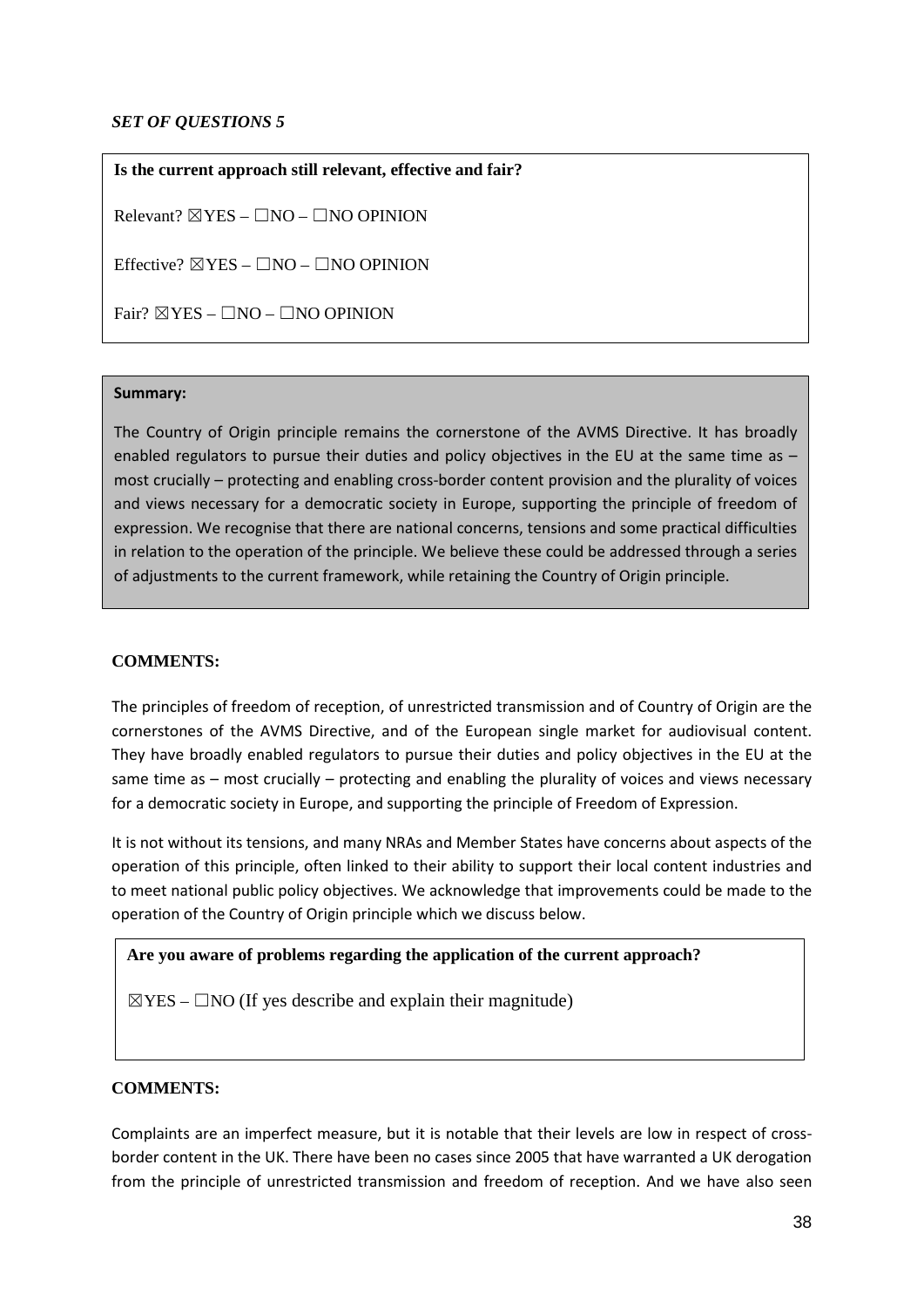genuine cooperation and mutual support develop between Ofcom and our fellow regulators. However, our experience leads us to make the following observations:

# a. **Establishing jurisdiction is complex**

Determining jurisdiction involves the application of a number of concepts; some are defined in the Directive, but still open to interpretation. Each case may require detailed analysis to determine which national business or business unit takes the editorial decisions which establish country of jurisdiction, and this can be complex and time-consuming. Arguably the relative ease with which a company can become established in a given Member State by following the criteria to the letter runs the risk of companies setting up in one jurisdiction purely in order to avoid other countries' rules.

# b. **Differences between Member States exist as a result of different national rules** *and* **different interpretations of EU standards**

The AVMS Directive seeks to achieve a compromise between facilitating cross-border European content provision, and respecting cultural diversity among Member States and the ability of their respective regulatory authorities to protect their citizens accordingly. Member States are free to have *stricter* rules, but citizens in a state with stricter rules may still have access content licensed in another Member State and subject to the more liberal standards applicable in that jurisdiction. This creates a tension, which should be mitigated to some extent by the set of harmonised minimum standards (including broadcasting standards) in the AVMS Directive which every Member State must apply, and by mechanisms supporting the framework.

In Ofcom's experience, divergences of national standards have most frequently occurred in relation to the protection of minors (although more recently, we have also had experience of different interpretations of the provisions on hate speech). In our view they stem from **different applications of existing harmonised standards** (rather than different national standards above and beyond the EU minimum standards). Our experience of the major differences in relation to national rules relate to advertising content restrictions, when some Member States have prohibited entire categories of advertising e.g. alcohol or gambling, or advertising to children.

# c. **Ofcom's experience of the application of the COO principle**

**Informal Cooperation: I**n our experience this has worked well. National regulators have considerable experience of day-to-day cooperation, including through the development of bilateral relationships and even regional networks, often with successful outcomes. Many issues can be successfully addressed through informal cooperation, without the need to rely on more formal procedures, for example with regulators exchanging complaints to ensure that the content of cross-border services is subject to regulation by the appropriate authority. In some cases exchange of views can also expose – and therefore potentially resolve – different interpretations either of the minimum content requirements of the Directive or its various definitions and criteria. In some cases it can even be a potential means of solving problems that might arise due to Member States' right to introduce stricter or more detailed rules domestically for services within their jurisdiction. That said, there have been times when we have informally worked with other regulators over issues of concern to the UK without a satisfactory conclusion – for example, in relation to pornographic content falling under other jurisdictions that does not comply with our own domestic rules.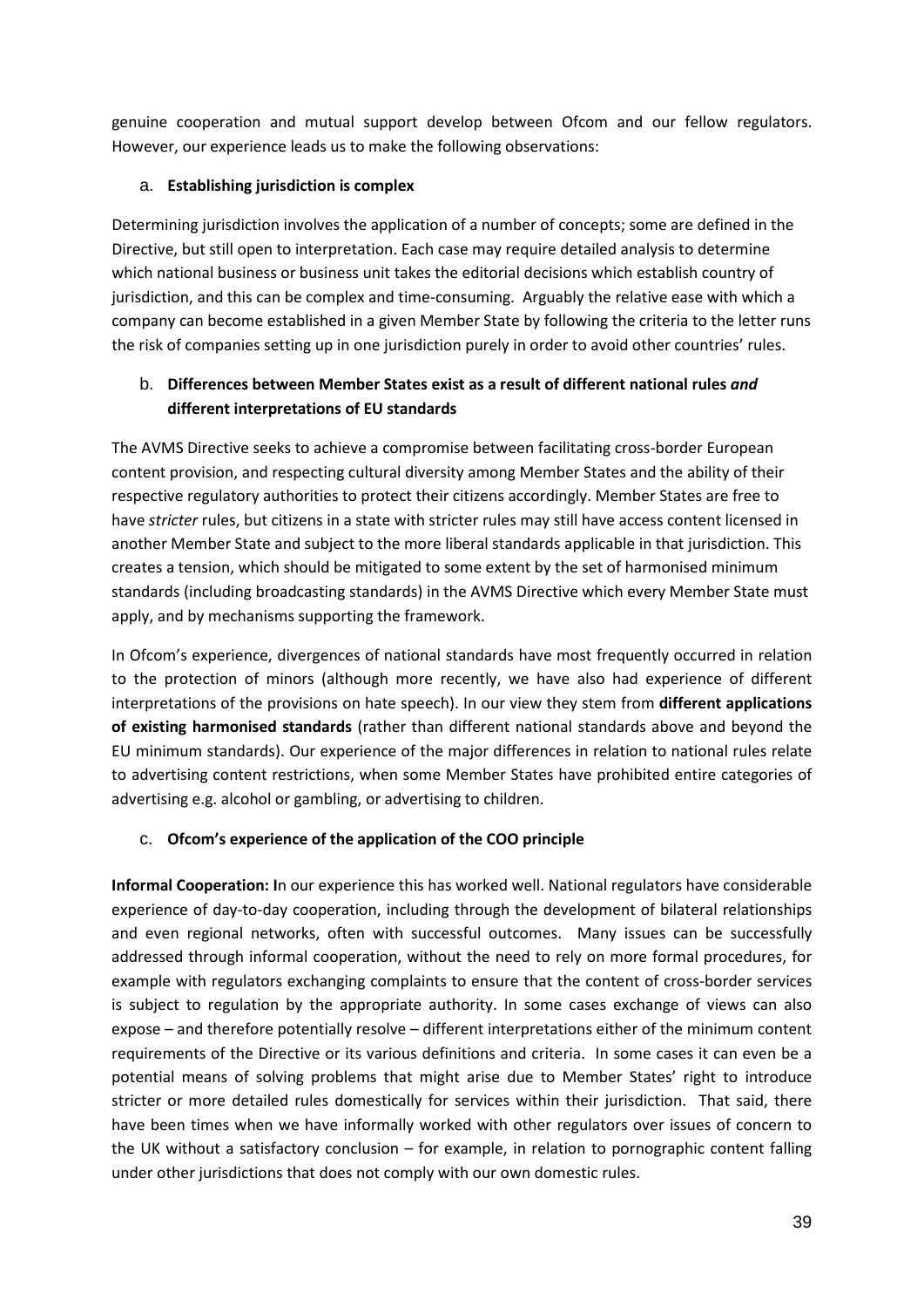**Formal Cooperation:** Our experience of formal cooperation has led us to the view that the current provisions and procedures are of very limited efficacy. We understand that we are not the only regulatory authority to have experienced its limitations. The procedure does have the benefit of promoting cooperation in principle and can help raise awareness of what are often complex issues involving a significant degree of subjective judgment.

**Circumvention:** The UK has never followed this path, in part because we believe establishing deliberate circumvention is unlikely to be a straightforward task, even where a broadcaster has moved from the UK to the relevant host state following previous enforcement action in the UK.

**Derogation:** The UK has not exercised the power of derogation under Article 3 of the AVMS Directive but did make effective use of an equivalent provision in the Television Without Frontiers Directive in 2005<sup>30</sup>. In addition, Ofcom has recently been in communication with the Baltic States (in particular, Lithuania) over their strong concerns about services carrying Russian-origin content and licensed in the UK (in 2014, the Lithuanian regulator relied on the derogation provisions in the AVMS Directive to suspend a UK-licensed service in Lithuania). Questions have also been raised about the correct jurisdiction of these services. Some regulators have also argued more broadly that in the present circumstances the Country of Origin Principle should not apply at all and that they should not be bound by its framework.

We do not believe there is evidence in the UK of services suffering from material competitive disadvantages as a direct result of the Country of Origin principle. There are certainly circumstances in which UK rules are stricter than rules applicable in other Member States. It is also true that, through the operation of the Country of Origin principle and the principle of freedom of transmission and unrestricted transmission, service providers established in other Member States but receivable in the UK may be subject to less strict rules as compared to providers established in the UK. And there are some on-demand services available in the UK that fall outside of EU jurisdiction altogether. However, we do not believe there is a systemic problem of unfair competition resulting from these differences.

In any event, there are many other possible causes of any perceived imbalances, e.g. varying levels of public funding for AVMS providers, increased on-demand viewing and decreasing linear viewing (where providers subject to different regulations are competing for the same audiences) and differences between Member States in the levels of investment in production facilities or media hubs (which might have been set up originally as part of investment in public service broadcasting).

-

<span id="page-39-0"></span><sup>&</sup>lt;sup>30</sup> This was in in 2005 in relation to Extasi TV, an Italian-licensed satellite channel showing violent pornography featuring sexual imbalance. In making the order, the UK Government held that the material contained "very strong forms of pornography" and its broadcast was against the public interest, in particular because of its potential to "seriously impair the mental and/or moral development of any children who may see it". The Secretary of State was satisfied that the measure was compatible with equivalent provisions in the Television Without Frontiers Directive. The decision was not challenged.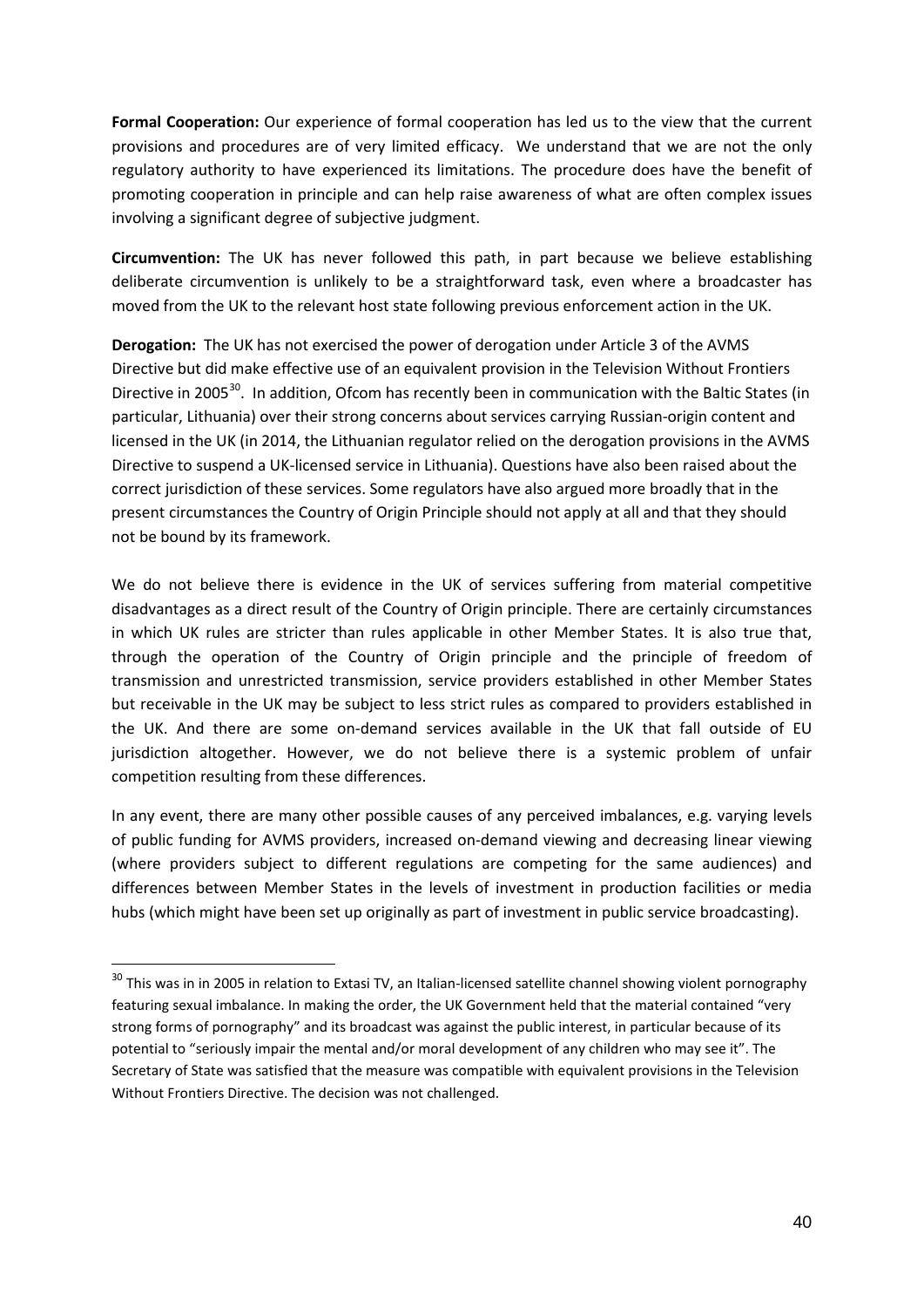We believe that the development of cross-border and pan-European services offers choice to viewers, and that thee freedom of cross-border content provision is not only central to the pursuit of the European single market, which is at the heart of the EU project, but also contributes to a pluralistic media environment with the freedom of expression and freedom to receive information at its core.

**If you are a broadcaster or an on-demand service provider, can you give an estimate of the costs or benefits related to the implementation of the corresponding rules?**

 $\Box$ YES –  $\Box$ NO

Estimate of costs:

Estimate of benefits:

N/A

# *Preferred policy option:*

*a*)  $\boxtimes$  *Maintaining the status quo* 

*b)* ☒ *Strengthening existing cooperation practices*

*c)*  $\boxtimes$  *Revising the rules on cooperation and derogation mechanisms, for example by means of provisions aimed at enhancing their effective functioning*

*d*) □ *Simplifying the criteria to determine the jurisdiction to which a provider is subject, for example by focusing on where the editorial decisions on an audiovisual media service are taken.*

*e*) □ *Moving to a different approach whereby providers would have to comply with some of the rules (for example on promotion of European works) of the countries where they deliver their services.*

 $f)$   $\Box$  *Other options (please describe)* 

### *PLEASE EXPLAIN YOUR CHOICE:*

As noted above, we consider that the framework in place to support the operation of the Country of Origin principle (including the application of the minimum standards and the cooperation mechanisms) has enabled regulators to pursue their audience protection duties in the EU.

Moving away from the principle and to a Country of Destination approach for any of the minimum standards agreed on in the Directive could have a profoundly undermining effect. However, our experiences have helped us to identify areas where this operational framework could be improved for the benefit of audiences and industry.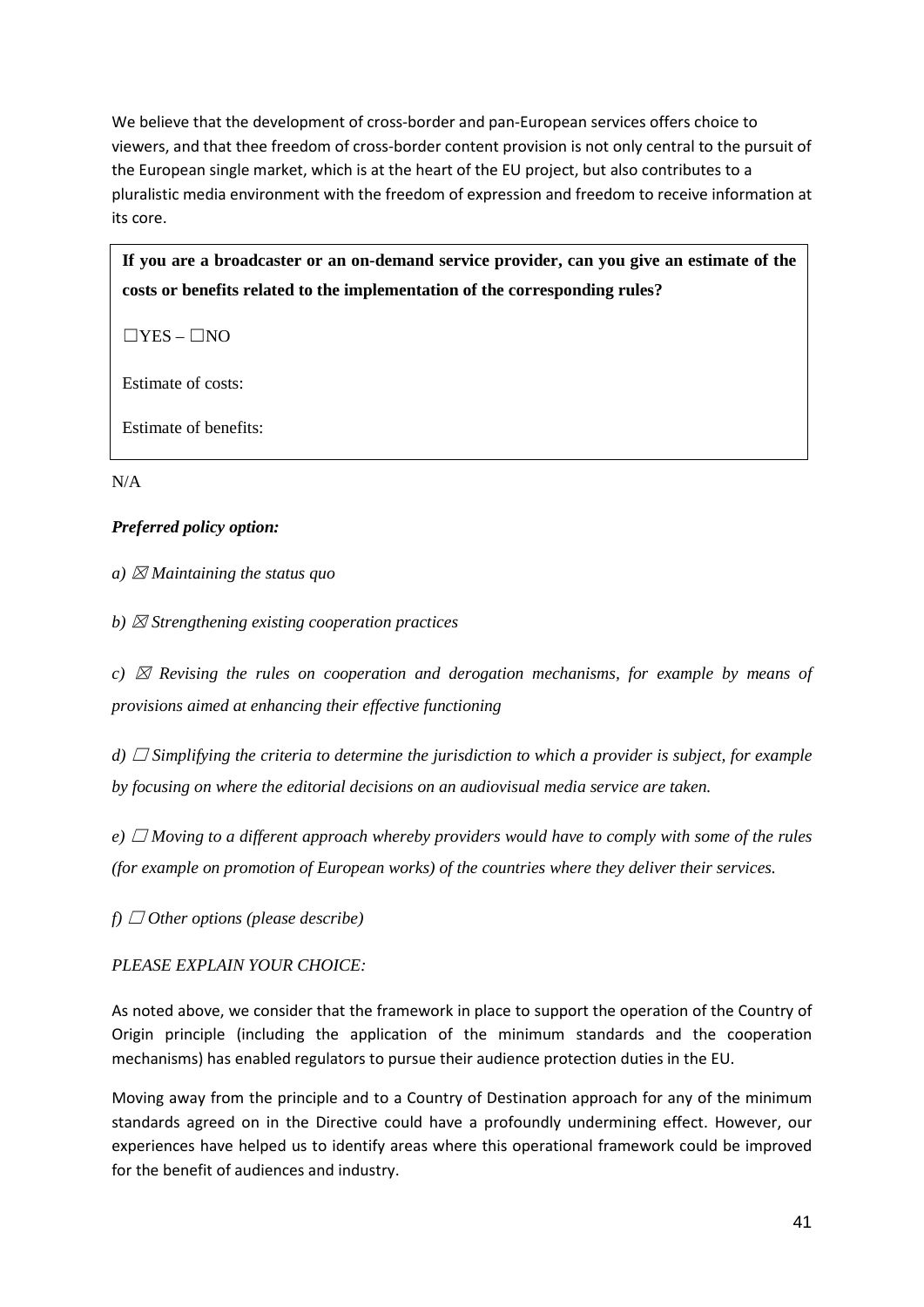We believe that in considering the merits of any potential amendments to the framework around the operation of the Country of Origin Principle, it is essential to assess the extent to which they undermine the Principle itself, and in each case whether their potential benefits are justified by their potential cost/impacts. This assessment might require stakeholder input or further research. But our initial view is that in order to support the Country of Origin framework the AVMS Directive should continue to make derogation possible only in exceptional circumstances and focus more on improving cooperation mechanisms and trying to help prevent deliberate circumvention (e.g. through setting evidentiary standards and improving information sharing).

With that in mind, the Commission could consider a number of refinements to the current Framework, including:

**Clarifications of establishment criteria,** while bearing in mind that if the criteria were to change, companies might change their structure to follow their requirements. Any changes intended to discourage deliberate circumvention in principle, should therefore be sufficiently robust.

**Amending the grounds for and processes supporting derogation,** such as aligning the grounds for derogation for linear services in Article 3(2) with those for on-demand services in Article 3(4); ; or reviewing the timeframes given in Article 3(2). Any changes should not fundamentally undermine the integrity of the Country of Origin Framework (including Freedom of Reception) and should first consider whether every Member State has adequate provisions in place on which they can rely if they need to act under Article 3.

**Formal cooperation and proving circumvention** are the provisions that seem to offer greatest opportunities for enhancement, be it removing the "wholly or mostly" targeting test as a prerequisite for formal cooperation (thus allowing formal cooperation to take place in any circumstance where the receiving Member State does not have jurisdiction over the service in question), or identifying the kind of objective evidence that would be relevant to establishing that circumvention had taken place.

Some Member States have also proposed formalising some of the best practices that have arisen from **informal cooperation** over the years (processes for dealing with cross-border complaints, regular meetings and others). In our view, too detailed a set of procedures could have a detrimental effect by making well-developed mechanisms more rigid and excluding new means of cooperation. However, there could be benefits in affirming the role of informal cooperation further, raising the « status » of such cooperation/network, and possibly developing a set of « best practice » guidelines. There could also be a formal role for ERGA.

Finally, we would like to comment on the policy option (e), which seems to suggest that it might be possible to operate country of origin and country of reception frameworks at the same time. We do not consider this to be a practical proposal: if a pan-European service can subject to up to 27 different local rules whether in relation to EU or domestic works, or to any other aspect of the regulatory framework, then freedom of transmission and reception have, effectively, been removed.

*\*\*\*\*\*\*\*\*\*\*\*\*\*\*\*\*\*\*\*\*\*\*\*\*\*\*\*\*\*\*\*\*\*\*\*\*\*\*\*\*\*\*\*\*\*\*\*\*\*\*\*\*\*\*\*\*\*\*\*\*\*\*\*\*\*\*\*\*\*\*\*\*\*\*\*\*\*\*\**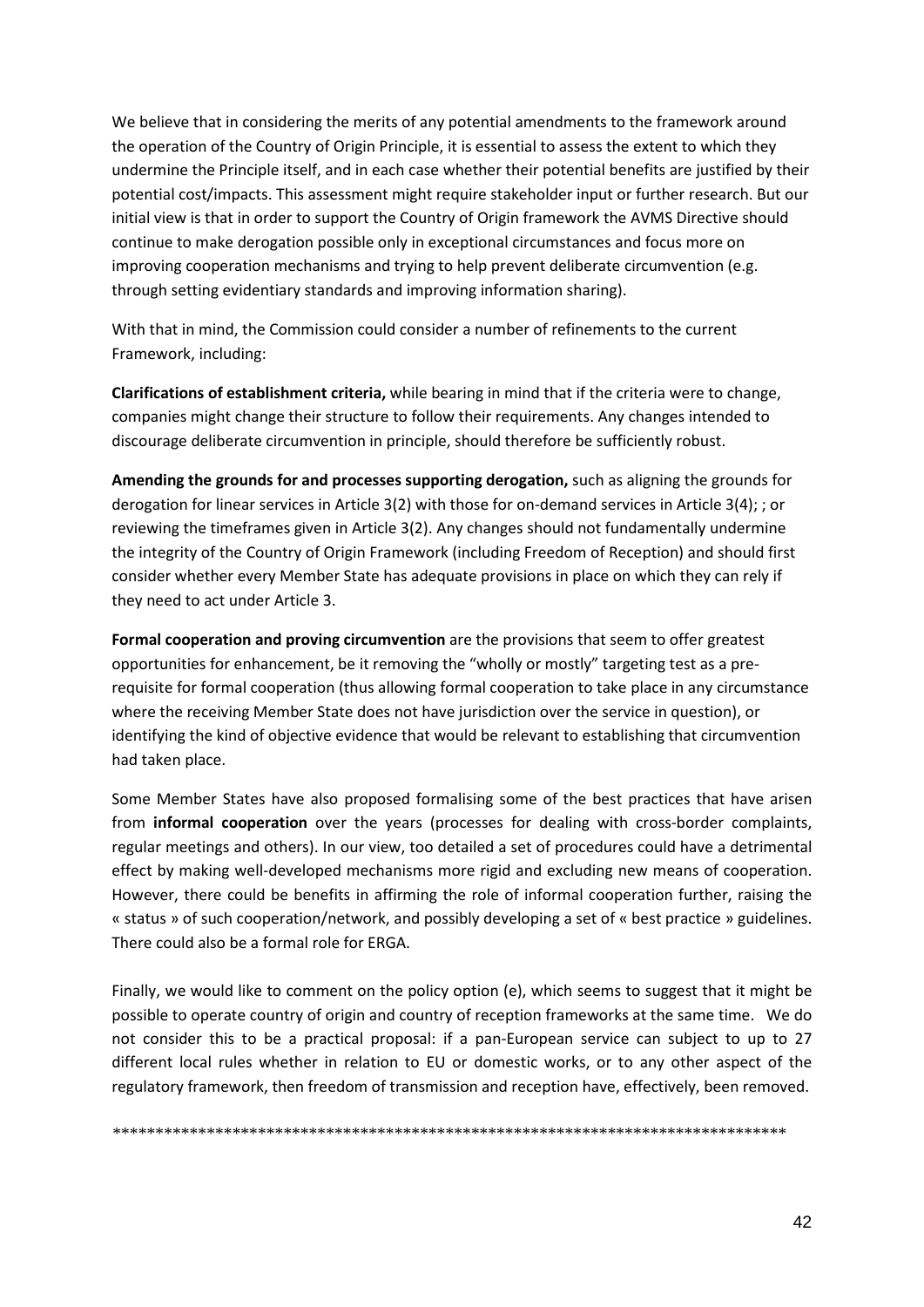### *SET OF QUESTIONS 6.1*

**Are the provisions of the AVMSD on the independence of audiovisual regulators relevant, effective and fair?**

Relevant?  $\boxtimes$  YES –  $\Box$ NO –  $\Box$ NO OPINION

Effective?  $\Box$ YES –  $\Box$ NO –  $\boxtimes$ NO OPINION

Fair?  $\Box$ YES –  $\Box$ NO –  $\boxtimes$ NO OPINION

### **Summary**

The main characteristics of regulatory independence identified by the INDIREG study and by the forthcoming ERGA report should be reflected in a revised Directive in order to make them more explicit. It may also be beneficial to align the requirements for effective regulation alongside those required in Article 3 of the Framework directive, given the increasing convergence between audiovisual content and electronic communications.

### **COMMENTS:**

The AVMS Directive does not itself set out explicit formal provisions for the establishment of an independent regulator where one does not exist. It could be argued that Article 30 of the Directive, when read in conjunction with Recital 94 Article 10 ECHR and Article 288(3) TFEU, obliges member states to put in place a regulatory framework that is structurally capable of impartially implementing the aims of the Directive. This was the view expressed in the INDIREG study conducted by the Hans-Bredow Institute. $31$  The study also found that most regulators had a strong level of de facto independence.

That said, the AVMS Directive could more clearly and more explicit impose a requirement of regulatory independence for audiovisual media regulators. This has also been recommended by the High Level Group on Media Pluralism in 2013<sup>[32](#page-42-1)</sup>, and by ERGA most recently [add reference].

### **Are you aware of problems regarding the independence of audiovisual regulators?**

 $\Box$ YES –  $\boxtimes$ NO (If yes, please explain below)

### **COMMENTS:**

<span id="page-42-0"></span><sup>&</sup>lt;sup>31</sup> [http://ec.europa.eu/digital-agenda/en/news/study-indicators-independence-and-efficient-functioning](http://ec.europa.eu/digital-agenda/en/news/study-indicators-independence-and-efficient-functioning-audiovisual-media-services-regulatory-0)[audiovisual-media-services-regulatory-0](http://ec.europa.eu/digital-agenda/en/news/study-indicators-independence-and-efficient-functioning-audiovisual-media-services-regulatory-0)<br><sup>32</sup> <https://ec.europa.eu/digital-agenda/sites/digital-agenda/files/HLG%20Final%20Report.pdf>  $\overline{a}$ 

<span id="page-42-1"></span>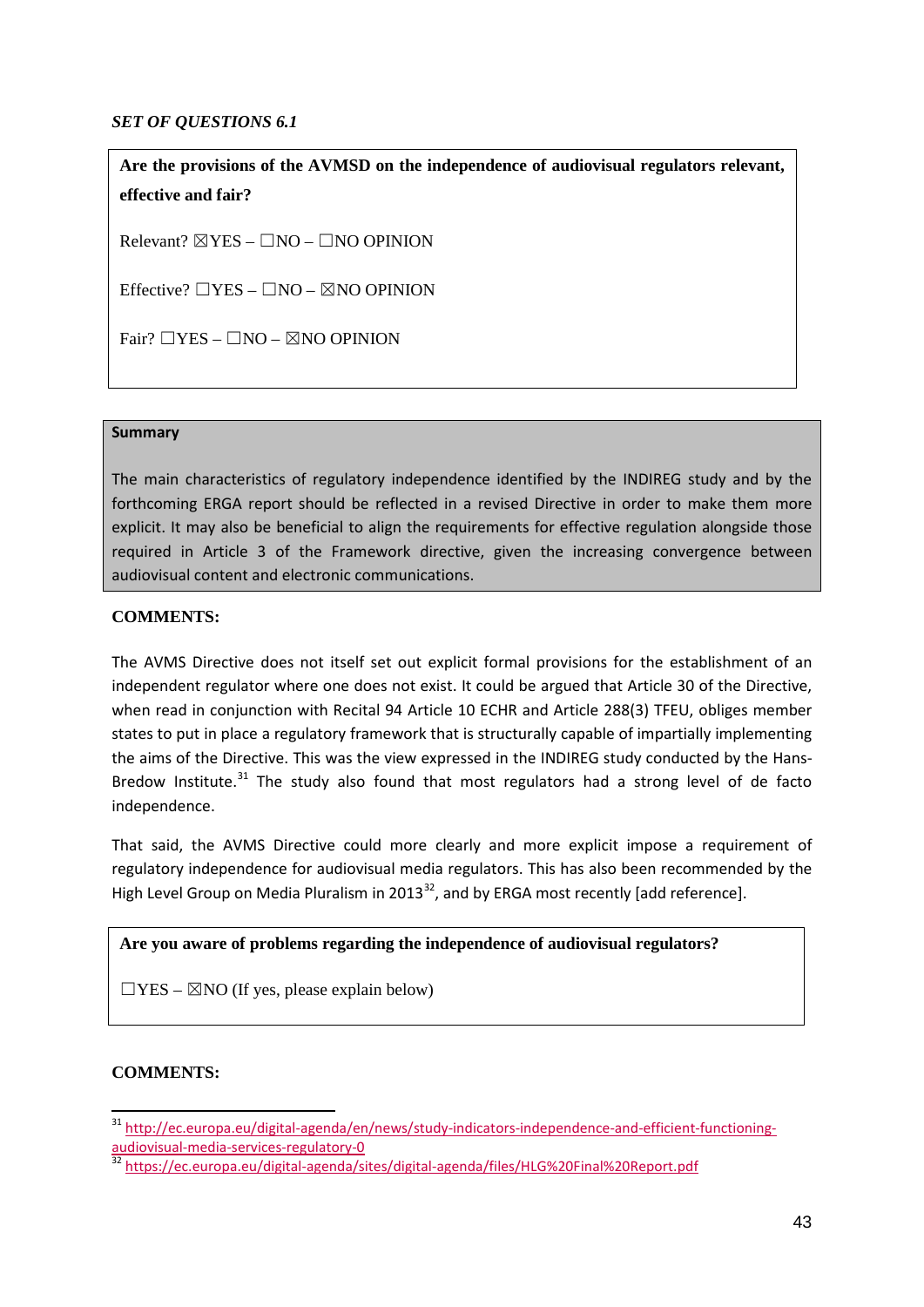From a UK perspective, we have not experienced any issues with Ofcom's independence arising from the provisions of the AVMS Directive. As a converged regulator with responsibilities for the electronic communications sector, Ofcom's independence is already required by EU legislation. Article 3 of the European Framework Directive requires Member States to guarantee the independence of the national regulatory authority with competence over ex ante market regulation and dispute resolution, and Ofcom is the UK NRA for these purposes.

The independence of Ofcom is enshrined in UK law. The Office of Communications Act 2002 established Ofcom as a statutory corporation separate from government, and expressly provides that Ofcom employees are not civil servants. While the chair and non-executive members of Ofcom are appointed by the Secretary of State, all other appointments are then made by Ofcom itself (the Secretary of State can direct the maximum number of board members).

The Secretary of State does have some powers to direct Ofcom in the exercise of its functions, but these are limited to (a) public interest matters such as national security, public health and safety and international relations (see section 5 Communications Act 2003); and (b) matters relating to Ofcom's radio spectrum functions (see section 5 Wireless Telegraphy Act 2006). The Secretary of State's powers to direct under section 5 Communications Act are expressly further limited by section 5A which prohibits the Secretary of State from giving any direction to Ofcom in respect of a function that, pursuant to Article 3(3a) of the Framework Directive, must be exercised by Ofcom without seeking or taking instructions from any other body.

These provisions, together with the fact that Ofcom exercises its functions and powers under the relevant legislation and in accordance to duties that are specified in legislation (section 3 of the Communications Act 2003), formalise Ofcom's independence.

### *Preferred policy option:*

### *a*)  $\Box$  *Maintaining the status quo*

*b)*  $\Box$  *Laying down in the AVMSD a mandate for the independence of regulatory authorities, for example by introducing an explicit requirement for the Member States to guarantee the independence of national regulatory bodies and ensure that they exercise their powers impartially and transparently.*

*c)* ☐ *Laying down minimum mandatory requirements for regulatory authorities, for example detailed features that national regulatory bodies would need to have in order to ensure their independence.* 

Such features could relate to transparent decision-making processes; accountability to relevant stakeholders; open and transparent procedures for the nomination, appointment and removal of Board Members; knowledge and expertise of human resources; financial, operational and decision making autonomy; effective enforcement powers, etc.

*d)* ☒ *Other options (please describe).*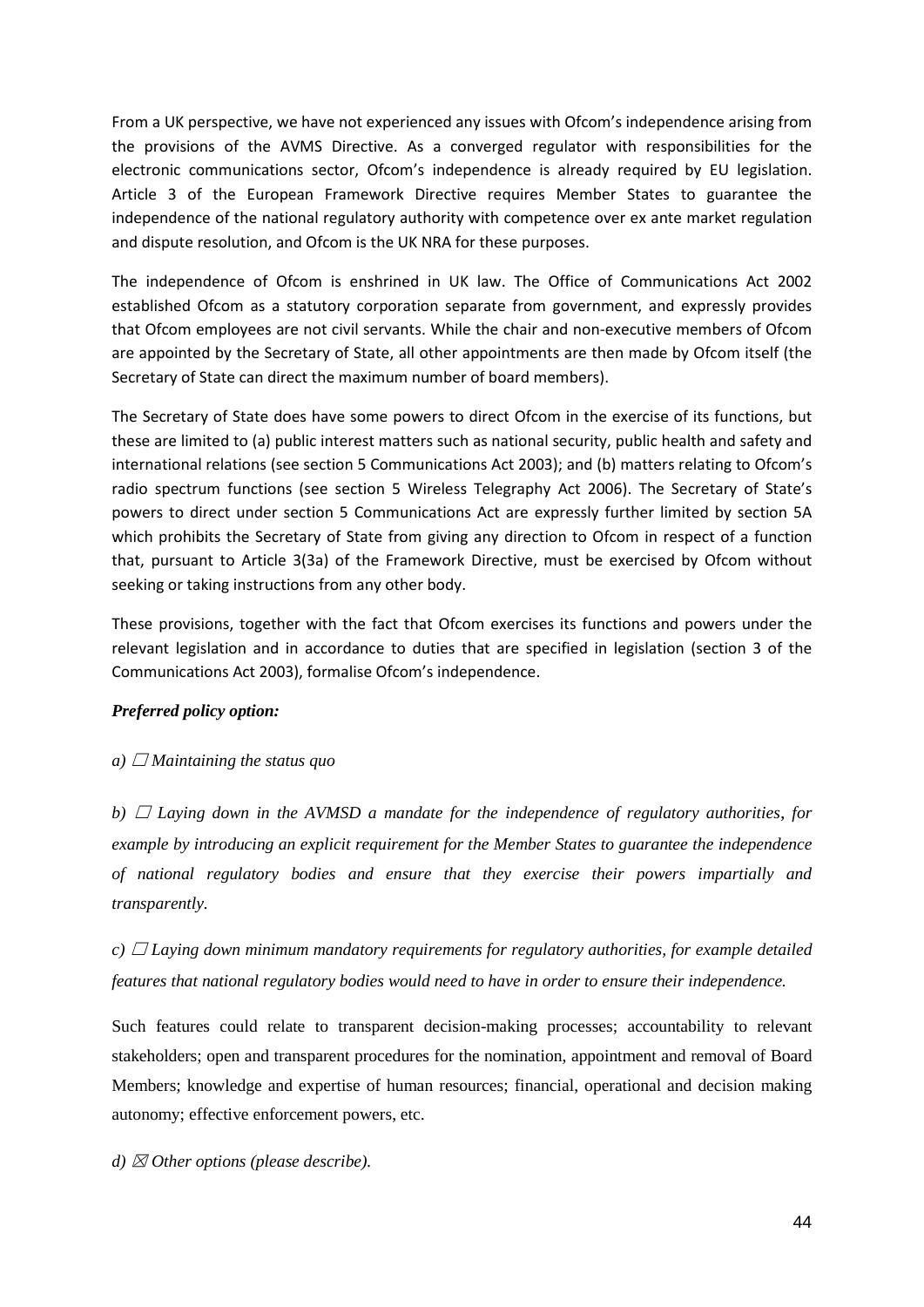### PLEASE EXPLAIN YOUR CHOICE:

The INDIREG study<sup>33</sup> identified a number of essential and best practice characteristics of independent regulatory bodies, including funding and staffing, due process and appeals and appointment of board members. Ofcom set out its own views on this in June 2013, in our response to the European Commission's consultation on the independence of audiovisual regulatory bodies.<sup>34</sup> The European Regulators Group for Audiovisual Media Services (ERGA) is also preparing a report which has the objective of identifying common features of independence.

We would recommend that the Commission incorporates the main characteristics identified by the INDIREG study and by the forthcoming ERGA report in a revised Directive in order to make them more explicit.

It may also be beneficial to align the requirements for effective regulation alongside those required in Article 3 of the Framework directive, given the increasing convergence between audiovisual content and electronic communications.

<span id="page-44-0"></span><sup>&</sup>lt;sup>33</sup> http://ec.europa.eu/digital-agenda/en/news/study-indicators-independence-and-efficient-functioningaudiovisual-media-services-regulatory-0

<span id="page-44-1"></span><sup>34:</sup> http://stakeholders.ofcom.org.uk/binaries/international/responses/june2013.pdf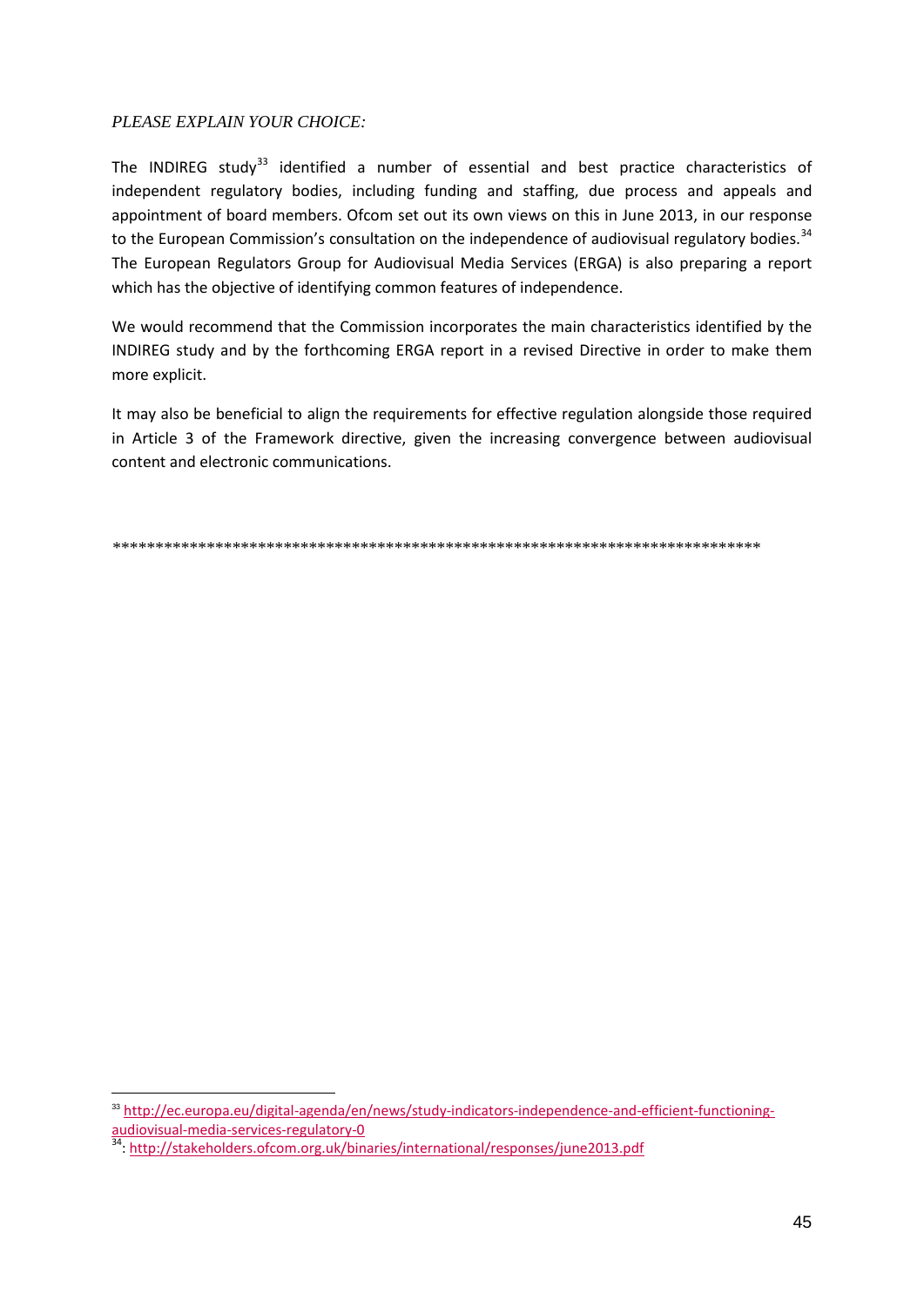### **SET OF QUESTIONS 6.2**

**Is the current regulatory framework effective in providing access to certain 'public interest' content?**

Effective?  $\boxtimes$  YES –  $\Box$ NO –  $\Box$ NO OPINION

#### **Summary**

The ways in which people are able to find and view content are changing rapidly and may lessen the effectiveness of current interventions in securing availability and prominence. This is clearly a question which the DSM programme should examine; however, we support a model which enables flexibility for Member States to intervene as needed in relation to their local "public interest content" goals, as does the present one. An essential consideration in examining future prominence regulations should be to maintain such flexibility, and best enable Member States to intervene in a rapidly-changing market.

#### **COMMENTS:**

We agree that content which has been identified by a Member State to be of particular public interest (in the UK this is the case, for example, with public service broadcasting content) should be universally available, easily accessible on systems that viewers use, and prominent for ease of selection.

To date, the UK has not experienced any significant issues regarding the availability or discoverability of PSB services.

Currently regulation is in place in the UK which is intended to ensure that public service broadcasting (PSB) television channels are:

- Offered to major platforms by PSBs ('Must offer' provisions);
- Carried by major platforms ('Must carry' provisions)<sup>35</sup>; and
- Placed in appropriately prominent positions in electronic programme guides.

These interventions may carry some costs for PSBs but generally they constitute benefits, particularly EPG prominence. These benefits help fund the provision of specific programming, such as national and regional news, and current affairs.

To date, the UK has not experienced any significant issues regarding the availability or discoverability of PSB services and prominence continues to be a vital component of PSB sustainability.

However, the ways in which people are able to find and view content are changing rapidly and we expect this to continue:

-

<span id="page-45-0"></span><sup>&</sup>lt;sup>35</sup> These powers have not been used to date.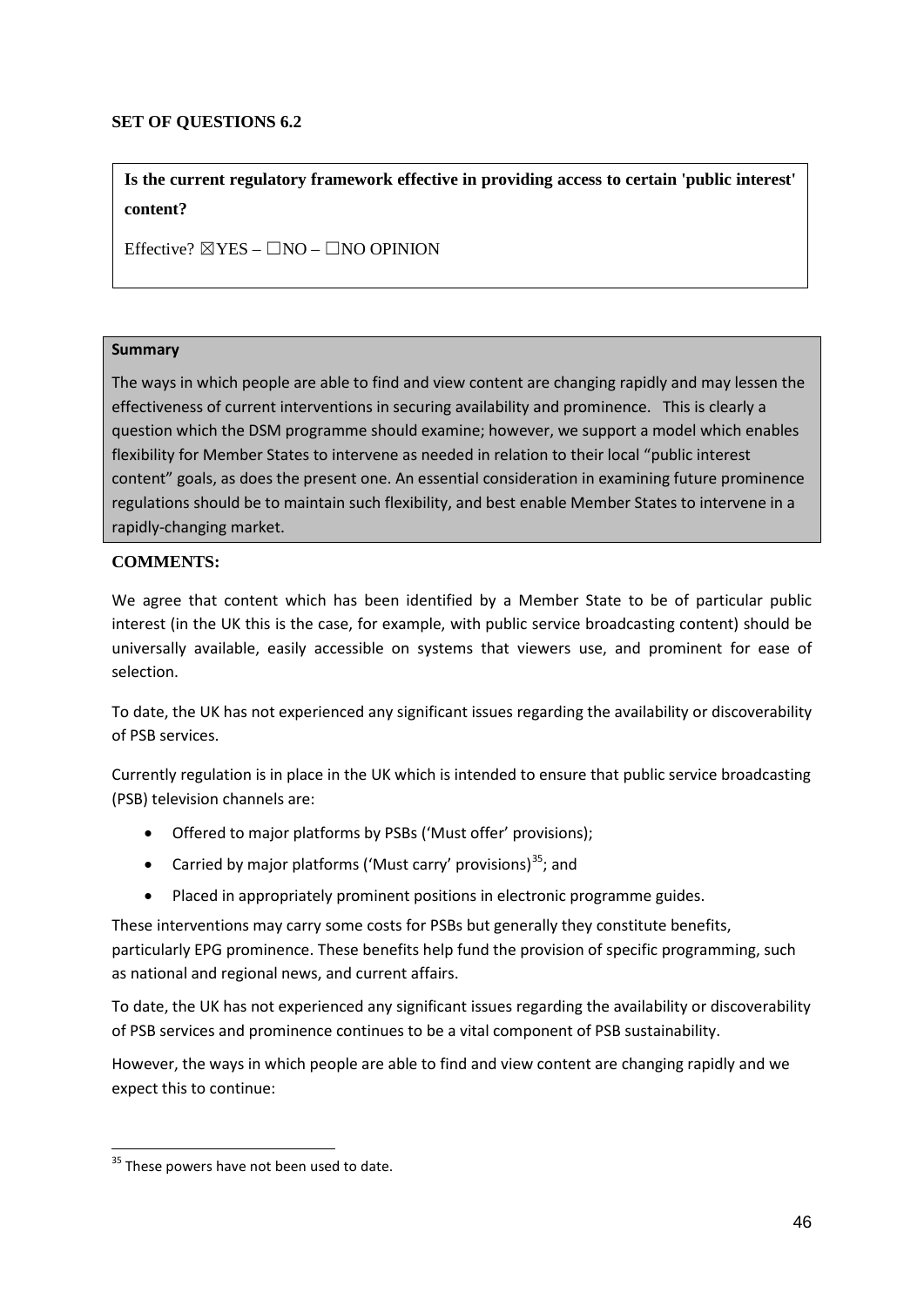- **Changing technologies and models of distribution:** superfast broadband availability will rise to 95% by 2017, based on the Government's current plans, with the potential for a broadband universal service obligation at speeds that could allow people to stream HD channels. In addition, hybrid platforms, seamlessly combining broadcast and IP delivery, are likely to become ubiquitous over the next decade, with the potential for more and more content to be delivered over the internet.
- **Changing user interfaces are driving new consumption habits:** there is significant innovation in user interfaces across all devices for AV content consumption, moving away from simple channel-based grid EPGs to advanced search and recommendation models, often built around programmes, content and population and personal viewing data. The current major platforms - Sky, Virgin and Freeview - are all likely to upgrade their current set-top boxes with improved user interfaces in the next two years. These interfaces will seek to make accessing on-demand content much easier for the viewer. In addition, new internet platforms have different and innovative user interfaces across all devices to make the viewer experience as seamless as possible. Many of these interfaces focus on individual pieces of content rather than channels.
- **New international players:** access to television-like content is no longer limited to traditional TV platforms. Service providers offering streaming and download services online, such as Netflix and Amazon Prime, are expanding and are increasingly popular. As part of their growth strategies they have started to invest in new commissions as well as acquiring third-party archive material. The evidence today is that these services are largely complement to traditional TV viewing rather than replacing it - , although drama is one genre where some replacement appears to be taking place. However, these companies are evolving very quickly, using global scale to fund technology innovation and, increasingly, content investments.
- **New platforms:** as the ways in which content is distributed become more complex, the number of firms involved in the production and distribution of content grows, it may be harder for PSBs to get access to some key platforms, or for them to get access in a manner which enables them to retain their prominence. Given the variety of content offered on hosting platforms like YouTube or on-demand services like Netflix, and their significant investment in technology and the user experience, it may be increasingly difficult for PSB channels to maintain their current large audiences to their own on-demand offerings. In addition, new interfaces may emerge on which PSB prominence will be important – for example smart TV homepages – and which are outside current regulatory frameworks.

As content distribution and discovery become increasingly complex, and content providers have to compete harder for viewers, the importance of ensuring that PSB is universally available and easily discoverable arguably grows. At the same time, given current interventions focus predominantly on linear services and broadcast technology, it may become harder to guarantee these outcomes.

# **If you are a consumer, have you faced any problems in accessing, finding and enjoying TV and radio channels?**

 $\Box$ YES –  $\Box$ NO (If yes, please explain below)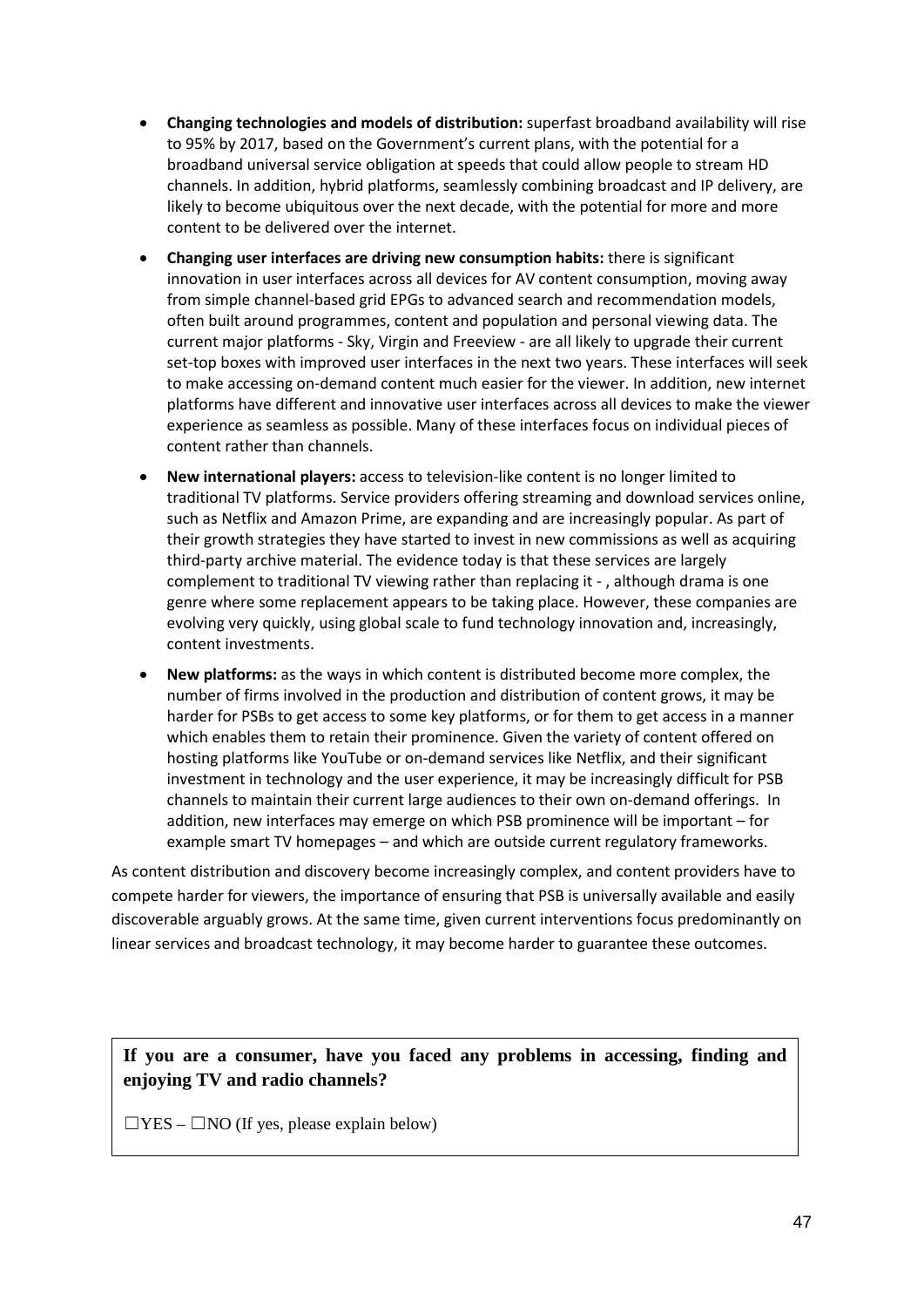# **Have you ever experienced problems regarding access to certain 'public interest' content?**

 $\Box$ YES –  $\boxtimes$ NO (If yes, please explain below)

### **COMMENTS:**

As noted above, we have not yet seen any problems in this area in the UK.

*Preferred policy option:*

*a)*  $\Box$  *Maintaining the status quo, i.e. keeping in place the current EU rules on must carry/ EPG related provisions (i.e. no extension of the right of EU Member States to cover services other than broadcast).*

*b)* ☐ *Removing 'must carry' /EPG related obligations at national level/at EU level.*

*c)* ☐ *Extending existing "must-carry" rules to on-demand services/and or further services currently not covered by the AVMSD.* 

*d*) □ *Amending the AVMSD to include rules related to the "discoverability" of public interest content (for instance rules relating to the prominence of "public interest" content on distribution platforms for on-demand audiovisual media services).*

*e)* ☒ *Addressing potential issues only in the context of the comprehensive assessment related to the role of online platforms and intermediaries to be launched at the end of 2015 as announced in the Digital Single Market Strategy for Europe.*

 $f) \Box$  *Other options (please describe).* 

#### *PLEASE EXPLAIN YOUR CHOICE:*

The AVMS Directive does not currently provide for "must carry" or EPG prominence (these are dealt with, respectively, in the Universal Service and Access Directives). The EPG prominence provisions that are in place at EU level allow Member States to introduce domestic rules to achieve their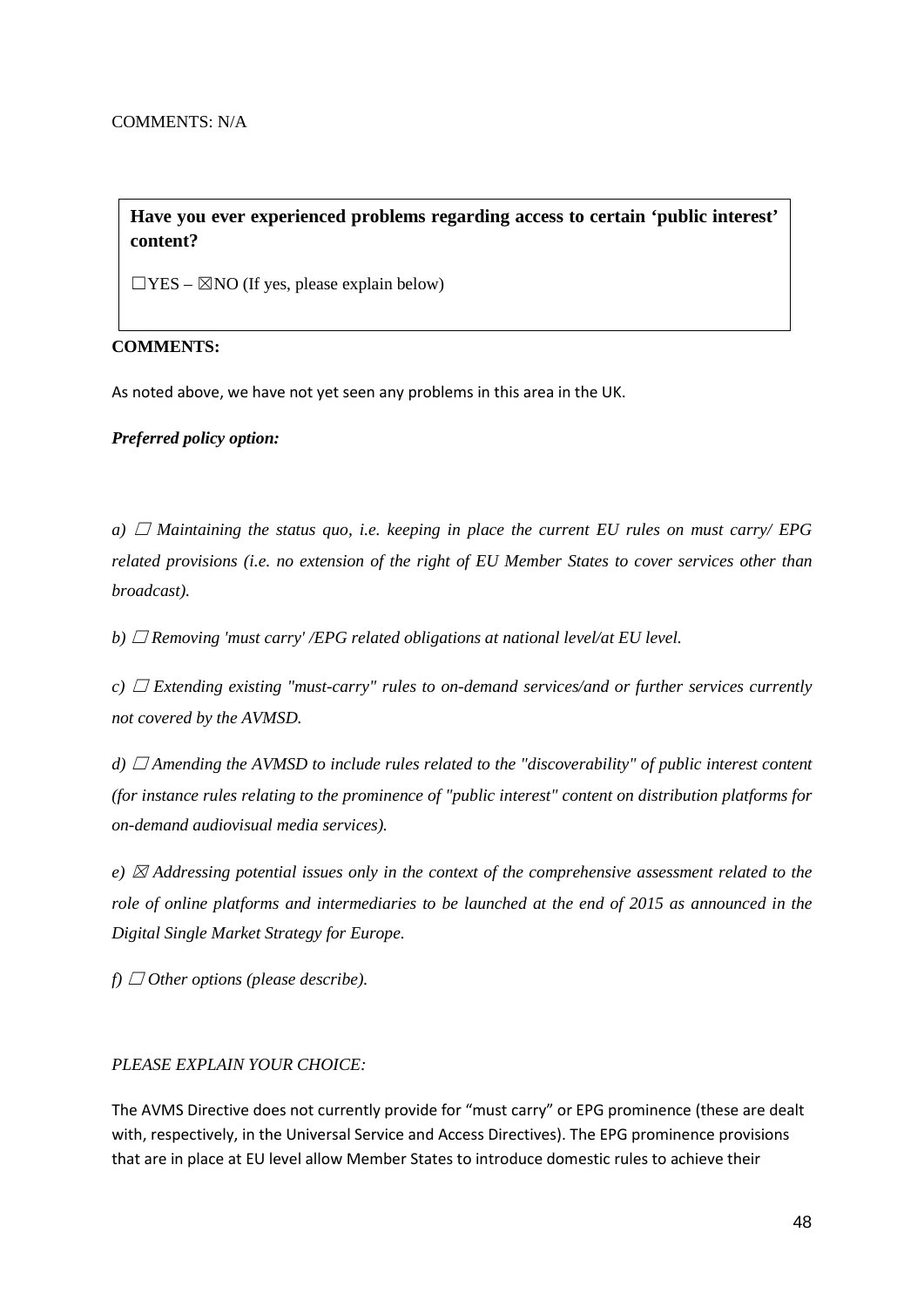individual preferred policy goals in relation to any kind of service; similarly, Member States are allowed to impose must-carry obligations on distribution platforms.

Some of the policy options presented by the European Commission suggest a fundamental change to the relationship between the Directives and may risk conflating the services and obligations covered in one framework with those in another.

Whilst we support the need to consider how best to ensure the necessary prominence of public interest content in an on-line environment, the focus should be on preserving or extending flexibility for individual member states to intervene in relation to prominence and carriage issues to support local public interest content objectives. We would not support introducing new EU-wide prominence obligations as part of the review of the AVMS, either for AVMS providers or network and platform operators.

We should avoid extending editorial obligations and responsibilities for content to online intermediaries and "platforms" on the one hand, and introducing carriage or other "non-editorial" obligations related to networks and services – to "editorial" services such as AVMS on the other. Specifically, there would seem to be a risk of conflict between the principle that the provider of an on-demand AVMS chooses the programmes which are offered to consumers; and the idea that an on-demand AVMS should face an obligation to "carry" public interest content originated by a third party.

The debate about prominence and must carry obligations should therefore give very careful consideration to the interaction between the AVMSD and other Directives, to ensure that Member States are able to adapt regulation in a rapidly changing market.

The current provisions in the Telecoms Framework dealing with access and prominence do not create or impose obligations on service providers, but rather **enable** MS to develop and impose local obligations relating to access/carriage and prominence of public interest content on providers of electronic communications networks and services– something which would not otherwise be possible under the Telecoms Framework.

In considering the development or expansion of rules intended to ensure the availability of public interest content, it will be essential to bear in mind that the current scheme is based on local interventions: it is important to preserve the freedom of Member States to intervene at domestic level to address their countries' individual specific cultural and social needs. Aside from the practical challenges raised by the development of an effective and coherent regulatory framework noted above, public interest content policy is typically specific to individual member states (for example, the UK is concerned with the prominence and accessibility of its public service broadcasters such as the BBC, but other countries may have different priorities).

Maintaining the availability and discoverability of public interest content is an essential policy goal, which may well come under pressure as the content market develops. However we do not believe that the introduction of prominence *obligations* at an EU level would be the right approach to securing this outcome.

*\*\*\*\*\*\*\*\*\*\*\*\*\*\*\*\*\*\*\*\*\*\*\*\*\*\*\*\*\*\*\*\*\*\*\*\*\*\*\*\*\*\*\*\*\*\*\*\*\*\*\*\*\*\*\*\*\*\*\*\*\*\*\*\*\*\*\*\*\*\*\*\*\*\*\*\*\*\*\**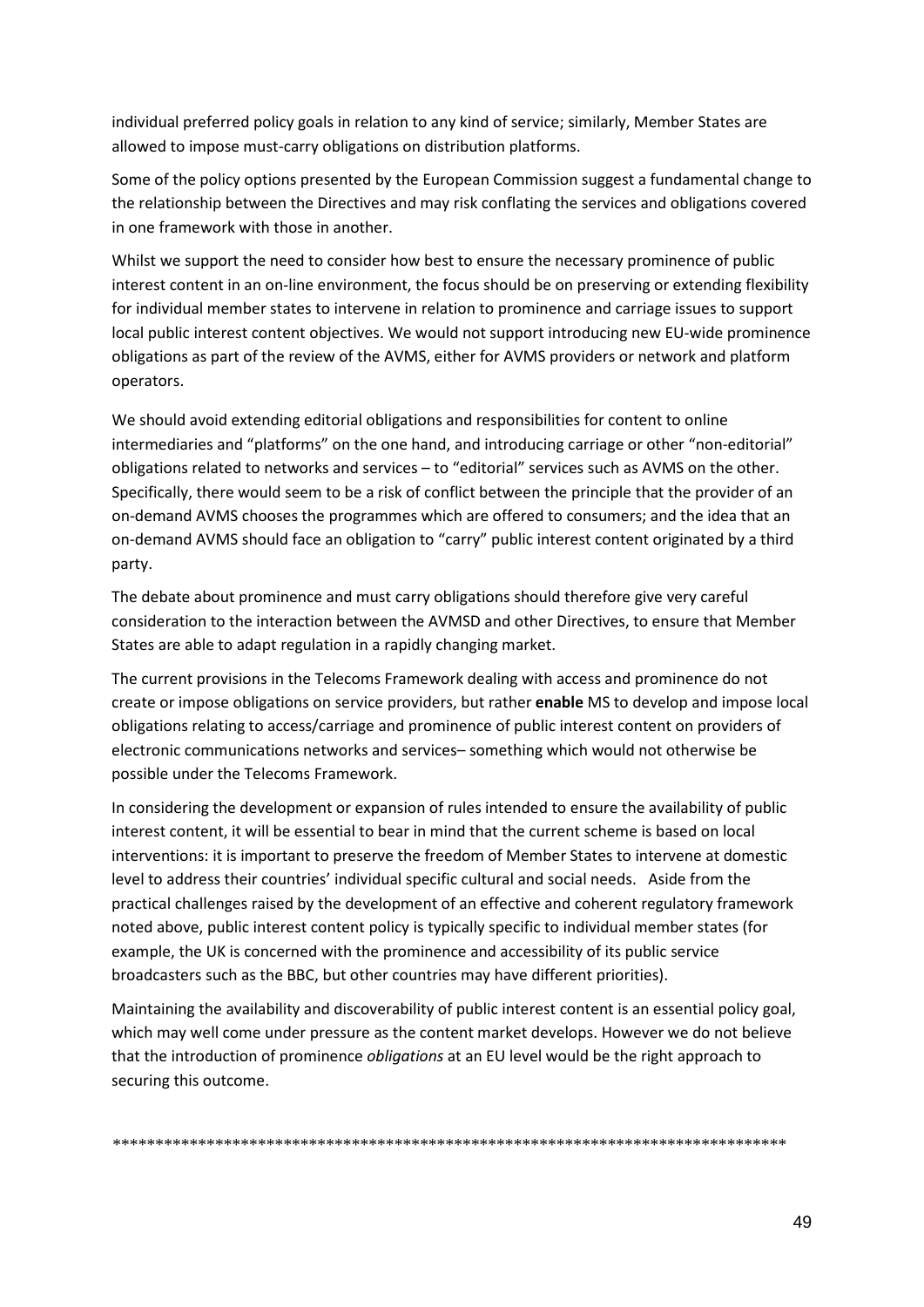### *SET OF QUESTIONS 6.3*

**Is the AVMSD effective in providing fair access of audiovisual content to people with a visual or hearing disability?**

Effective?  $\boxtimes$  YES –  $\Box$ NO –  $\Box$ NO OPINION

### **Summary**

While we believe the status quo is largely satisfactory, we would not object to the consideration of stronger obligations. However, we acknowledge that individual Member States are probably still best placed to introduce appropriate provisions in their territories at this early stage of the development of relevant technologies in some sectors and within each different country.

# **COMMENTS:**

The way that the duty in Article 7 is framed provides strategic direction coupled with flexibility for Member States to secure progress in accordance with differing national circumstances.

In the UK, action taken by the UK Parliament and national regulatory bodies (Ofcom in respect of linear broadcast services, and ATVOD in respect of on-demand services) has taken account of the differing degrees of maturity of the two sectors.

Linear broadcast sector accounts for a large majority of audiovisual content consumption. The relative maturity and profitability of this sector has enabled Ofcom to develop a framework for improving accessibility that takes account of the benefits to people with hearing and/or visual impairments, and the costs to broadcasters. Over a ten year period since 2004, rising obligations have led to a substantial improvement in accessibility. In 2015, some 79 domestic channels provide access services for people with hearing and /or visual impairments; this will increase to 83 domestic channels in 2016, accounting for over 90% of viewing $36$ .

The UK on-demand sector accounts for a smaller, though growing proportion of viewing to audiovisual content. It is also a less mature sector but not one that should be considered nascent in the context of providing accessibility. To date ATVOD has been tasked by legislation with encouraging progressive improvements in accessibility, in line with Article 7. This process is now bearing fruit, with a number of on-demand services either providing access services, or committing to doing so in the near future. Some of the UK's larger providers (e.g. broadcaster catch-up services such as the BBC iPlayer) are providing access services on some platforms. Work has been carried out and reports published on how best to repurpose access service files for use when delivering them as part of on-demand services, and this has gone some way to improve the accessibility of certain

 $\frac{1}{36}$ 

<span id="page-49-0"></span>[http://stakeholders.ofcom.org.uk/binaries/broadcast/guidance/Channels\\_required\\_to\\_provide\\_television\\_acc](http://stakeholders.ofcom.org.uk/binaries/broadcast/guidance/Channels_required_to_provide_television_access_services_in_2016E.pdf) [ess\\_services\\_in\\_2016E.pdf](http://stakeholders.ofcom.org.uk/binaries/broadcast/guidance/Channels_required_to_provide_television_access_services_in_2016E.pdf)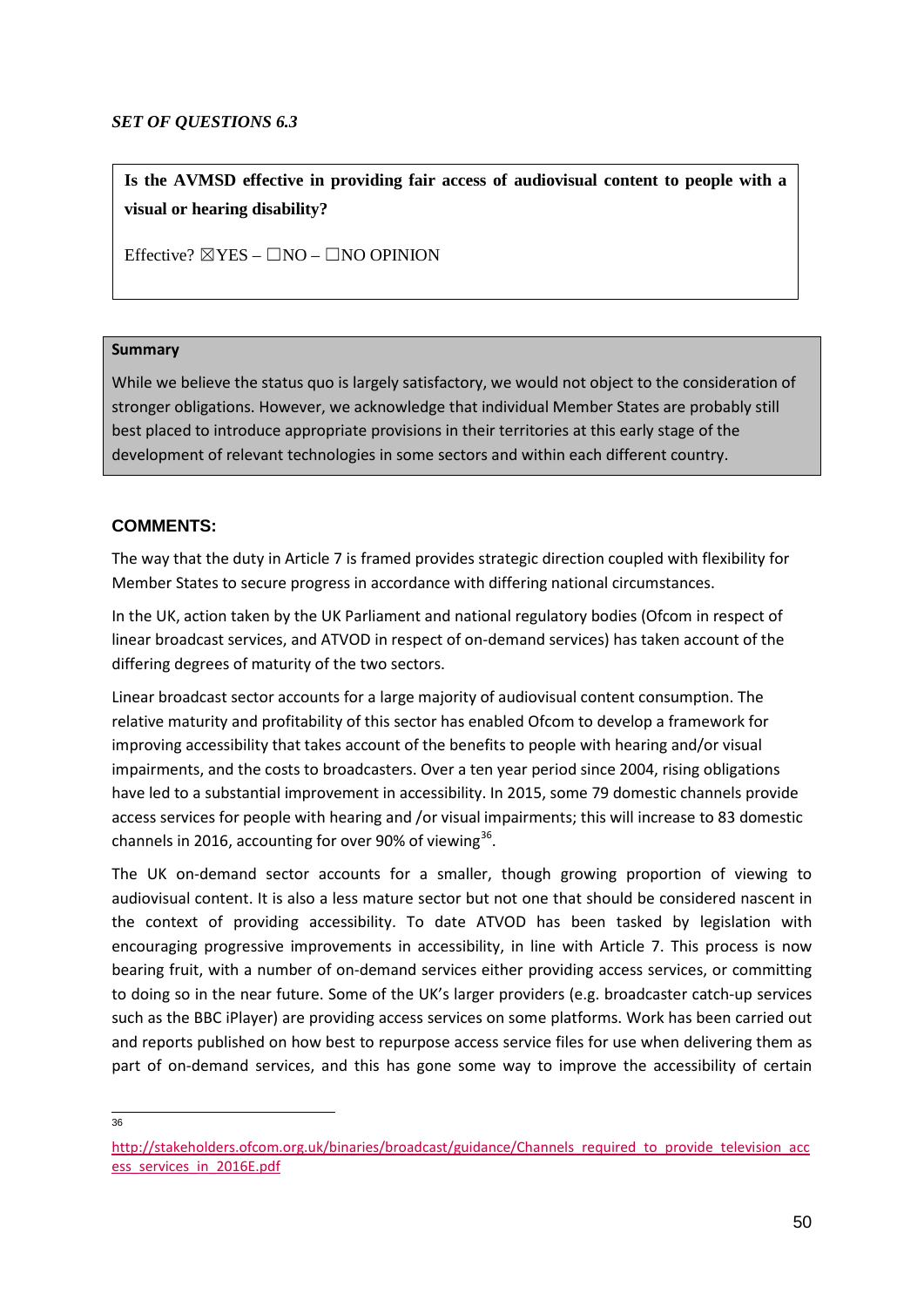content on certain mainstream VOD services in the UK. ATVOD's access services reports for 2013 and 2014 noted increases in the levels of access services on platforms that already made them available.

However, securing wider provision remains a challenge. This is particularly the case when services are provided on third party VOD platforms. We would expect to see a more consistent provision of access services across devices and platforms regardless of the method of content delivery.

# **Have you ever experienced problems regarding the accessibility of audiovisual media services for people with a visual or hearing disability?**

 $\boxtimes$ YES –  $\Box$ NO (If yes, please explain below)

### **COMMENTS**

As discussed above, for linear broadcasts, legislation in the UK, which was in place prior to the introduction of the AVMS, goes beyond the duty to encourage provided for by the Directive, requiring linear broadcast services to included specific and increasing levels of subtitling, audio description and signing. As such, the majority of the most popular TV in the UK now carries some form of access service. However, the UK's decision to impose only the minimum AVMS Directive requirement "to encourage" the provision of access services for on-demand providers has resulted in discrepancies between the level of access services on these services and linear broadcast services. This has resulted in programmes on linear TV being made accessible when the same programme provided by the same broadcaster's on-demand services doesn't carry the same access services.

**If you are a broadcaster, can you provide an estimate of the costs linked to these provisions?**

 $\Box$ YES –  $\Box$ NO

Cost:

**N/A**

### *Preferred policy option:*

### *a*)  $\boxtimes$  *Maintaining the status quo*

*b*)  $\Box$  *Strengthening EU-level harmonisation of these rules.* 

Instead of encouraging it, the EU Member States would be obliged to ensure gradual accessibility of audiovisual works for people with visual and hearing impairments. This obligation could be implemented by the EU Member States through legislation or co-regulation.

#### $c)$   $\Box$  *Introducing self and co-regulatory measures*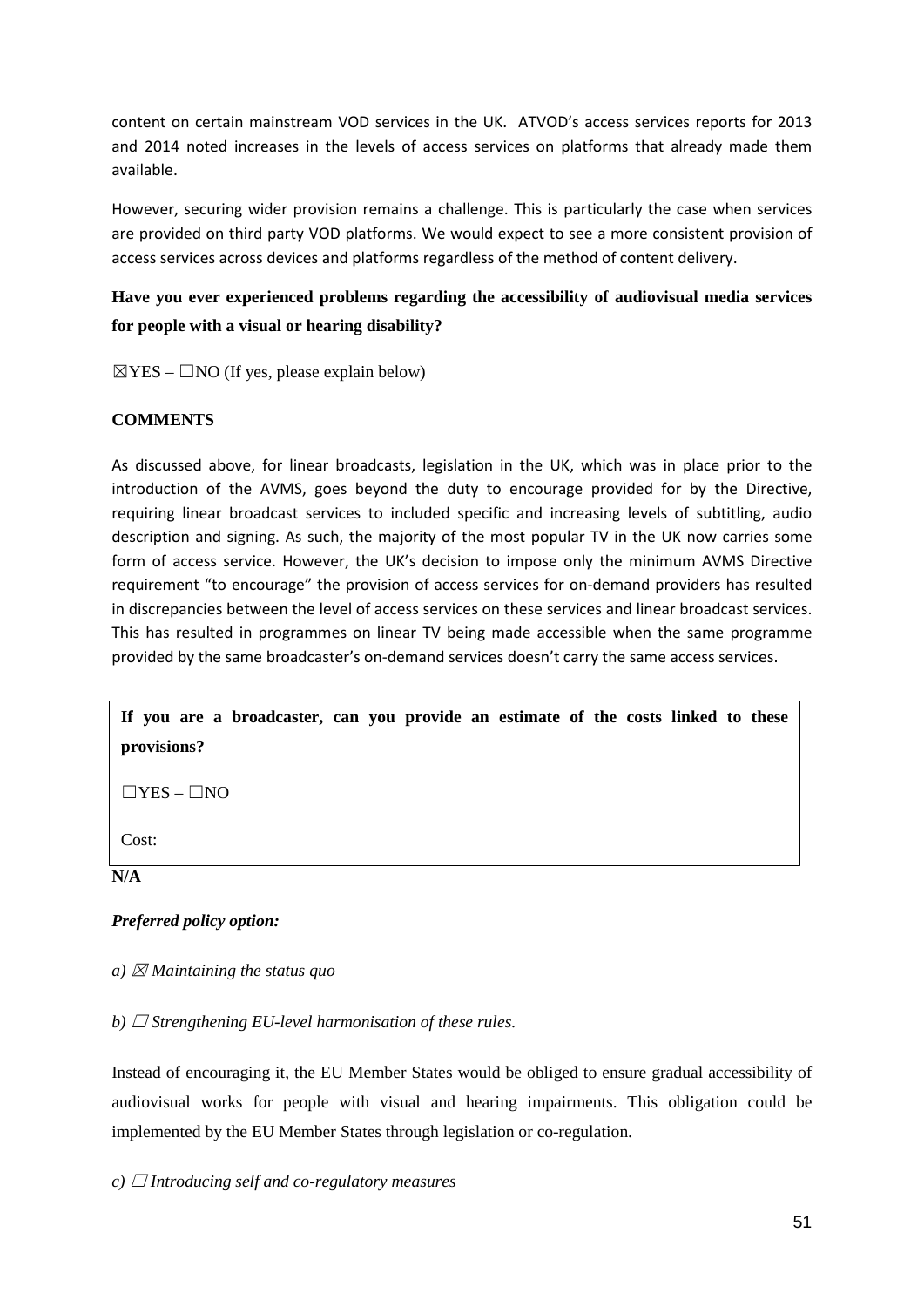This could include measures related to subtitling or sign language and audio-description.

# d)  $\Box$  Other option (please describe).

# PLEASE EXPLAIN YOUR CHOICE

The UK's approach to the application of Article 7 has been to impose different obligations on linear and on-demand services in this area; and we have placed increasing and significant regulatory obligations on the former. The current provisions of the AVMS Directive allow Member States the flexibility to do this while at the same time recognising the technical challenges faced by content providers and the fact that different national circumstances may not allow identical speeds of development in all Member States. For this reason we are comfortable with maintaining the current status quo, although we would have no objection in principle to the possibility of strengthening the EU-level rules to ensure wider access for those with sensory impairments. Any change should reflect the widely varying scale of providers in the on-demand environment, and the additional technical challenges - that action both by AVMS providers and the operators of on-demand platforms is required to secure wider availability of accessibility services.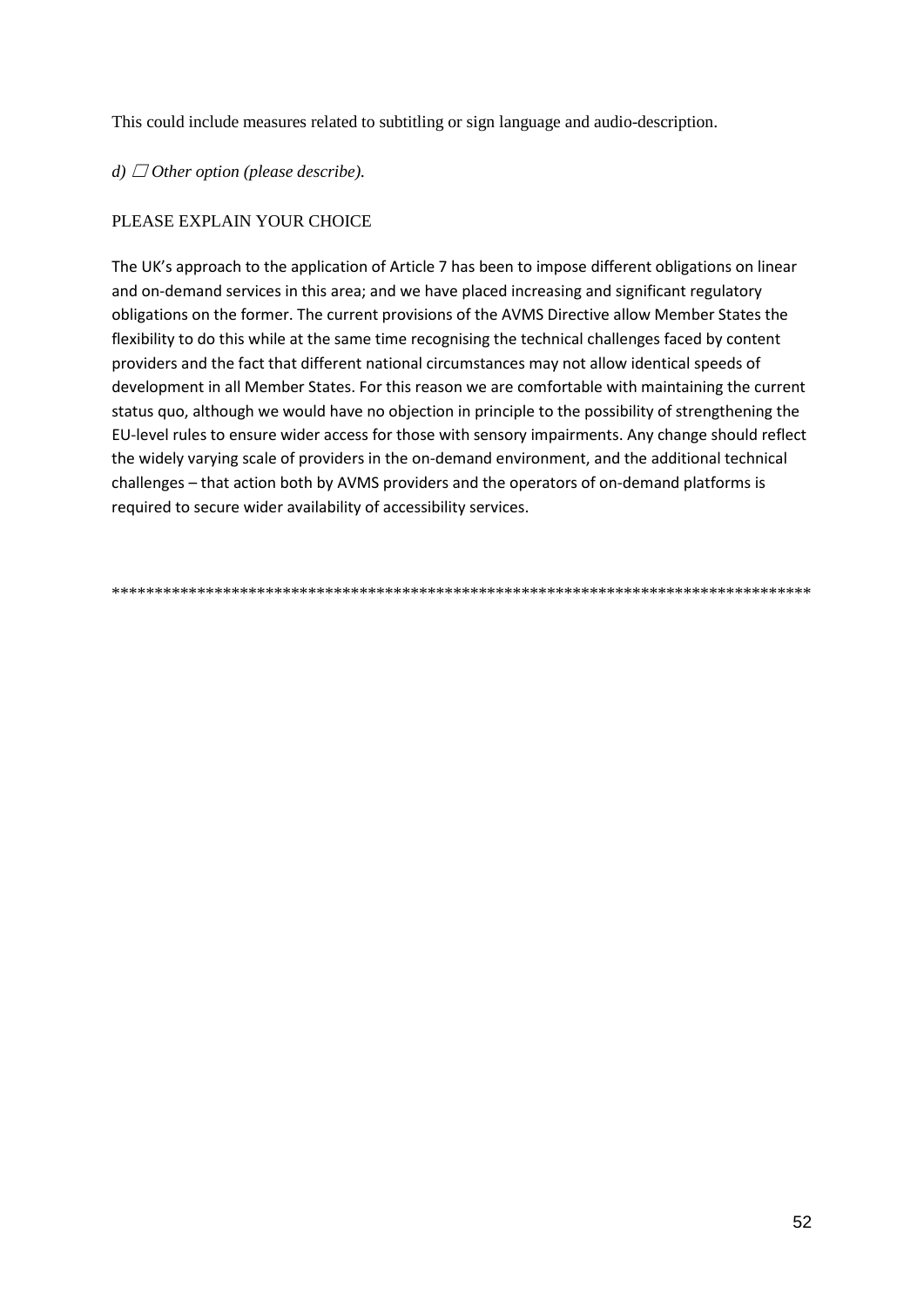### *SET OF QUESTIONS 6.4*

**Are the provisions of the AVMSD on events of major importance for society relevant, effective and fair?**

Relevant?  $\triangledown$ YES –  $\square$ NO –  $\square$ NO OPINION

Effective?  $\boxtimes$ YES –  $\Box$ NO –  $\Box$ NO OPINION

Fair?  $\boxtimes$  YES –  $\Box$ NO –  $\Box$ NO OPINION

### **COMMENTS:**

Articles 14(1) to 14(3) of the AVMS Directive provides the basis for Member States to implement measures to ensure that events regarded by a given Member State as being of major importance for society (whether domestic or international) are not broadcast on an exclusive basis so as to deprive a substantial proportion of the public in that Member State of the opportunity to follow such events by live or deferred coverage on free television. The detail of how this should be implemented has been left to Member States, allowing flexibility to decide on appropriate mechanisms, and to adjust these over time, should the need arise.

In the UK, mechanisms to secure this objective have been implemented in legislation. To date, there have not been significant problems in securing this objective.

**Have you ever experienced problems regarding events of major importance for society in television broadcasting services?**

 $\Box$ YES –  $\Box$ NO (If yes, please explain below)

#### **COMMENTS:**

As indicated above, there have not been significant problems in securing the objective of ensuring that a substantial proportion of the public should not be deprived of the opportunity to follow events of major importance for society.

### *Preferred policy option:*

*a*)  $\boxtimes$  *Maintaining the status quo* 

*b*)  $\Box$  *Other options (please describe).*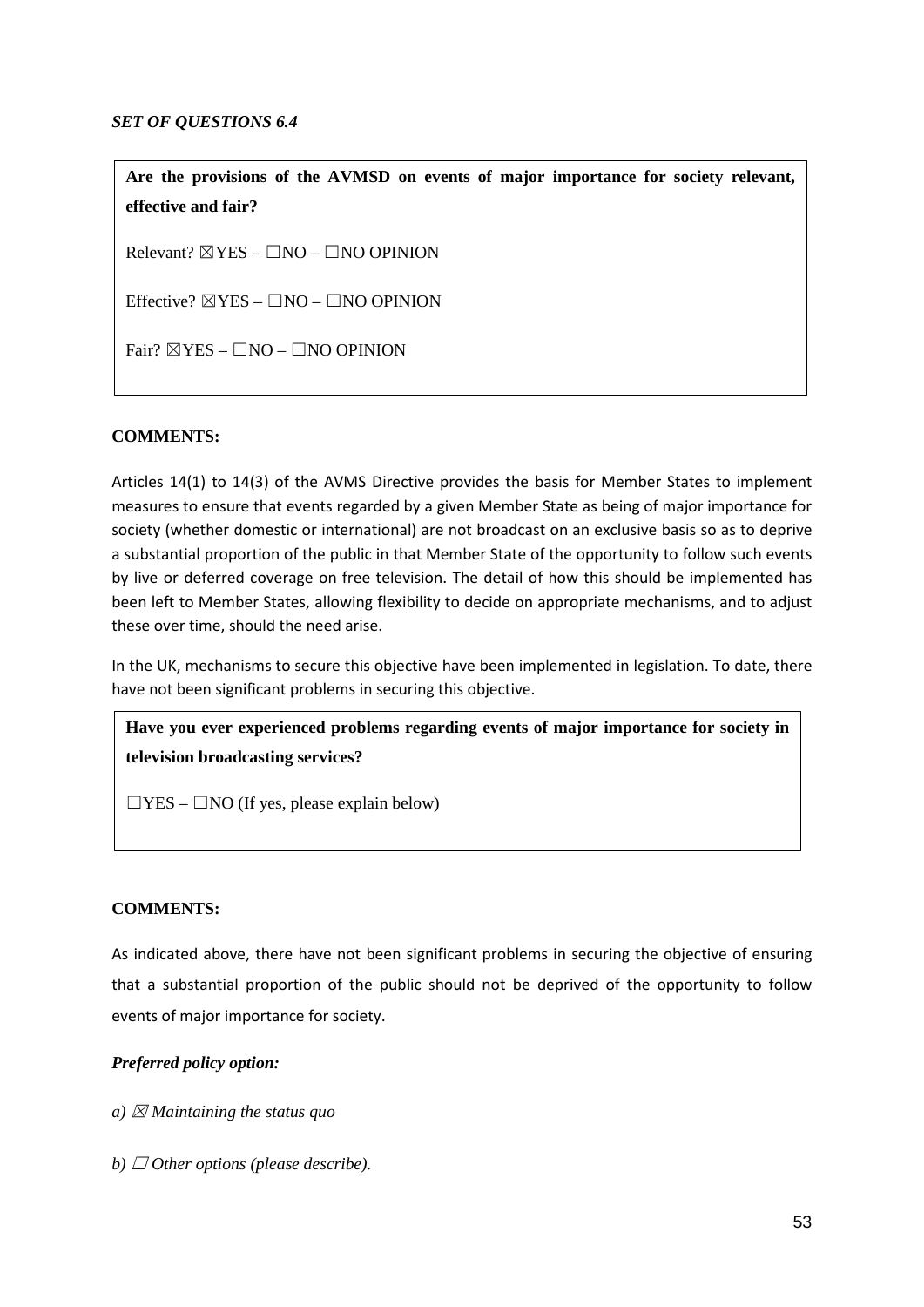### PLEASE EXPLAIN YOUR CHOICE

As noted above, we have no evidence of any problems with the current provisions and therefore do not consider it would be proportionate to consider other options.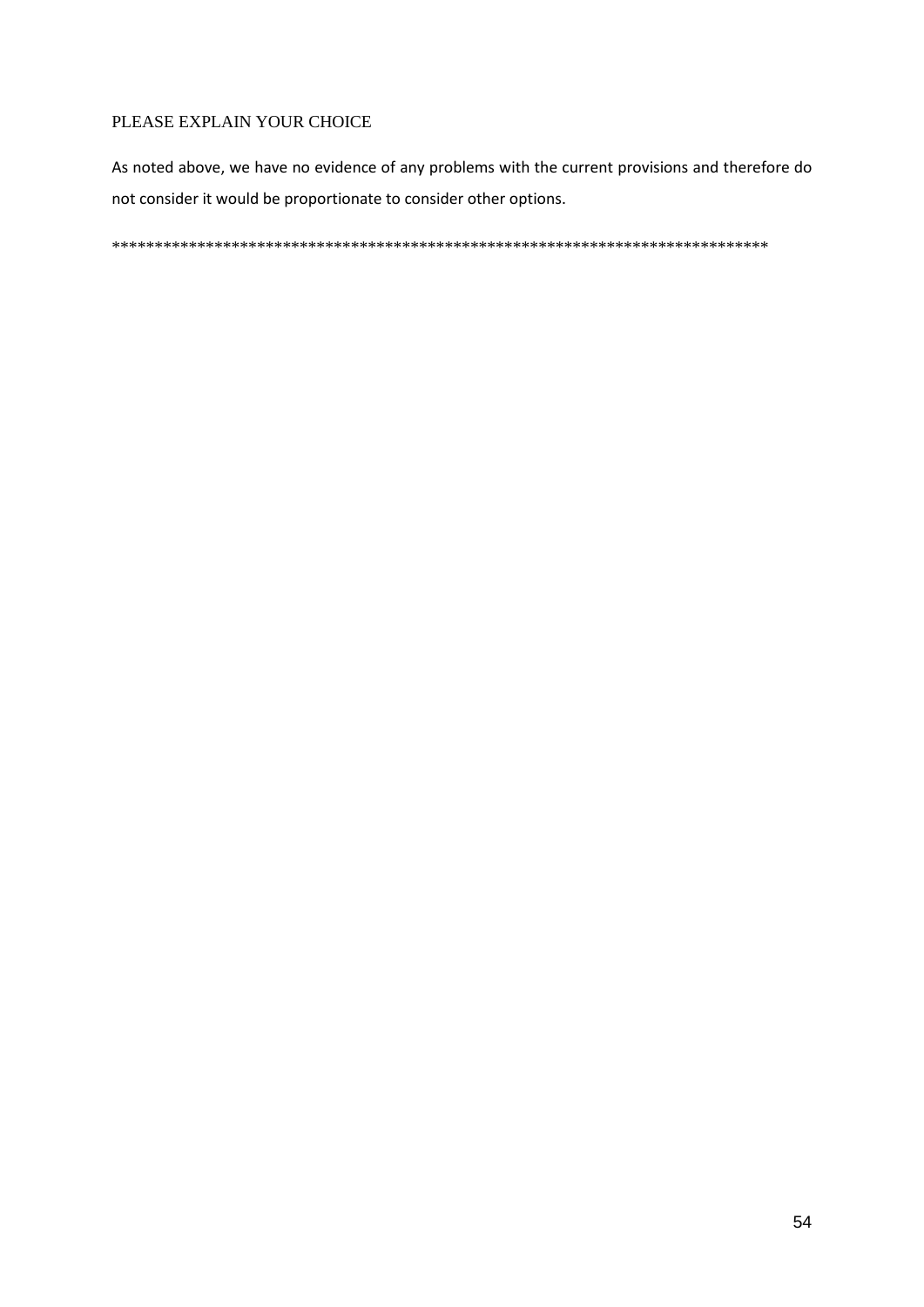### *SET OF QUESTIONS 6.5*

**Are the provisions of the AVMSD on short news reports relevant, effective and fair?**  $Relevant? \ \n $\boxtimes$  YES -  $\Box$  NO -  $\Box$  NO OPINION$ Effective?  $\boxtimes$  YES –  $\Box$ NO –  $\Box$ NO OPINION Fair?  $\boxtimes$  YES –  $\Box$ NO –  $\Box$ NO OPINION

### **COMMENTS:**

Article 15 sets out the objective clearly, which is that any broadcaster established in the European Union should have access to short news reports on a fair, reasonable and non-discriminatory basis to events of high interest to the public which are transmitted an exclusive basis. It leaves to Member States the mechanisms for achieving this objective.

In the UK, consistent with Article 15(4), the broadcasters have established mutually acceptable arrangements which work smoothly to enable the use of exclusive material in short news reports.

# **Have you ever experienced problems regarding short news reports in television broadcasting services?**

 $\Box$ YES –  $\boxtimes$ NO (If yes, please explain below)

#### **COMMENTS**

There have been no obvious problems with the use of short news reports in television broadcasting services.

#### *Preferred policy option:*

- *a*)  $\boxtimes$  *Maintaining the status quo*
- *b*)  $\Box$  *Other options (please describe).*

#### PLEASE EXPLAIN YOUR CHOICE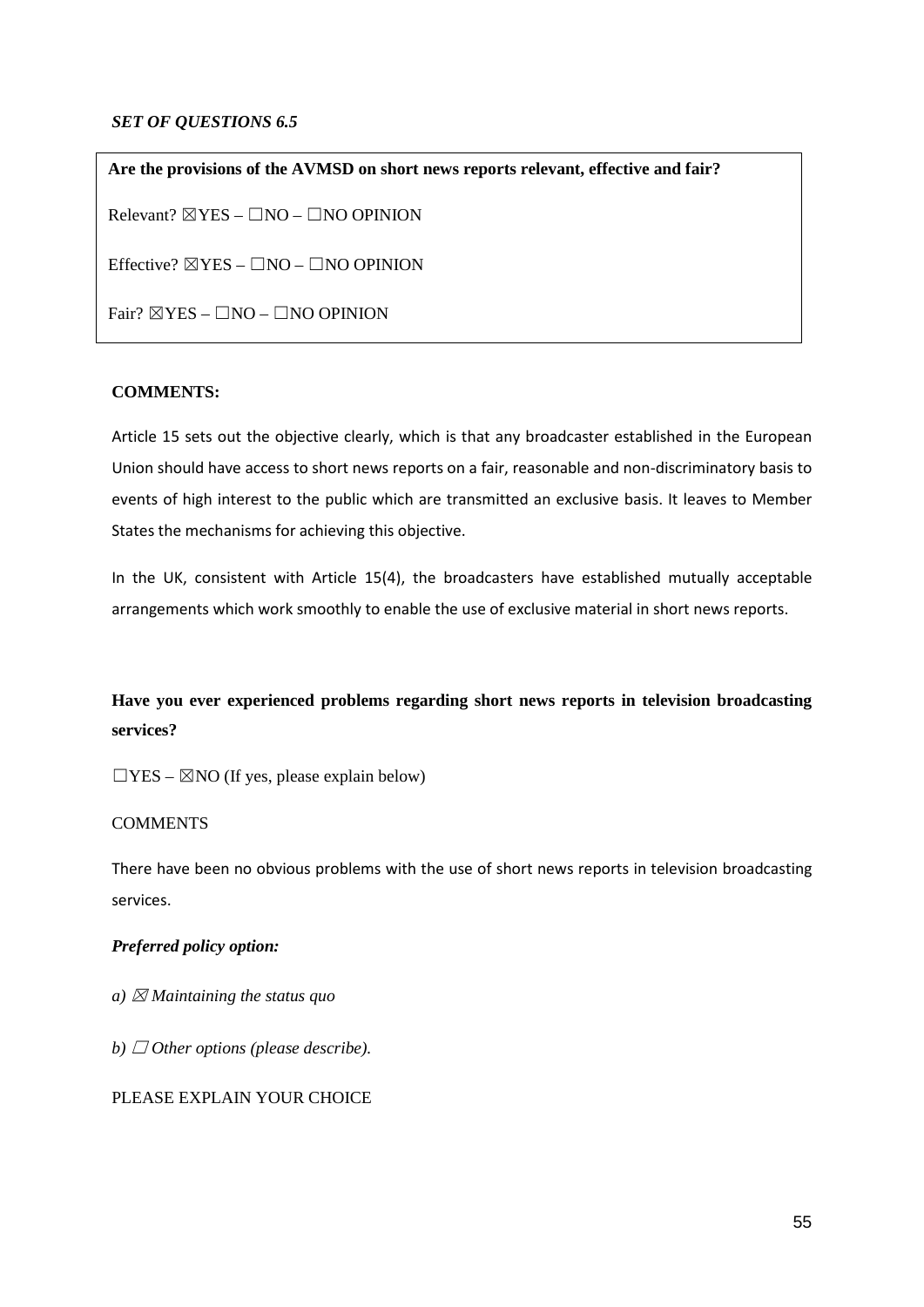As there have been no problems with the current provisions, and we do not envisage any arising in the future as a result of audiovisual convergence or any other of the trends observed in this response, change appears unnecessary.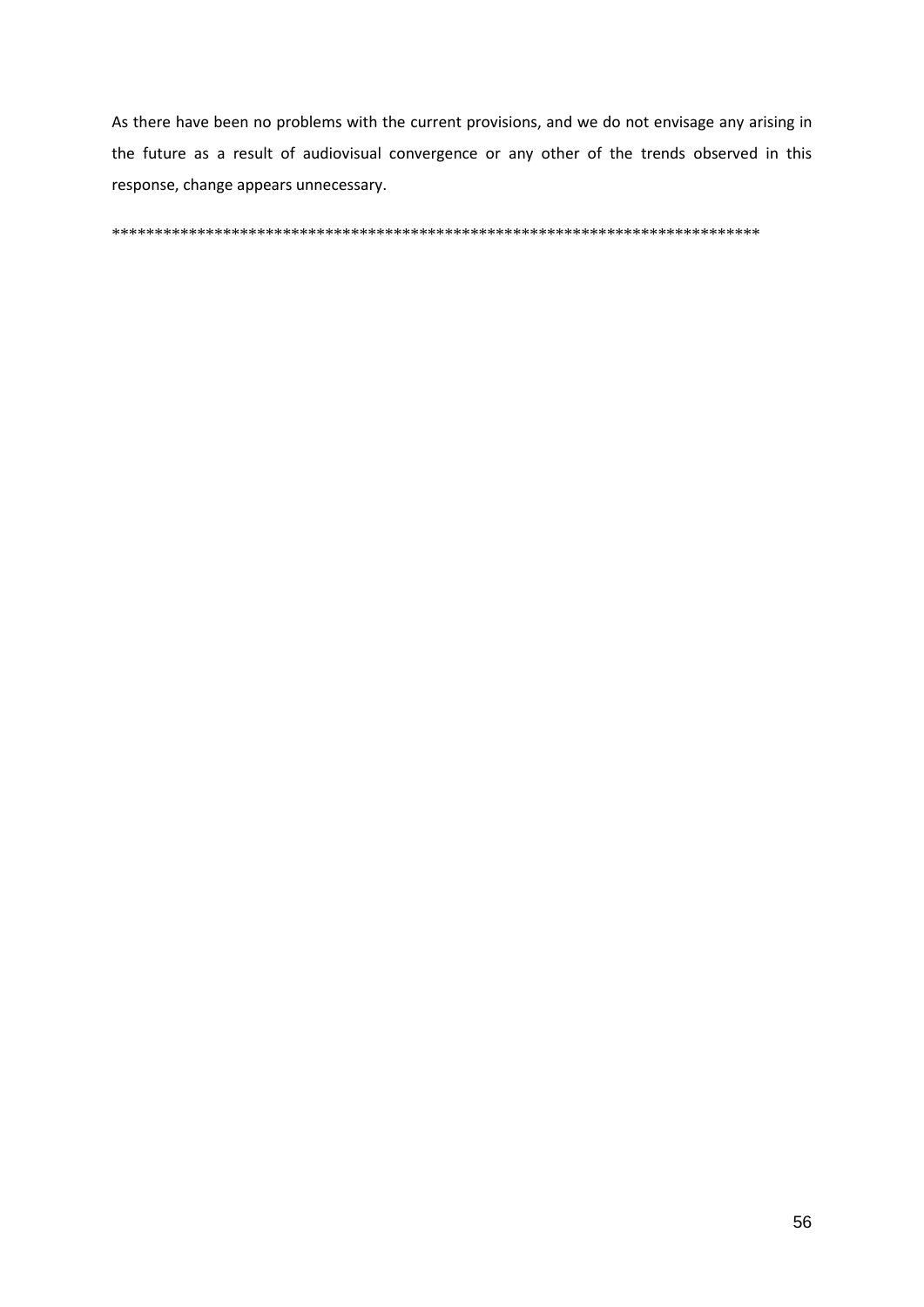### *SET OF QUESTIONS 6.6*

**Are the provisions of the AVMSD on the right of reply relevant, effective and fair?** Relevant?  $\boxtimes$  YES –  $\Box$ NO –  $\Box$ NO OPINION Effective?  $\boxtimes$  YES –  $\Box$ NO –  $\Box$ NO OPINION Fair?  $\boxtimes$ YES –  $\Box$ NO –  $\Box$ NO OPINION

# **COMMENTS:**

### **1. Linear broadcast**

The UK meets the requirements on right of reply through a series of duties set out in Section 3 of the Communications Act 2003 and the Broadcasting Act 1996 (s107)(as amended)<sup>[37](#page-56-0)</sup>, including to draw up a code for television and radio, covering standards in programmes including (among other things) fairness and privacy.

The 'standards' in respect to unjust or unfair treatment are set out in Section Seven (Fairness) of the Broadcasting Code.

Section Seven (Fairness) of the Broadcasting Code sets out a series of "practices to be followed" by broadcasters when dealing with individuals or organisations participating in or otherwise directly affected by programmes, a failure to follow which could result in unfairness to an individual or organisation in the programme.

With particular regard to "right to reply", these include:

- o if a programme alleges wrongdoing or incompetence or makes significant allegations, those concerned should normally be given an appropriate and timely opportunity to respond.
- o where a person approached to contribute to a programme chooses to make no comment or refuses to appear in a broadcast, the broadcast should make clear that the individual concerned has chosen not to appear and should give their explanation if it would be unfair not to do so.
- o where it is appropriate to represent the views of a person or organisation that is not participating in the programme, this must be done in a fair manner.

<span id="page-56-0"></span><sup>&</sup>lt;sup>37</sup> <http://www.legislation.gov.uk/ukpga/1996/55/section/107>  $\overline{a}$